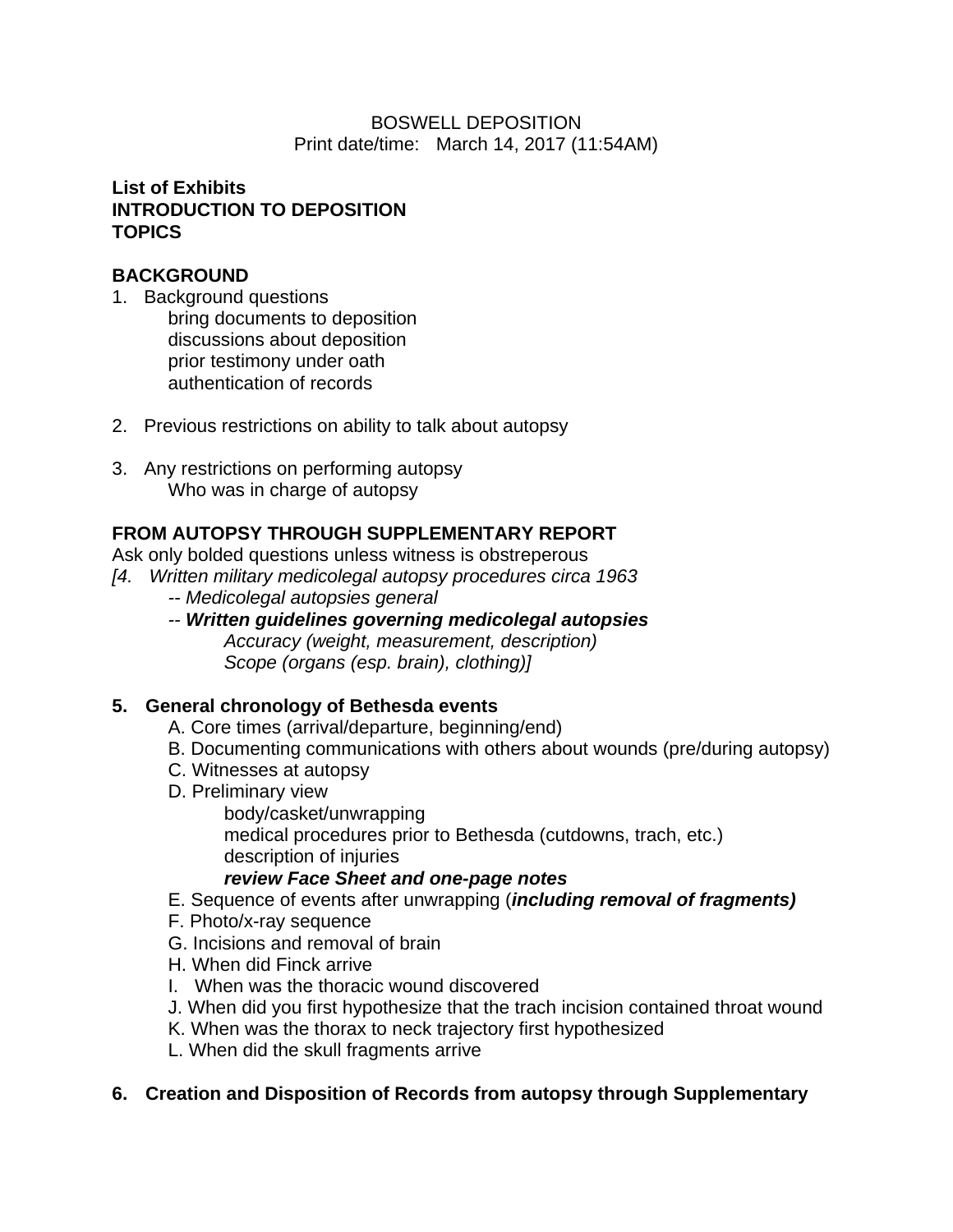**Report** (except photos/x-rays) Records created or used during autopsy Drafting Autopsy Protocol **Supplementary Examination of Brain** and Supplementary Report Destruction of records (including burning) Disposition of records and medical evidence **Chain of custody**

- **7. Review of photos and x-rays Charts**
- 8. Possible follow-up questions to photos and x-rays
- 9. Any missing photos/X-rays (probe, chest, skull)

# **CHRONOLOGY AFTER COMPLETION OF SUPPLEMENTARY REPORT**

- 10. Warren Commission
- 11. Military Review and CBS
- 12. Subsequent Activities: Clark Panel; Shaw trial; HSCA; JAMA; Posner
- 13. Miscellaneous/wrap-up.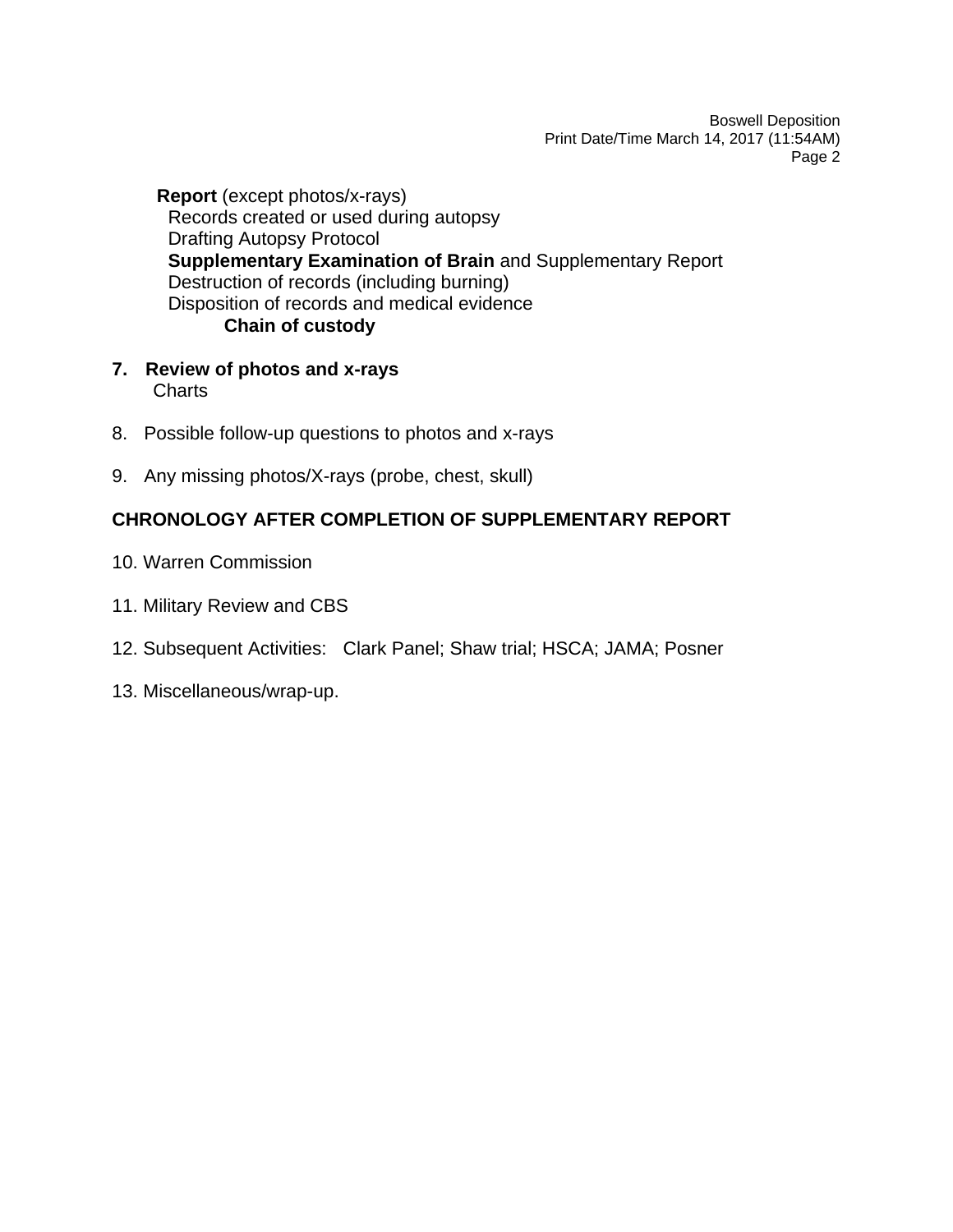## **Introduction**

We are assembled for the deposition of Dr. J Thornton Boswell to be conducted by the Assassination Records Review Board, an independent agency of the Federal government. We are at the National Archives Annex in College Park, Maryland.

My name. Introduce others.

Approximately three years ago doctors James Humes, J Boswell, and Pierre Finck agreed to be interviewed in depth by the Journal of the American Medical Association regarding their autopsy of President John F. Kennedy. The Assassination Records Review Board applauds the willingness of the doctors to speak out publicly about the autopsy of President Kennedy and to help dispel the appearance of secrecy that has surrounded the assassination and the autopsy. In that same spirit, the Review Board will now be conducting the deposition of Dr. Boswell, under oath.

In the conclusion of the JAMA article that I mentioned a moment ago, it quoted the distinguished Dallas Medical examiner, Dr. Earl Rose. Incidentally, had President Kennedy's autopsy been conducted in Dallas, Dr. Rose would have been the one to have performed it. Dr. Rose said in the JAMA article: "If we have learned anything in the 29 years since the president was shot, it is that silence and concealment breed theories of conspiracy and the only answer is to open up the records, without self-serving rules of secrecy, and let the American people judge for themselves." JAMA at 2806.

Dr. Boswell, we appreciate your having gone on the record in the JAMA article that I mentioned above -- and we appreciate your being here today. Dr. Boswell in fact drove here from Florida.

Swear the witness

Appearing pursuant to subpoena as modified by agreement of the parties

Right to an attorney

If you wish, you will be able to review the transcript of the deposition for any errors. We will be keeping as part of our permanent records the original transcript, the tape recording, and your corrected version -- if there are any corrections.

I will attempt to ask clear questions.

Do not hesitate to ask me to rephrase.

Take a break whenever you wish.

I am going to try to use lay terminology in my questioning whenever possible.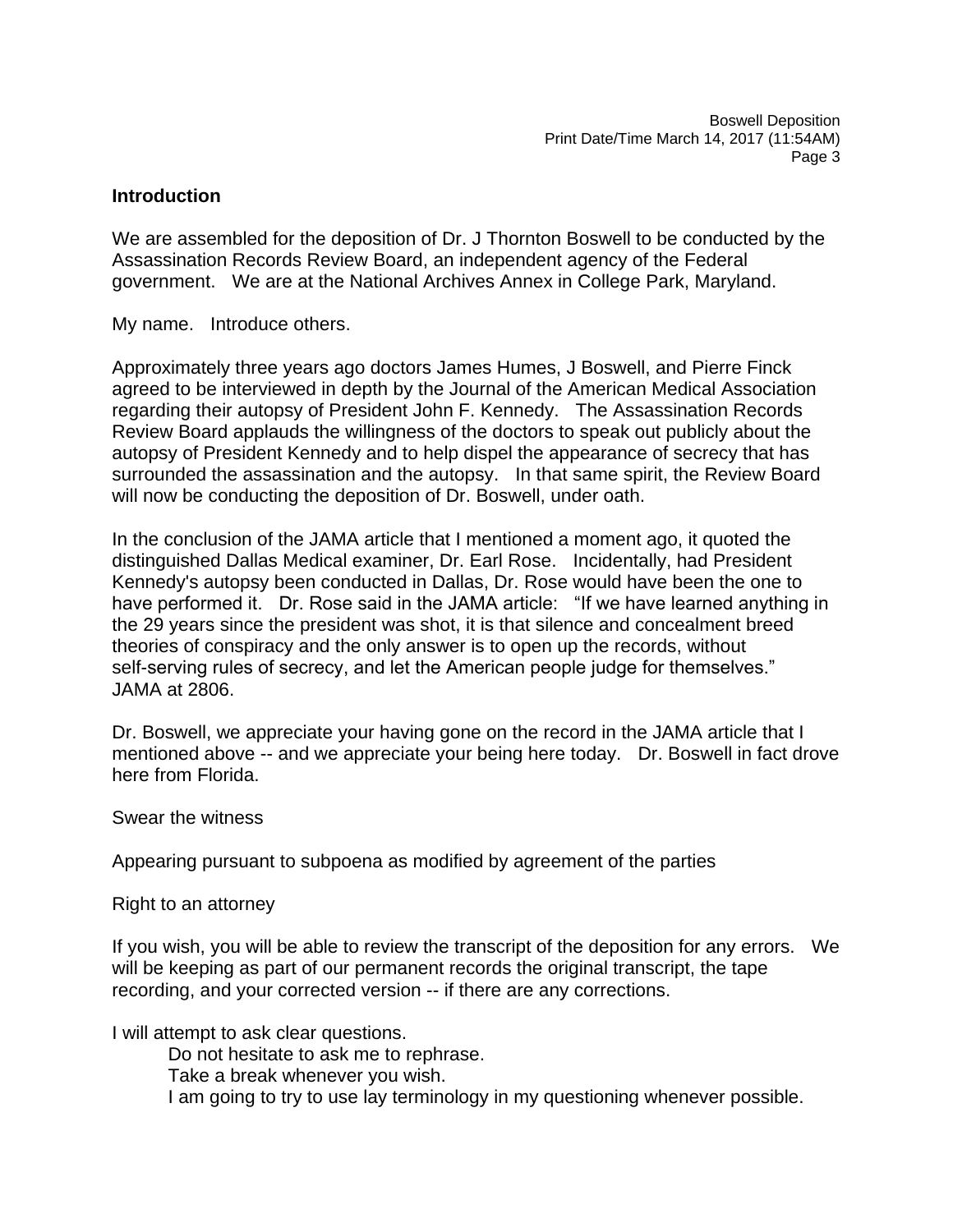So I will, for example, try to use the term "front" rather than "anterior" and "bruise" rather than "ecchymosis." You should, of course, use the precise medical terminology, especially whenever it would affect the accuracy of your statements.

We will be working with a prenumbered exhibit list, a copy of which I have given to the reporter. The exhibit list will be included as an attachment to the deposition. We do not anticipate that all of the exhibits will be used -- and they will not always be presented in sequential order.

Dr. Boswell, I am going to ask you not to discuss the substance of the questions and issues raised in this deposition with anyone for the remainder of this year, by which time we anticipate having completed our work related to the medical evidence in the case. Are you willing to agree to that.

We particularly request that you do not communicate about the substance of the deposition, directly or indirectly, with anyone who might reasonably be a witness before the Review Board.

You have testified on the record 3 times before. Is that correct.

Once to Warren Commission. Once to HSCA Forensic Pathology Panel. Once to HSCA.

Did you ever have an opportunity to review those prior statements.

Do you recall whether you ever determined that any of the transcripts of your testimony contained inaccuracies.

Were you ever asked by anyone, directly or indirectly, to provide any testimony that differed from your own personal recollection.

My goal is to fill in some of the gaps in the prior questioning--so I will not be repeating many of the questions you were asked previously--although some of my questions necessarily touch upon issues that were raised before.

I hope that this sworn deposition provides you with the opportunity to clarify or correct any statements that may have mistakenly been attributed to you. At the end of the deposition you will have an opportunity, if you so choose, to make a statement to help clarify or resolve any outstanding issues.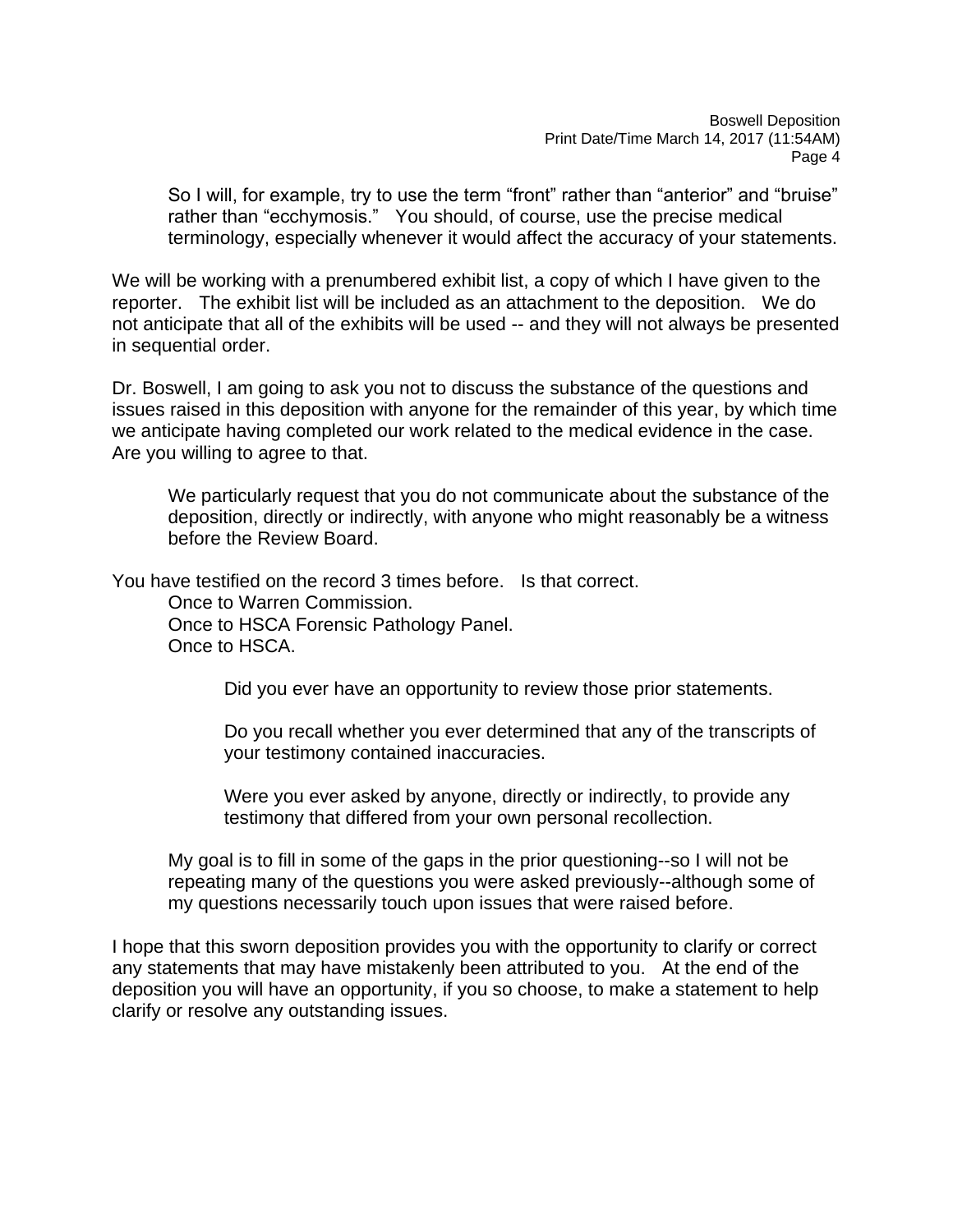## **01\*. Background questions**

Did you bring any records with you pursuant to the subpoena.

Please identify all records you have ever created that were related to, in the broadest sense, the autopsy of President Kennedy or the assassination of President Kennedy.

> Draft notes during autopsy did you take any? what did you take. JAMA MD 22 at 2798. Drafts of protocol Notes of conversations with Arlen Specter Notes of conversations with H.A. Rydberg. Etc.

Other than with your family, with whom have you discussed the fact that you would be having your deposition taken by the ARRB.

> Dr. Boswell Dr. Finck Other than ARRB, anyone from US government

Authentication of records

Autopsy Protocol Handwritten Protocol whose handwriting whose initials? Supplementary Report Face sheet Boswell WC testimony Boswell HSCA Forensic Pathology panel Boswell HSCA testimony Military Review JAMA article have you read did you note any inaccuracies for quotations attributed to you.

Dr. Boswell, JAMA reported that, by 1963, you had "performed several autopsies on military personnel killed by gunshot wounds . . . ." MD 22 at 2795.

"I'd done gunshot wounds before..." at 2798.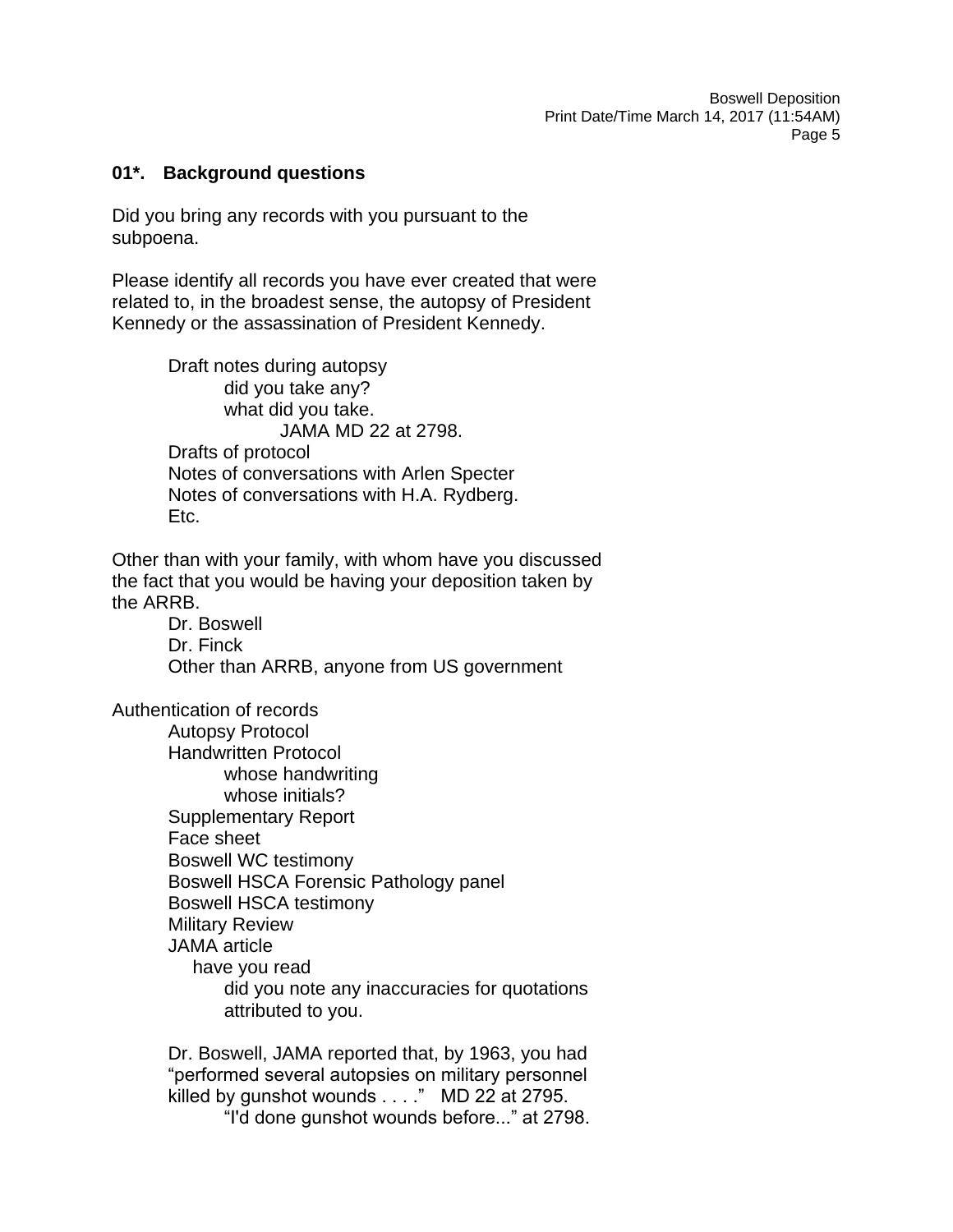Was that statement correct.

Approximately how many gunshot wound autopsies had you performed by 1963.

Where did you perform those autopsies.

Where would I be able to go to find records related to those autopsies.

> [When you testified to the Warren Commission in 1964, you were asked the following question:

Specter: "What specific experience have you had with gunshot wounds.

Humes: My type of practice, which fortunately has been in peacetime endeavor to a great extent, has been more extensive in the field of natural disease than violence. However, on several occasions in various places where I have been employed, I have had to deal with violent death, accidents, suicides, and so forth.

Also I have had training at the Armed Forces Institute of Pathology, I have completed a course in forensic pathology there as part of my training in the overall field of pathology. 2 WC 348.]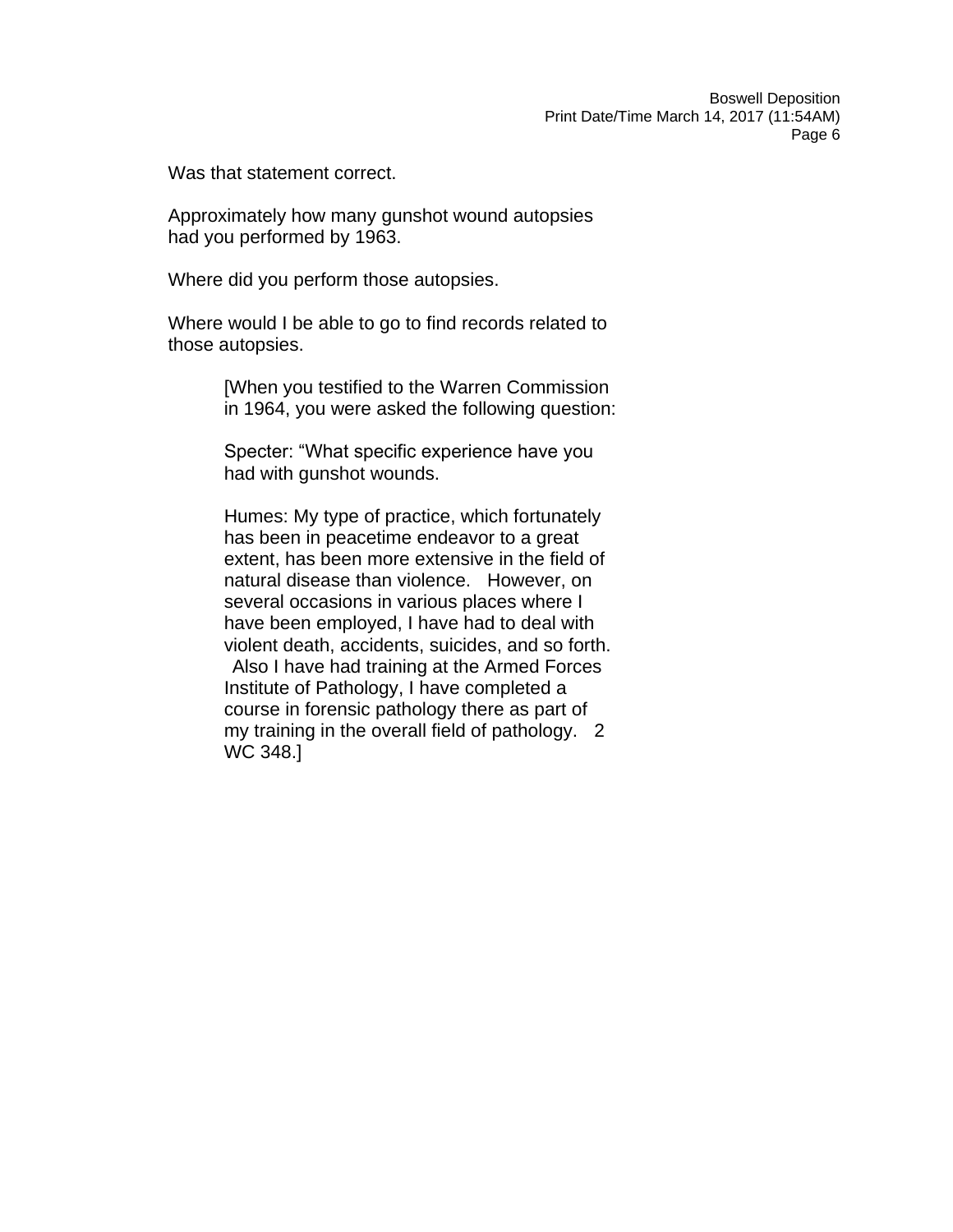# **02\*. Previous restrictions on ability to talk about autopsy**

Did you, at any time, receive any orders instructing you not to talk about the autopsy or restricting what you could say about the autopsy.

Identify all such orders. By whom. When. Do you understand yourself to be under any order whatsoever that would limit your ability to tell the entire truth about the autopsy.

> Finck: "After the completion of the post mortem examination, the Surgeon General of the Navy told us not to discuss the autopsy with anyone, even among prosectors or with the investigators involved." MD 28 at 23.

Did you ever make any promises, pledges, or agreements to anyone regarding your discussing the autopsy or assassination.

> Would they limit your ability to answer questions fully and truthfully today.

Did you ever receive any threats related to statements about the autopsy.

Were you ever told, directly or indirectly, that the Kennedy family requested that you not speak about the autopsy.

Did you ever feel yourself under any obligation not to talk about any aspect of the autopsy.

> For example, when you testified to the HSCA, in response to a question about the President's adrenal glands, you said:

> > "I have strong personal reasons and certain other obligations that suggest to me that it might not be preferable." 7 HSCA 243 MD 20.

> > > Were those your words.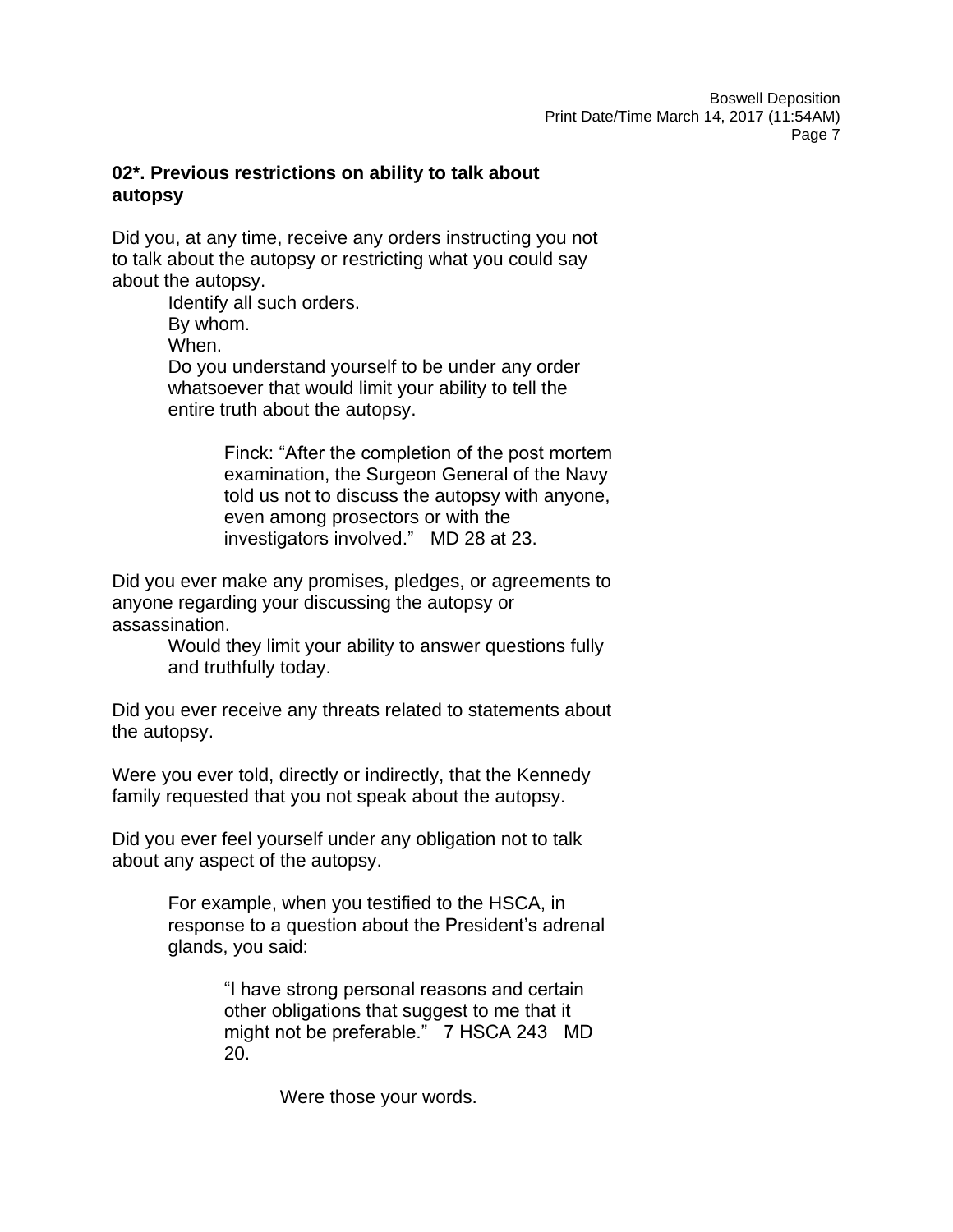To whom did you have those obligations. WRAP UP: is there anything whatsoever that will keep you from answering questions fully and to the best of your recollection?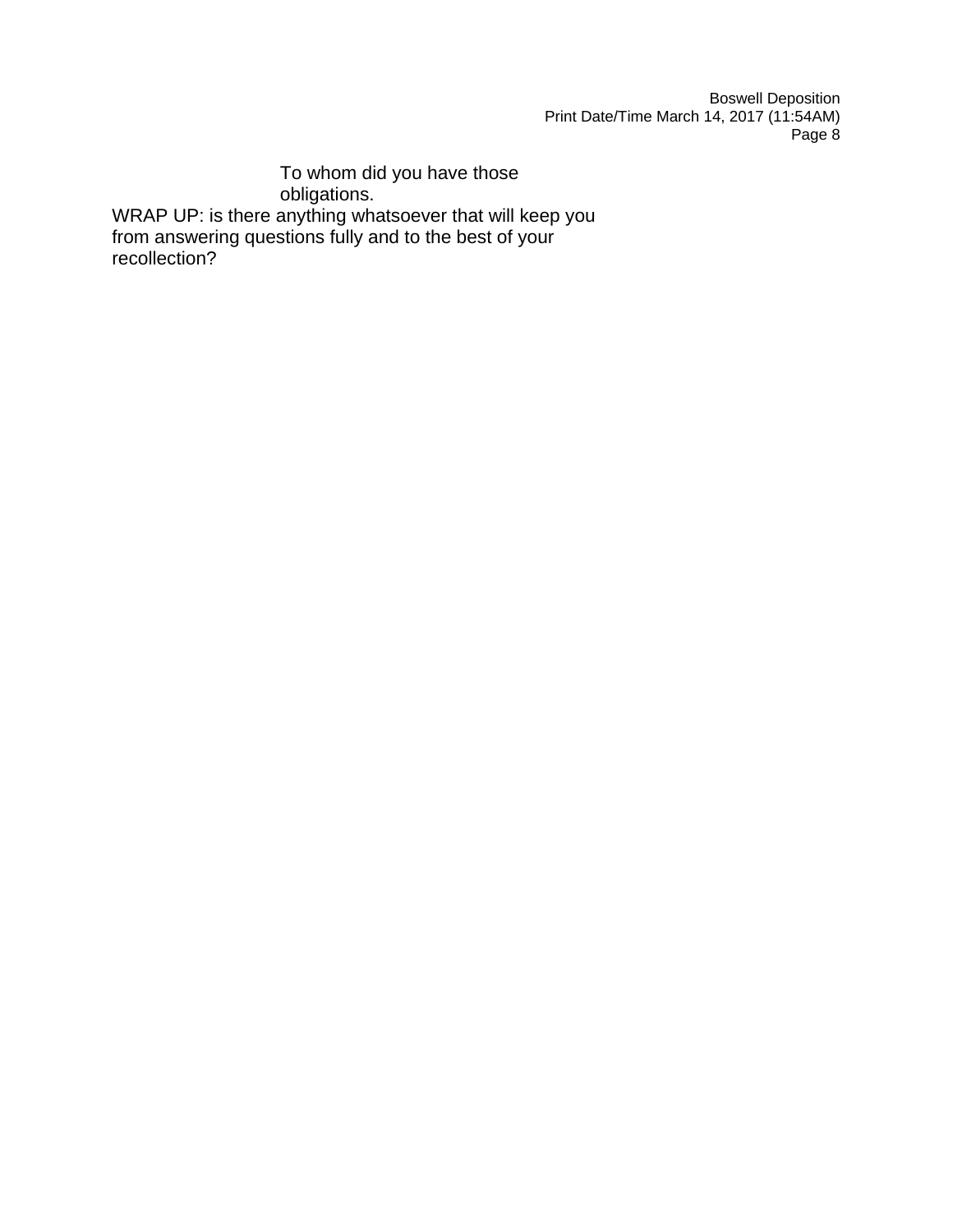### **03\*. Any restrictions on performing autopsy**

What was your role in the autopsy of President Kennedy.

You are constantly asked the question of who was in charge of the autopsy.

> Humes JAMA: I was in charge. MD 22 at 2795; 2797

Has your answer changed.

One of the problems is the number of times that others -- who were there -- have said something different.

> Boswell: "[Boswell] indicated that Dr. Burkley was basically supervising everything that went on in the autopsy room and that the commanding officer was also responding to Burkley's wishes." MD 26 at 2.

> Dr. Finck also heard others declaring that they were in charge. MD 29 at 48-49.

> Burkley also has reported that he "supervised" the autopsy. MD 67 at 16-17.

> Stringer: "In retrospect, he [Stringer] recalls something near the beginning of the autopsy which indicated discussion about them not doing the complete autopsy. He believed the president's physician (ADMIRAL BURKLEY) was at the center of these discussions and seemed to be acting at the instructions of someone else, presumably the Kennedy family." MD 19 at 13.

How could all of them had that impression.

With respect to the autopsy, did you take any orders, directly or indirectly, from any other person. Identify.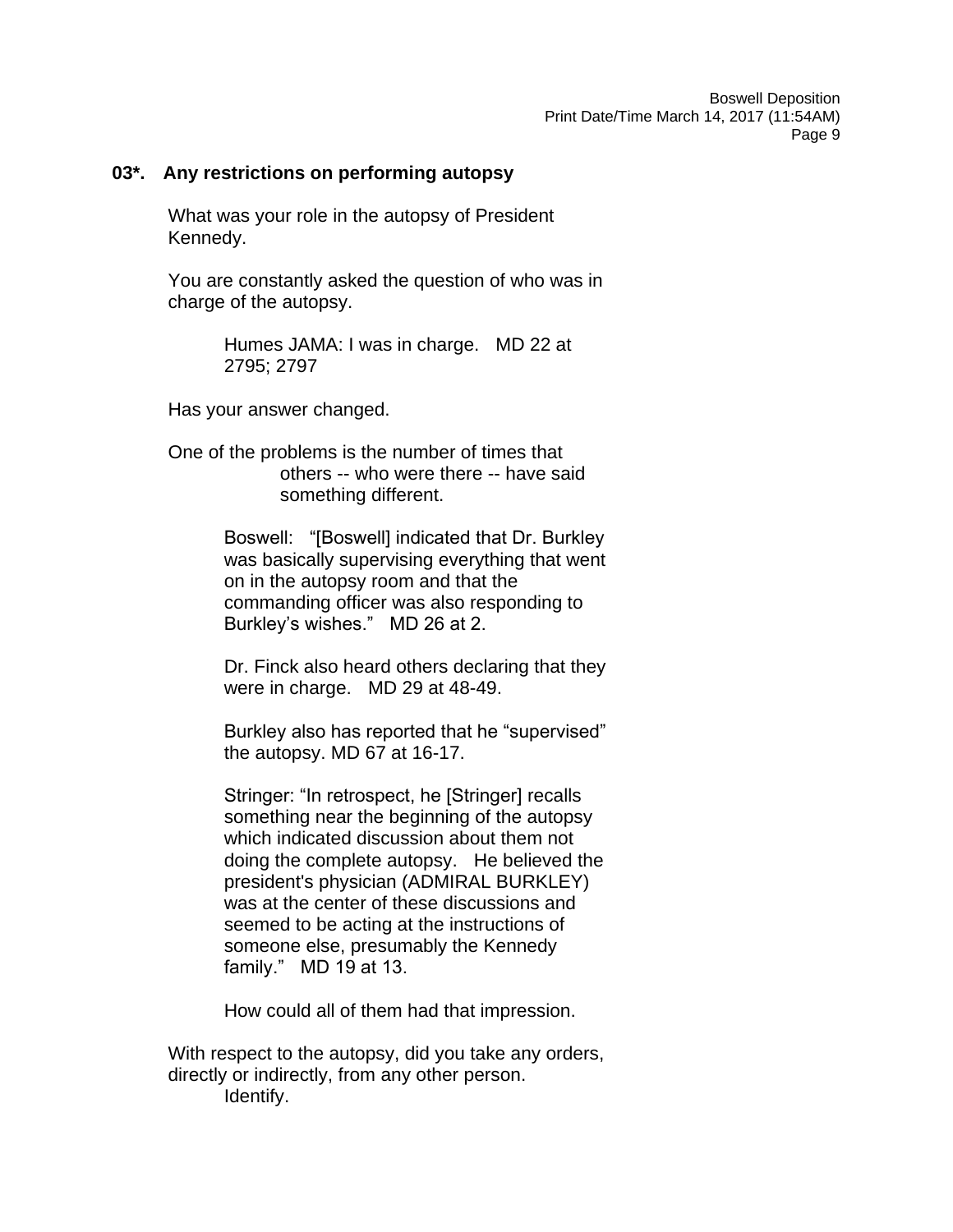Do you recall receiving a written communication from Admiral Kenney, the Surgeon General of the Navy, describing the limitations on the autopsy.

### **174-10002-10026**

Did you ever receive any orders, instructions, or requests, that affected the scope of the autopsy

> **brain** neck adrenals clothing anything else

Did you ever receive any request, directly or indirectly, that affected the scope of the autopsy

Did you receive any communication suggesting that the autopsy be expedited.

Any other communications that suggested anything regarding scope of autopsy.

Were you ever informed of any preferences of Kennedy family regarding scope of autopsy.

> If yes, did that request limit the scope of the autopsy?

If no:

Finck: "THE ORGANS OF THE NECK WERE NOT REMOVED : THE PRESIDENT's FAMILY INSISTED TO HAVE ONLY THE HEAD EXAMINED. Later, the permission was extended to the CHEST." MD 28 at 6.

Finck: "The prosectors complied with the autopsy permit and its restrictions. I was told that the Kennedy family first authorized the autopsy of the head only and then extended the permission to the chest. Organs of the neck were not removed, because of the same restrictions." MD 28 at 23.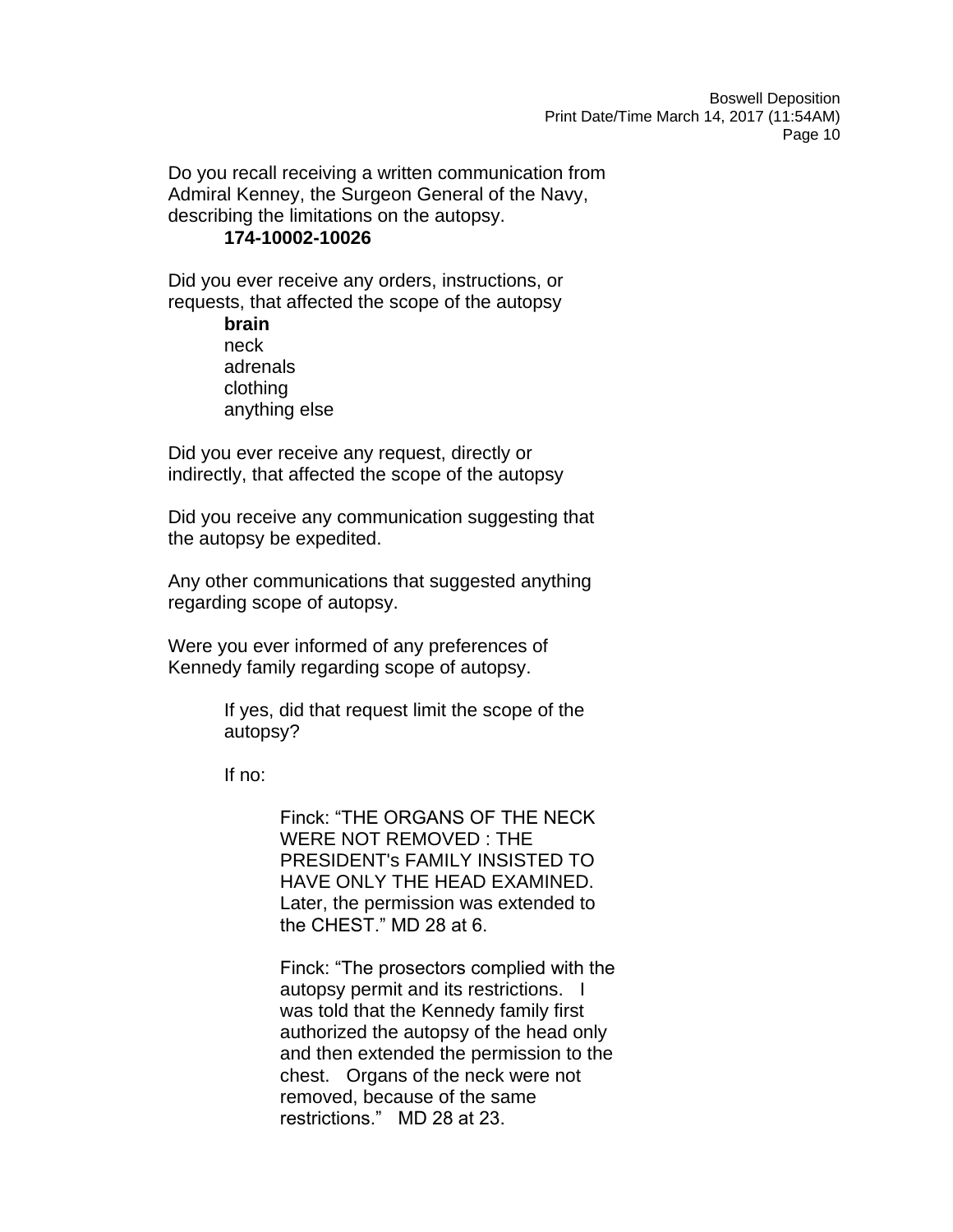Finck: MD 30 at 110 (HSCA testimony)

Finck: Shaw trial: pp. II:118-19. Finck testimony at Shaw trial

Was it ever communicated to you, directly or indirectly, that the adrenal glands should not be dissected or analyzed.

That they should be treated any differently from standard procedure.

Or that results should not be reported.

Did anyone ever suggest to you, directly or indirectly, that you should not perform a sectioning of the brain.

Did anyone ever suggest to you, directly or indirectly, that you should perform less than a complete examination of the brain.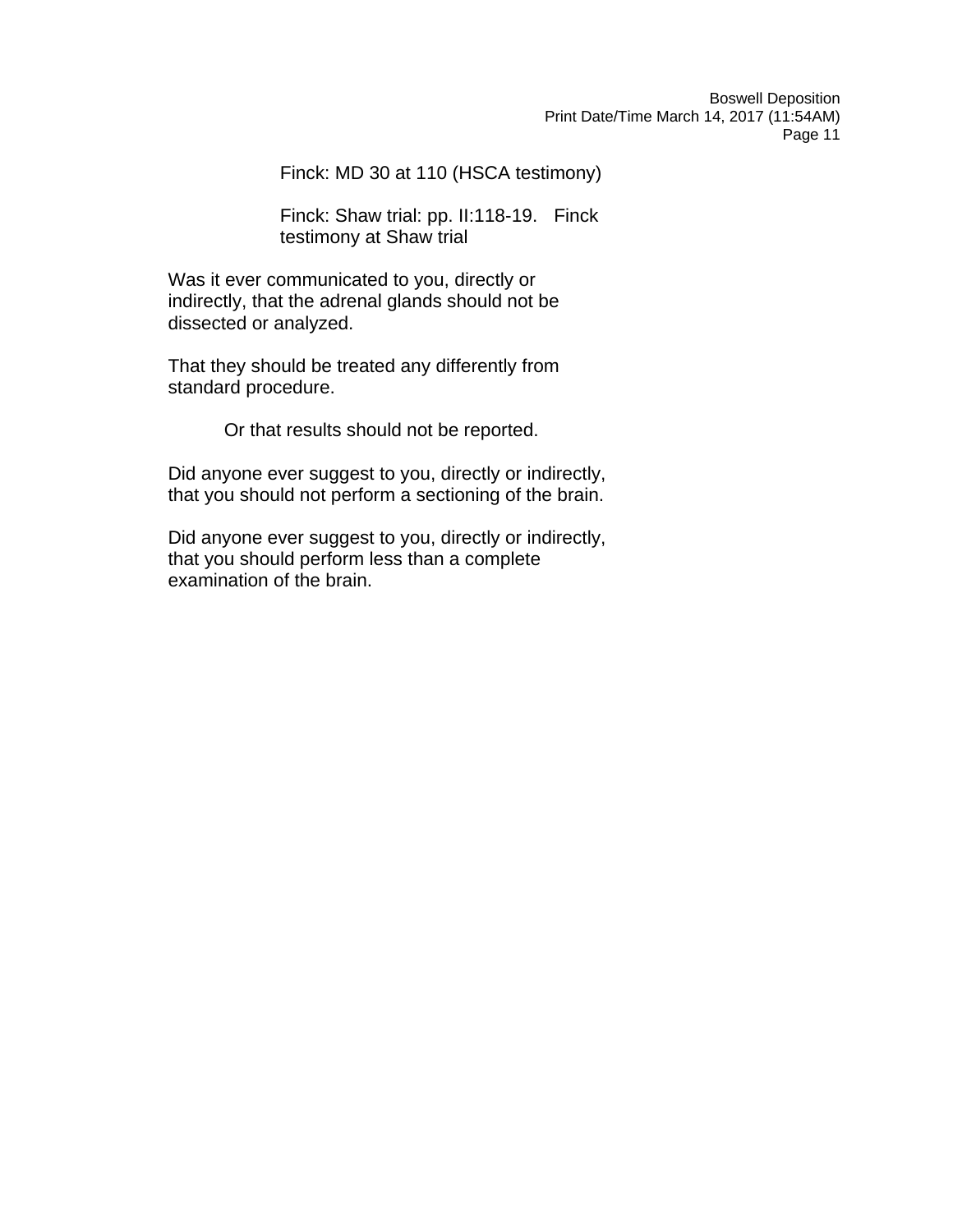# **04\*. Written military medicolegal autopsy procedures circa 1963**

**Medicolegal autopsies (general)**

**Dr. Boswell, as of 1963, had the military published any rules, regulations, or standards for the performance of military autopsies.**

> **Identify rules with specificity. Any handbooks. Any manuals. E.g., Manual of the Medical Department Any rules or regulations for the National Naval Medical Center at Bethesda.**

## **ASK THE FOLLOWING QUESTIONS ONLY IF NECESSARY**

Do you recognize the document marked as MD 7 which on its face is entitled "Autopsy Manual" and was published by the Departments of the Army, the Navy, and the Air Force in July, 1960.

Did you understand, as of 1963, the purpose, in part, of the Autopsy Manual as being one of ensuring "uniformity in the selected techniques and objectives of an autopsy." (AM p. 2)

Was it your practice in the early 1960s to perform autopsies that either satisfied or exceeded the standards and requirements of the Autopsy Manual?

**Were there any other manuals, publications, or standards that governed autopsies at Bethesda Naval Hospital in 1963.**

**Did the hospital, for example, promulgate regulations or rules on the conduct of autopsies.**

**Follow-up questions.**

Are you familiar with the term "medicolegal autopsy."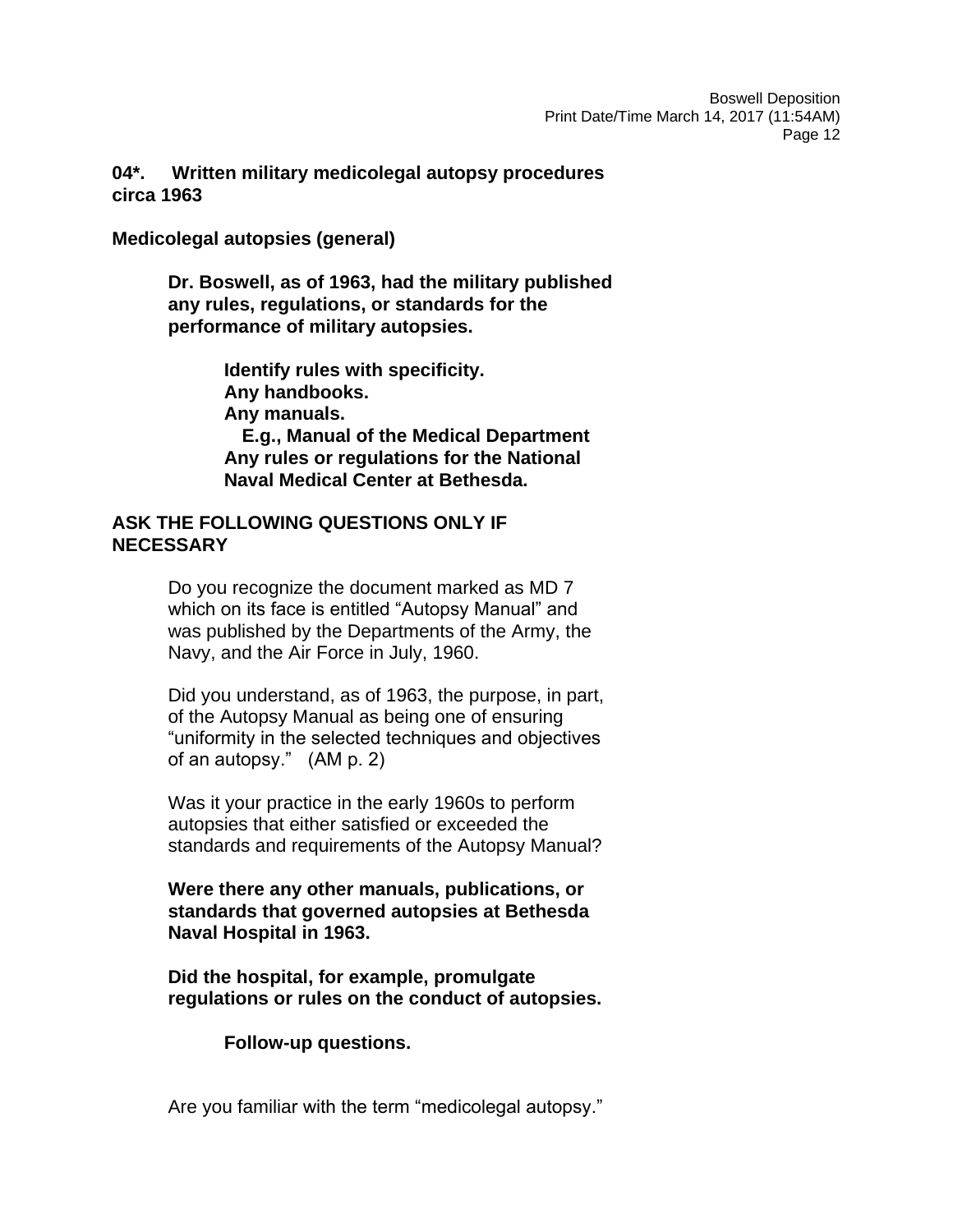What is it.

[If Boswell quibbles: "In the case of a medicolegal autopsy, the pathologist is responsible for determining the cause of death and uncovering evidence which may be of legal importance." AM 44.]

Would it be fair to say that murder victims should receive medicolegal autopsies.

> Was President Kennedy's autopsy a "medicolegal autopsy."

Dr. Boswell, were you familiar, in 1963, with the military's standards for medicolegal autopsies.

Where were the standards for medicolegal autopsies published.

> Military regulations? **Directives** Statutes? Rules of hospitals. What rules governed military medicolegal autopsies in 1963.

As the person in charge of the autopsy of President Kennedy, was it your responsibility to be familiar with the procedures for medicolegal autopsies?

> [If Boswell quibbles; "The prosector should be familiar with chapter 6 in the case of medicolegal autopsies and the Armed Forces Directives in appendix I." AM at 4.

> > Do you agree with that statement.

Were you in fact familiar with Chapter 6 and the directives.]

In 1963, were you in fact familiar with the requirements for medicolegal autopsies.

I would like to read a statement from the AM: "In the case of a medicolegal autopsy, the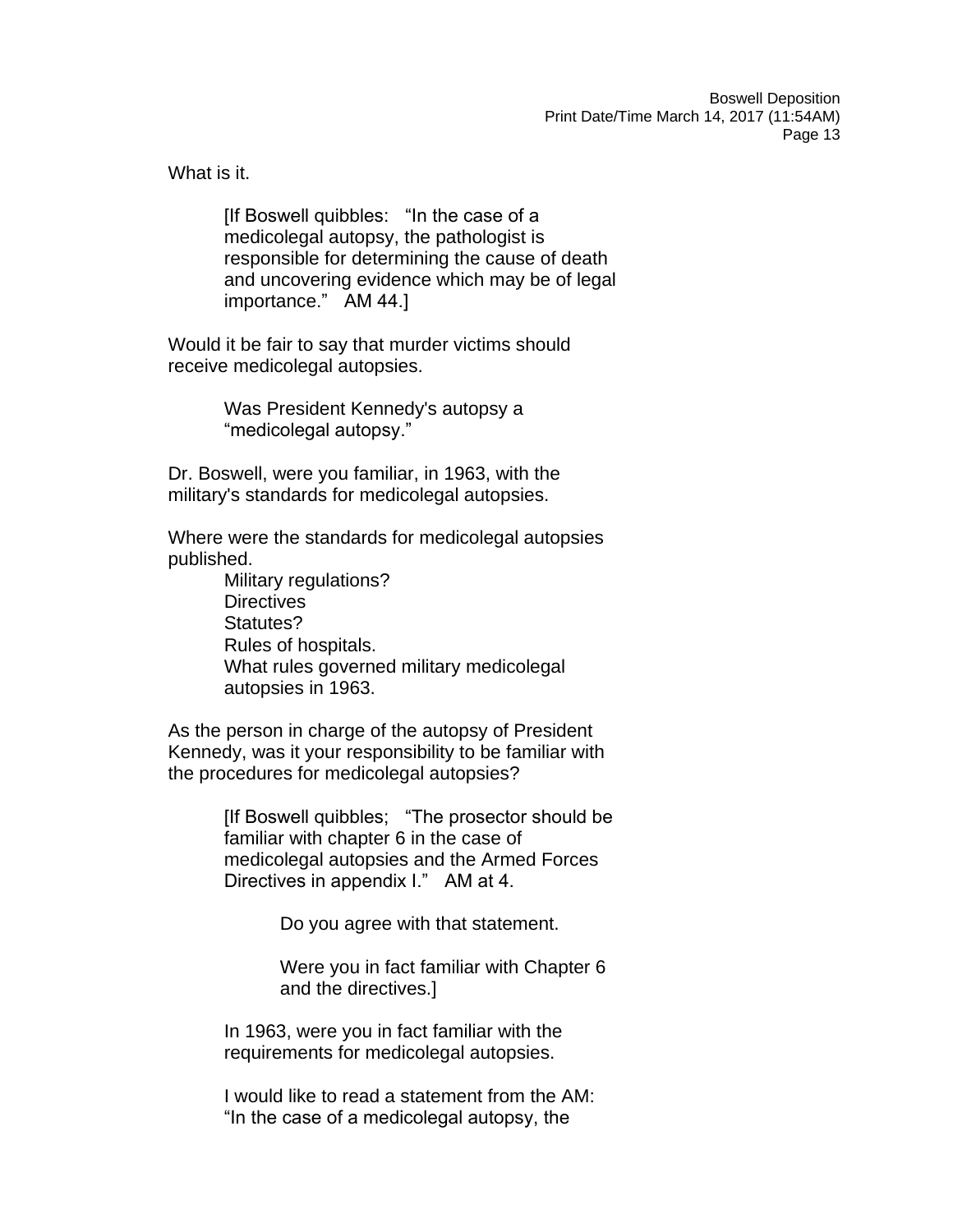pathologist is responsible for determining the cause of death and uncovering evidence which may be of legal importance." AM 44.

Do you agree with that statement.

During the course of President Kennedy's autopsy, did you identify all of the evidence that reasonably may have been of legal importance.

At the time you completed the autopsy of President Kennedy, did you believe that the records you had created satisfied the requirements for a medicolegal autopsy.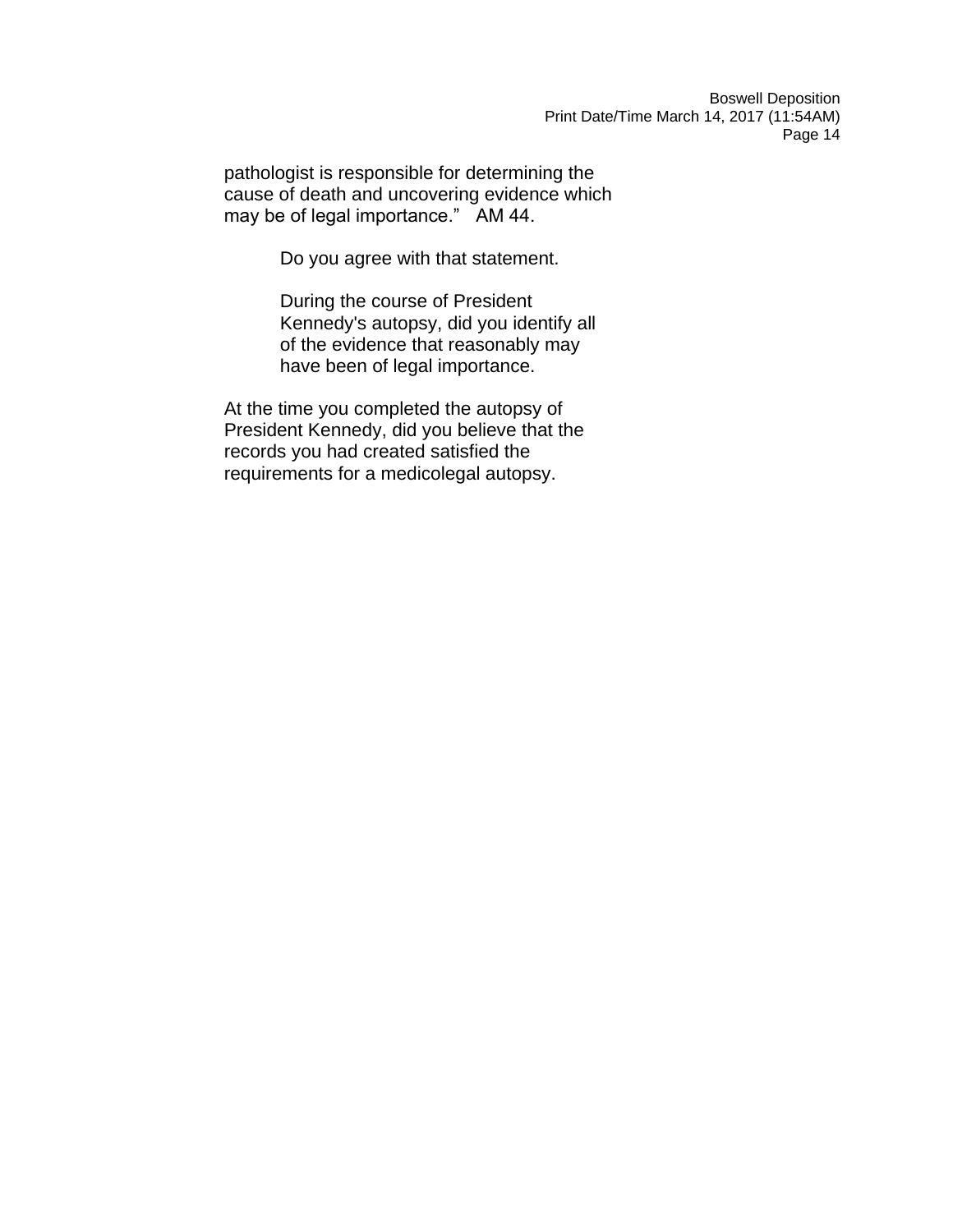### **Written guidelines governing medicolegal autopsies**

Accuracy and uniformity (weight, measurements, description) Scope (organs, clothing) Communications with others (medical/police)

I would now like to ask you a few general questions about two issues in medicolegal autopsies: first, the requirements of accuracy in record keeping, and second, the requirements of the scope or thoroughness of the examination and recording those results.

### **--First, accuracy and precision in making records**

In medicolegal autopsies, is it important to record weights, measurements, and locations accurately.

> **"The medicolegal protocol must be correct in all dates, weights, measurements, and in spelling."** AM 56.

Does the Autopsy Protocol satisfy the requirement that weights and measurements are "correct."

Do you agree with the following statement in the Autopsy Manual, on p. 56, "**A single error** lays the entire protocol open to the criticism of carelessness and may discredit the autopsy examination."

> Did you have that record-keeping standard in mind when you conducted the autopsy.

Did you ensure that all of the requisite records satisfy this obligation.

Does standard autopsy protocol provide that principal body organs should be weighed and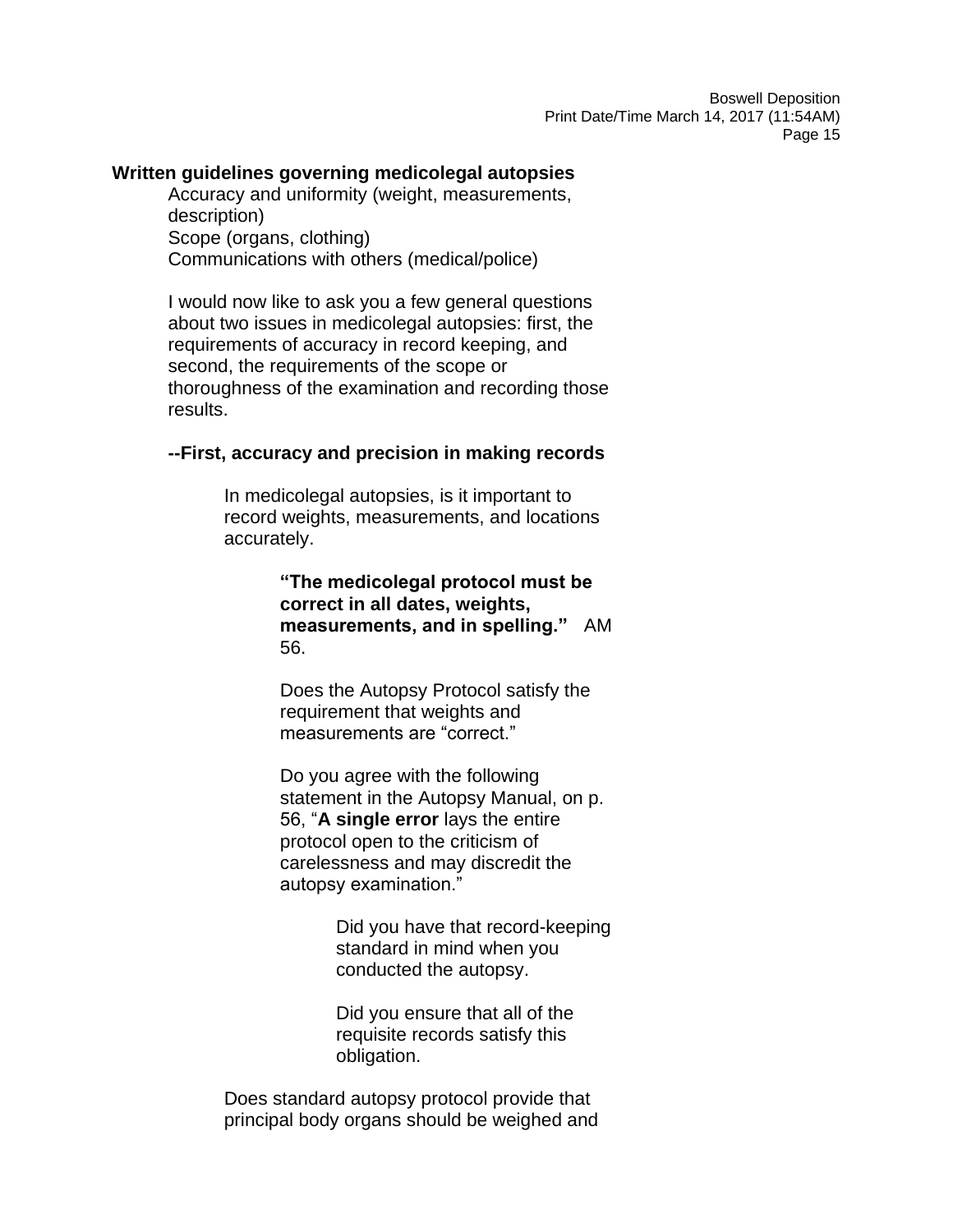measured after removal.

"All viscera except the heart should be weighed and measured before they are sectioned." AM 8. "In general the weight, the greatest length, breadth and depth should be recorded." AM 8.

*[Walk Boswell through face sheet. Are measurements accurate. Compare organ measurements to standard weights in AM. (Except for the heart, there is a significant disparity between the JFK measurements and normal measurements.) Why no fresh brain weight. Was it recorded anywhere. Where can the records be found that recorded the accurate measurements.]*

### **Fixed landmarks, uniformity, and detailed descriptions**

Uniformity requirement: The *Autopsy Manual* states: "This manual is intended . . . to insure uniformity in the selected techniques and objectives of an autopsy."

In your opinion, do the face sheet, protocol, and supplementary report satisfy the uniformity standards of medicolegal autopsies.

Are you acquainted with the expression: "identification by reference to fixed body landmarks."

> [Only if Boswell quibbles: "The size and relative position of each of the viscera should be observed in relation to fixed landmarks." **CITE to page #**.]

What does it mean.

Is it an important concept.

Why?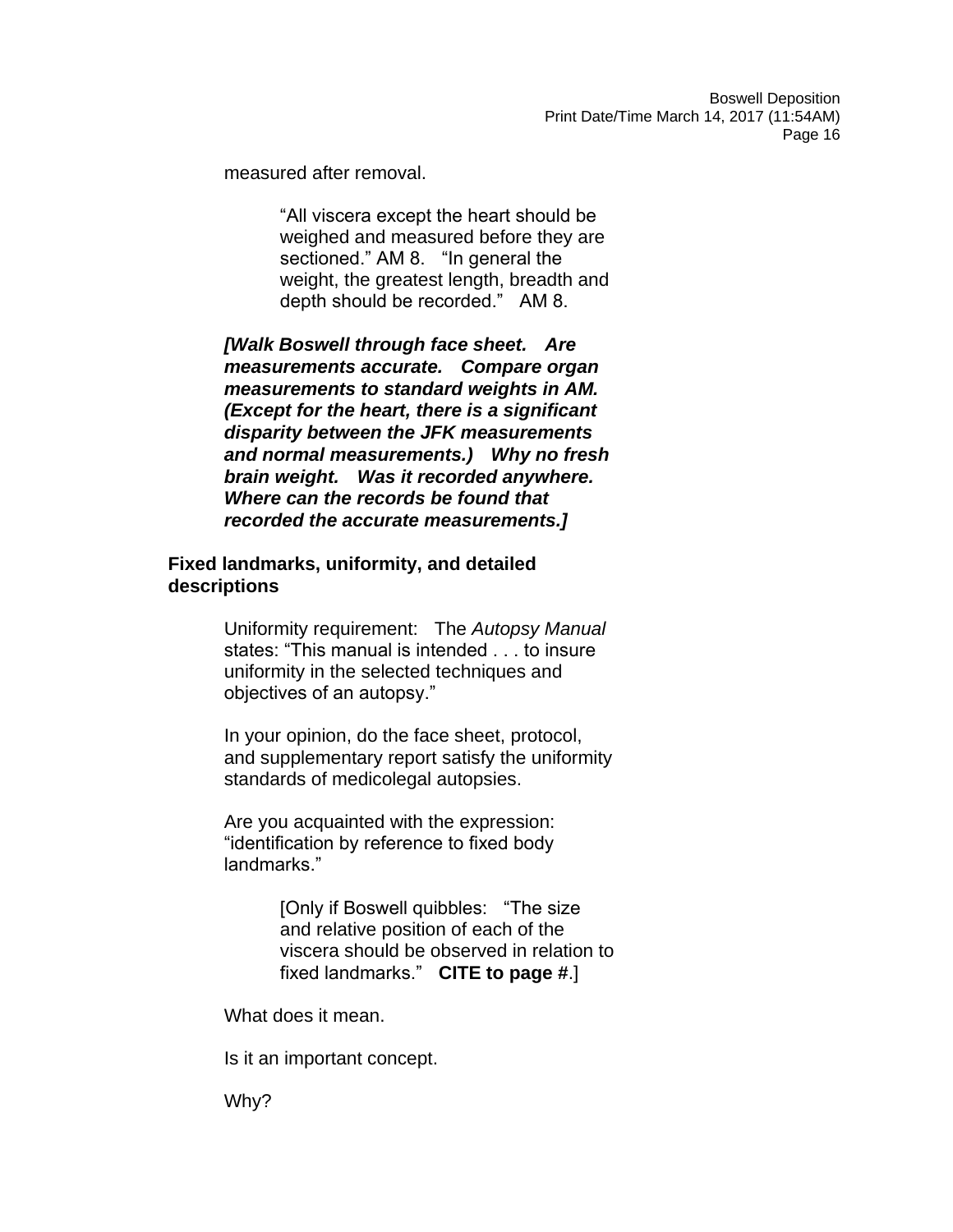Is it standard in autopsies, when attempting to identify the location of a wound to do so by making reference to "fixed body landmarks."

Did anyone ever suggest to you, directly or indirectly, that the wounds should not be identified with reference to fixed body landmarks. [HSCA panel criticism at 7 HSCA 177].

Was the thoracic wound identified with respect to fixed body landmarks.

Do you consider the third thoracic vertebra to be a fixed body landmark.

> Show Boswell the Burkley certificate. MD 6.

Was Dr. Burkley with you during the autopsy.

Was his recording of T-3 accurate.

Are you aware of any other record that identifies the location of the thoracic wound in relationship to a fixed body landmark.

> [Only if Boswell quibbles: can you identify any standard medical text that identifies the mastoid process or the acromion as a "fixed body landmark"]

[If Boswell quibbles: Was it the responsibility of the prosector to inform the doctor signing the death certificate about the cause of death so that the doctor can record the cause of death on the death certificate. (MD 7; AM at 2.)

Did you ever speak with Dr.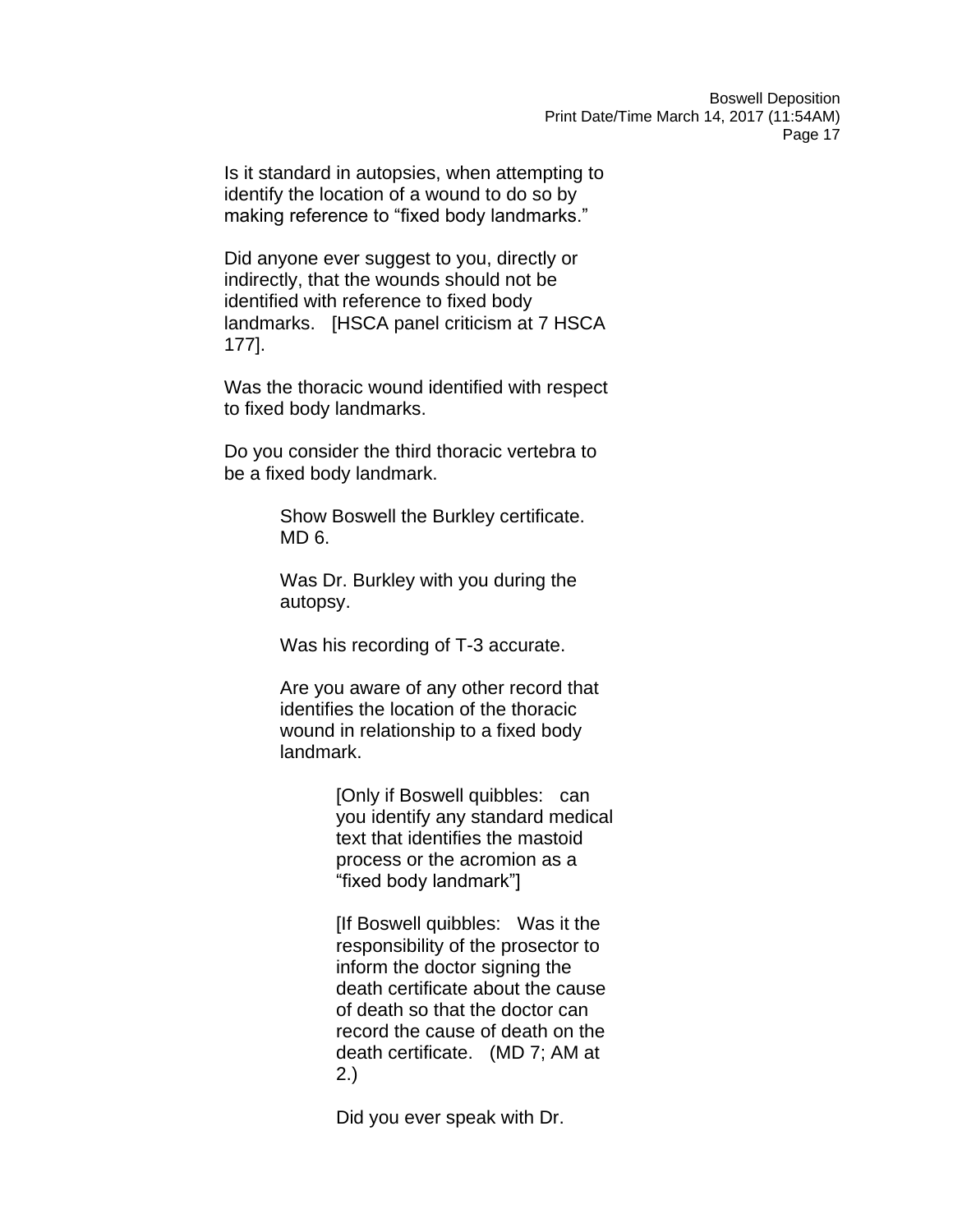Burkley and inform him of the cause of death.

Have you ever previously seen the death certificate signed by Dr. Burkley.

Did you ever protest and say that it was inaccurate.

What was the standard practice for recording information regarding wounds on the body.

> "Prepare detailed descriptions, diagrams, and measurements of all wounds or recent disturbance of the clothing or to the surface of the body." AM 56.

> Did you prepare, at any point, detailed descriptions, diagrams, and measurements of all wounds.

> > Which records are those.

### **-- Scope (or thoroughness)**

In 1963, was it permissible for medicolegal autopsies to be partial autopsies.

> The Autopsy Manual states on page 56: "**A medicolegal autopsy should never be a partial autopsy** and should always include the **brain, spinal cord, and organs of the neck.**" AM 56.

> > Do you agree with that statement.

Was there a complete autopsy of the brain, spinal cord, and organs of the neck.

> On page 56 it states: "The neck organs should always be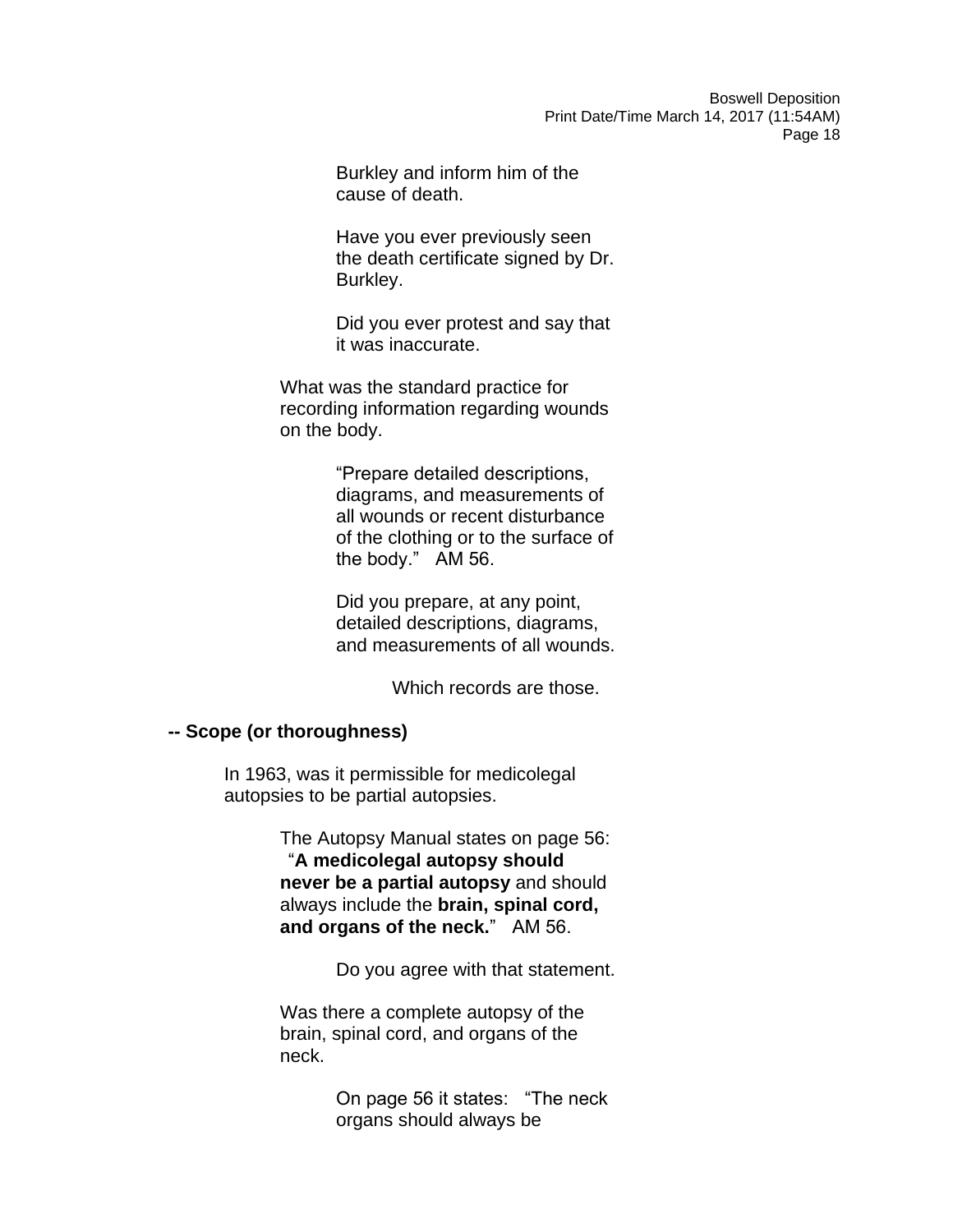examined ...." AM 56; see also 44.

In JAMA you were quoted as saying: "Dissecting the neck was totally unnecessary and would have been criminal." JAMA at 2799.

> It is that your considered medical judgment?

Of the three items identified above -- the brain, spinal cord, and organs of the neck -- isn't it fair to say that each of three was specifically relevant to the death of President Kennedy.

So, the brain, spinal cord, and organs of the neck are not only important in medicolegal autopsies generally, they were specifically important for the autopsy of President Kennedy.

> Of the organs identified on the face sheet, which are organs of the neck. (thymus, thyroid)

Were the weights of the neck organs identified in any other records.

Why were they not recorded.

By the above-standard, did President Kennedy receive a partial autopsy or a complete autopsy.

Is it your testimony that there was a complete medicolegal autopsy of the brain spinal cord organs of the neck.

Did you keep accurate records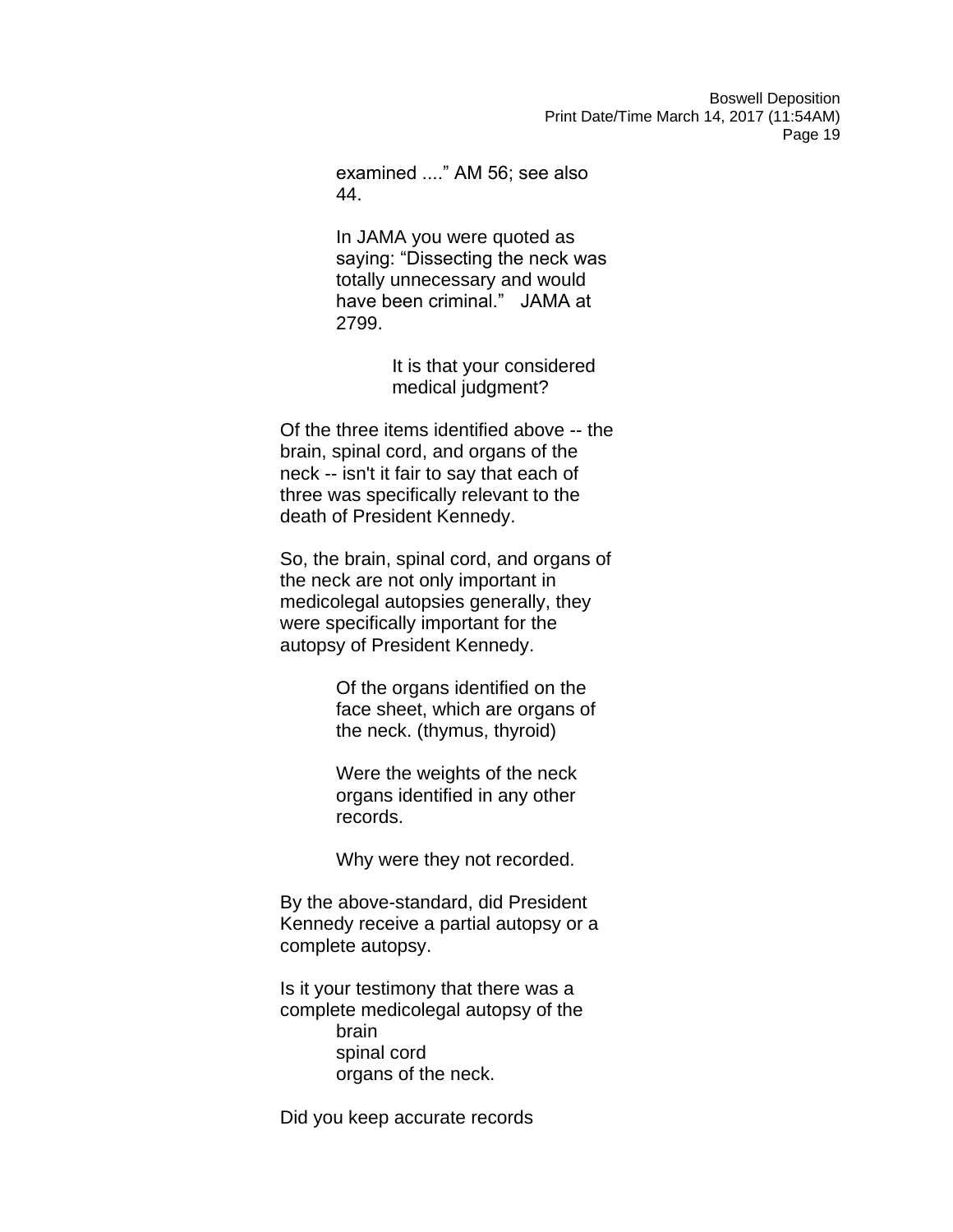regarding the results of the autopsy of the brain, spinal cord, and organs of the neck.

In addition to the records we have already examined: the Protocol, the face sheet, and the Supplementary Report, were there any other records that described or reported on the autopsy of the brain, neck, and spinal cord.

> What records can you identify that show that there was a complete autopsy of the brain, spinal cord, and organs of the neck.

During the course of a complete autopsy, should all of the organs in the body be examined.

> "Initial procedure. Examine every organ in the body; collect representative sections of each for histologic studies and include skin, muscle, peripheral nerve, bone and marrow." AM-44

Was it standard procedure to record the results of the examination of the organs.

Was that done.

Why not.

Was it standard procedure in a medicolegal autopsy to remove the adrenals and to examine them.

> Was it standard procedure to record the results of such an examination.

Is a person who suffers a gunshot wound in greater risk if that person suffers from an adrenal deficiency, such as might be cause in Addison's Disease.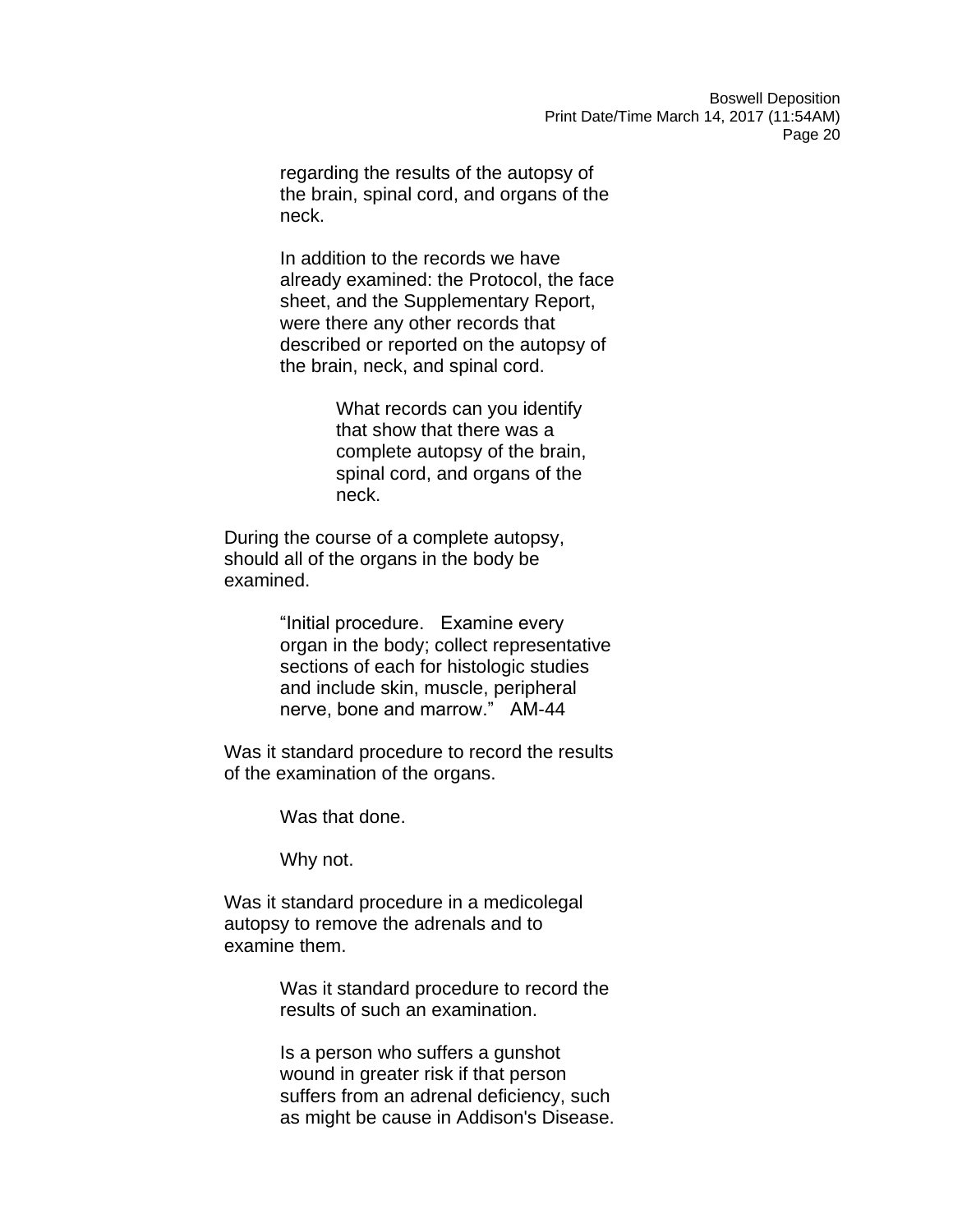Did you record the results of an examination of the adrenals.

Why not.

Did anyone ask you not to.

Did anyone order you not to.

Did anyone communicate to you any preference that the adrenals not be examined.

Did you ever state or imply that you possess some secret with respect to President Kennedy's adrenals. [JAMA]

Brain.

Was it standard autopsy procedure to weigh, measure, and examine the brain at the time of the initial autopsy.

[all viscera from quotation above]

"Brain: Weight, convolutions and sulci; cerebral blood vessels; consistency; ventricles." AM 44

Did you record anything relative to your examination of the brain prior to drafting the Supplementary Report.

> (virtually nothing in Protocol) (nothing on face sheet)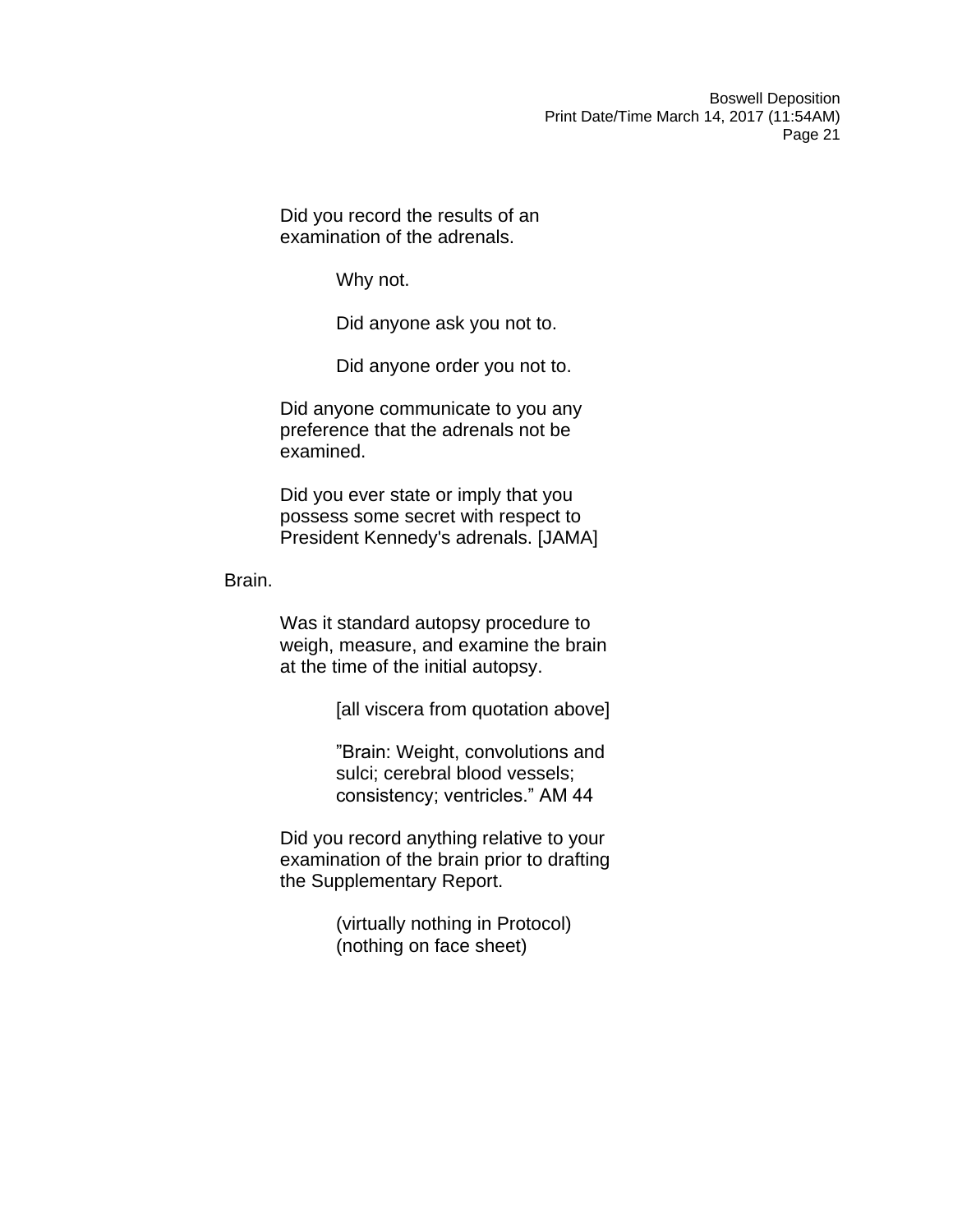### **Scope or thoroughness --Examination of clothing**

In medicolegal autopsies, is it standard practice to examine the clothing of the deceased and record the findings of that examination.

> "It should be a standing rule that neither the clothing nor the surface of the body be disturbed until examined by the pathologist." AM 56.

The pathologist should "prepare detailed descriptions...of the clothing...." AM 56.

Did you prepare, at any point, detailed descriptions of President Kennedy's clothing.

Why not.

Did you ask for the clothing.

Did Dr. Finck ask to examine the clothing.

Did Dr. Finck express any concern about conducting the autopsy without having the clothing.

> Finck: "I was denied the opportunity to examine the clothing of Kennedy. One **officer who outranked me** told me that my request was only of academic interest. **The same officer did not agree to state in the autopsy report that the autopsy was incomplete,** as I had suggested to indicate." MD 28 at 23. [NB part of text handwritten over blacked out text.]

Do you know where the clothing was.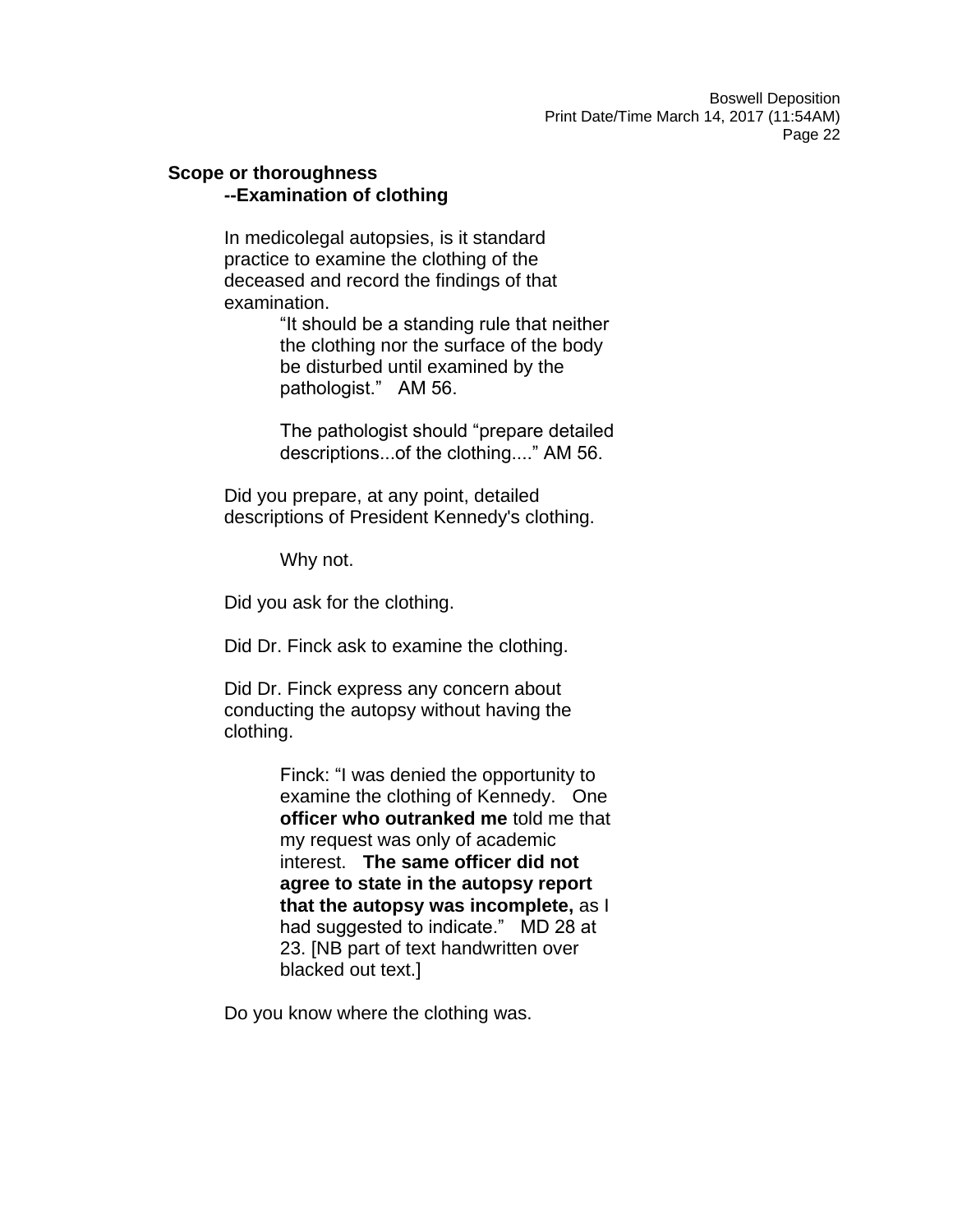# **05\*. GENERAL CHRONOLOGY OF BETHESDA EVENTS**

Core times (arrival/departure, beginning/end) Documenting communications with others about wounds (pre/during autopsy) Witnesses at autopsy Preliminary view body/casket unwrapping medical procedures prior to Bethesda (cutdowns, trach, etc.) description of injuries Sequence of events Photo/x-ray sequence Incisions and removal of brain When did Finck arrive When was the thoracic wound discovered When did you first hypothesize that the trach incision contained throat wound When was the thorax to neck trajectory first hypothesized When did the skull fragments arrive

## **A. Core times**

Body arrives Bethesda

7:35

Boswell, MD 11 at 349

# Autopsy begins

7:30

Kellerman: MD 55 at 103.

### 8:00

Humes: WC testimony MD 11 at 349 Humes: Review of Autopsy Materials MD 14 at 1.

# 8:15

First incision: Sibert and O'Neill MD 44 at 3.

# Autopsy ends

approximately 11:00 Humes: WC testimony 2 WC 374

Humes: Review of Autopsy Materials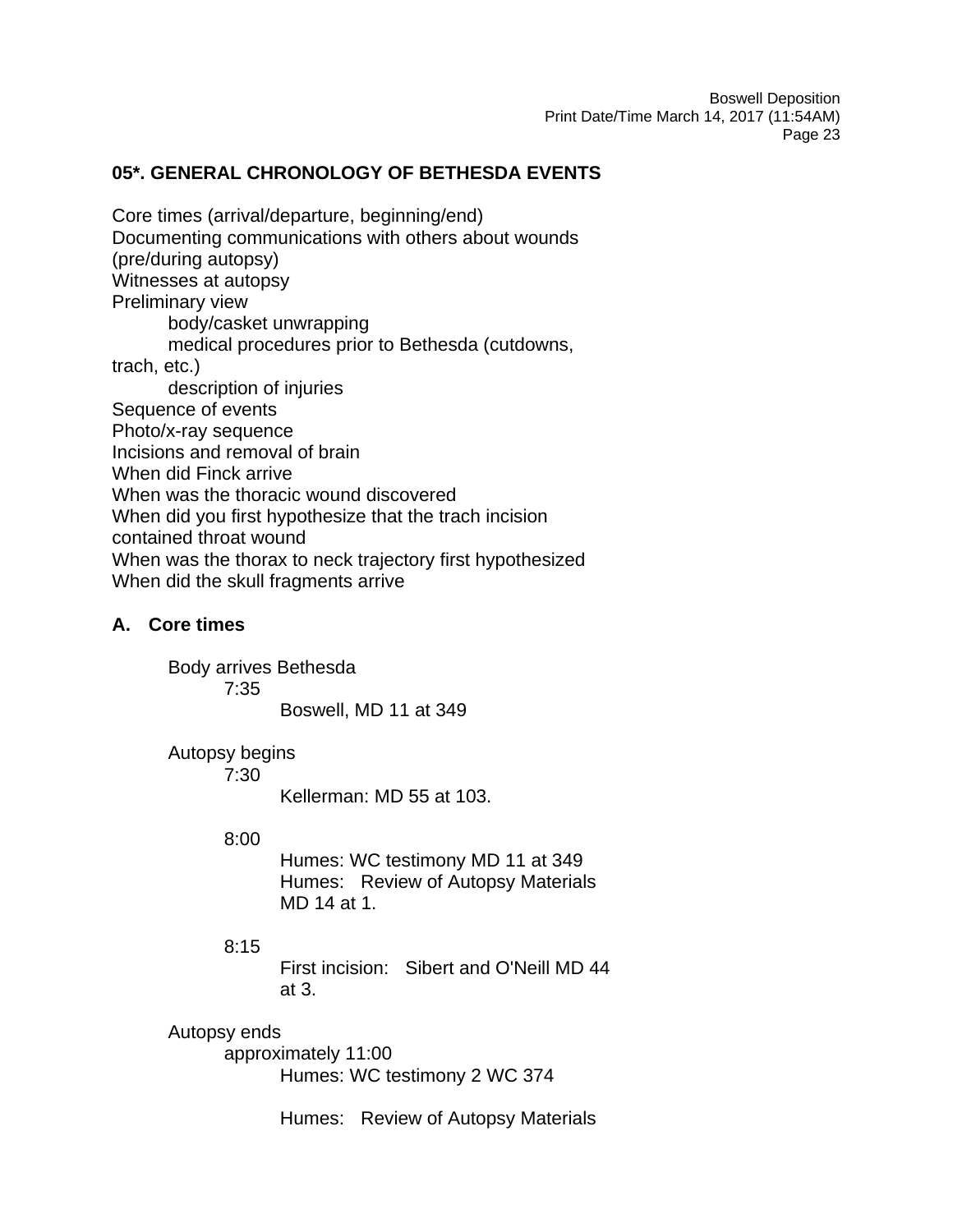MD 14 at 1.

Kellerman (estimate) roughly: 12:30

Embalming begins Kellerman MD 55 at 103: 2:00

Body depart Bethesda Kellerman: 3:56 MD 55 at 103 Finck: 0400 hours. MD 28 at 6.

Were you with the body from the time the casket was opened until it left Bethesda.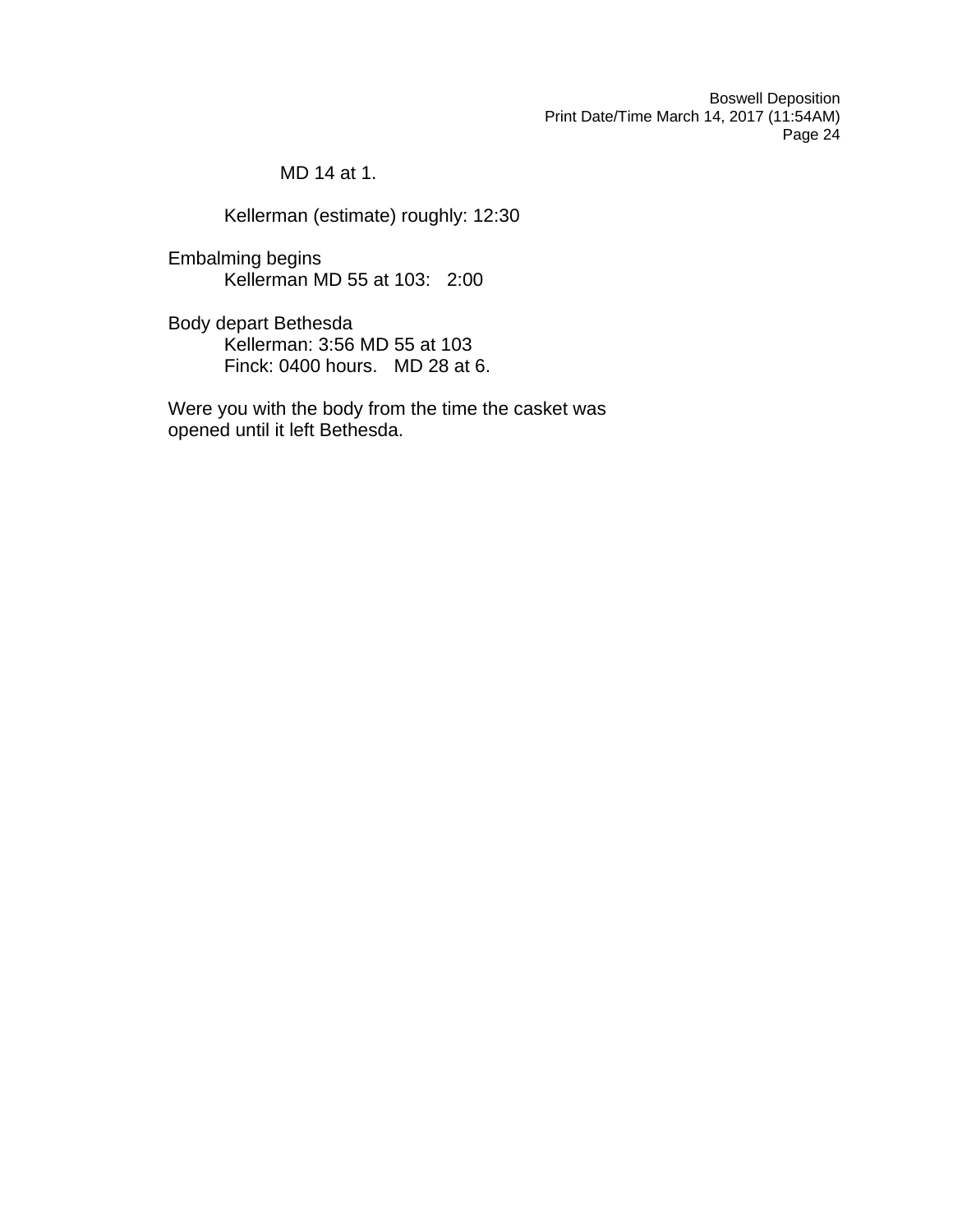# **B. Documenting communications with others about wounds**

## **Pre-autopsy**

Prior to the time you first saw President Kennedy's body, were you given any information about the nature of the wounds.

For example, were you told that the treating physicians had held a press conference and described some of the wounds.

Were you told that such information had been broadcast.

Are you familiar with the name Robert B. Livingston, M.D.

> For the record, Who's Who in America identifies Robert Burr Livingston as a neuroscientist who received his undergraduate and medical degrees from Stanford University, where he also was a resident at the Stanford Hospital in San Francisco. According to Who's Who, Dr. Livingston was the Chief of the Neurobiology Lab at the National Institute of Mental Health in 1963. At that time he was also a member of the editorial board of the Journal of Neurophysiology.

> > Does that help you recall the name of Dr. Livingston.

Do you recall ever speaking with Dr. Livingston.

Do you have any recollection of speaking by phone with any doctor on November 22, 1963, about wounds on the body of President Kennedy.

For the record: Dr. Robert Livingston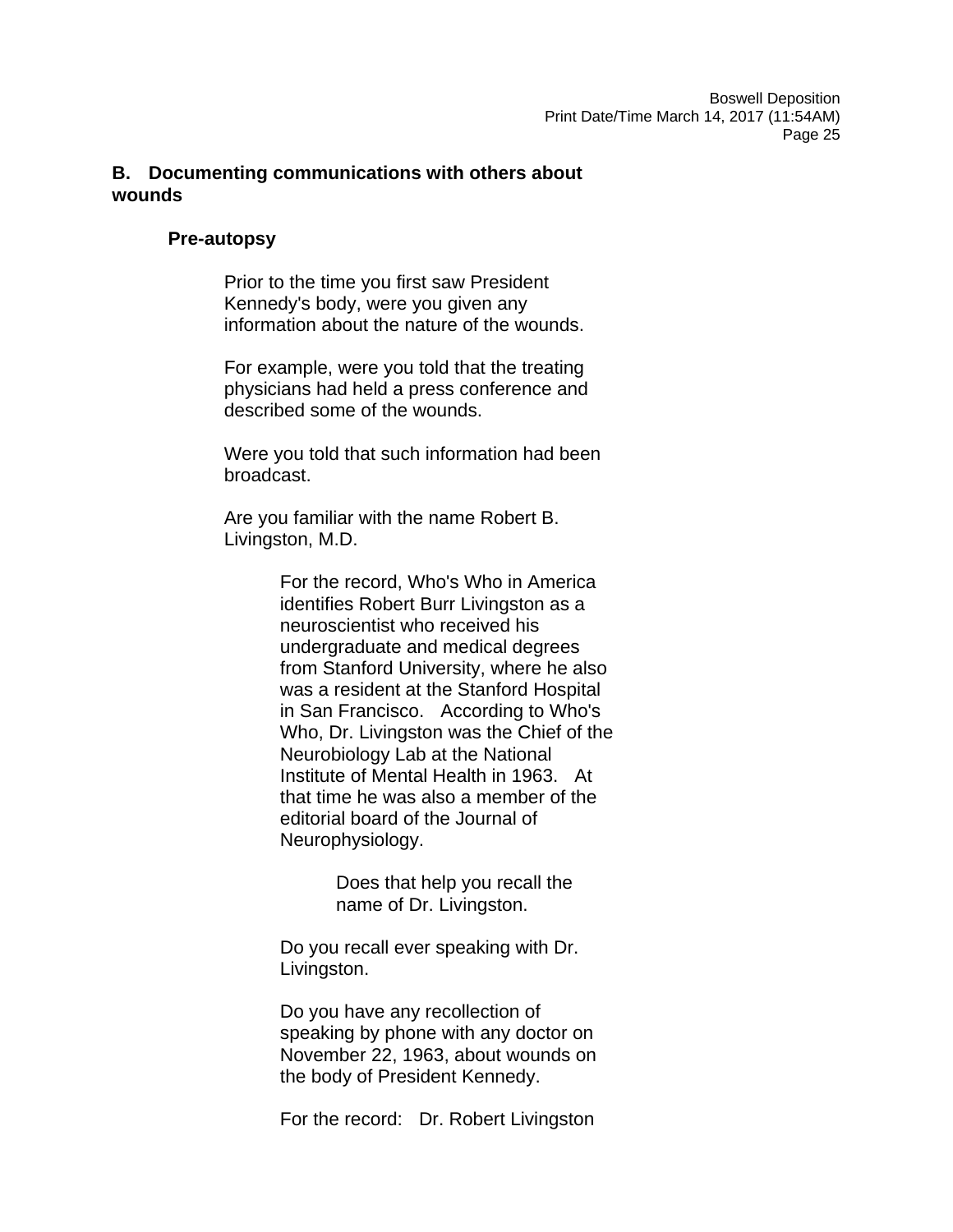offered sworn testimony in the case Crenshaw v. Sutherland, Case No. 73-93, 18th Judicial District of Texas, on November 19, 1993. Dr. Livingston's deposition is marked as Exhibit MD 24.

Dr. Boswell, I would now like to ask you to read pages 23 line 1 to page 26 line16 of the Livingston deposition. You may read as much of the transcript as you wish, but I will be asking you questions only about that portion.

I will state for the record -- and the transcript speaks for itself -- that the pages contain Dr. Livingston's description of a telephone call that he claims to have had with Dr. Humes on November 22, 1963.

Dr. Humes, did reading those pages help refresh your recollection as to any calls that you may have had on November 22, 1963, regarding wounds on the President's body.

> [If Humes acknowledges the telephone call, go through the transcript line by line.]

Dr. Humes, did you ever receive any information prior to the arrival of the President's body in Bethesda about the wounds on the President's body.

Was it standard procedure in 1963 for the prosector to confer with the treating physicians before performing the autopsy and recording those communications.

> "Before he performs the autopsy, the pathologist should familiarize himself with the clinical history, clinical diagnosis, and special points of interest to the clinician. Direct consultation with the responsible clinician is desirable." AM at 4. Was it standard procedure to record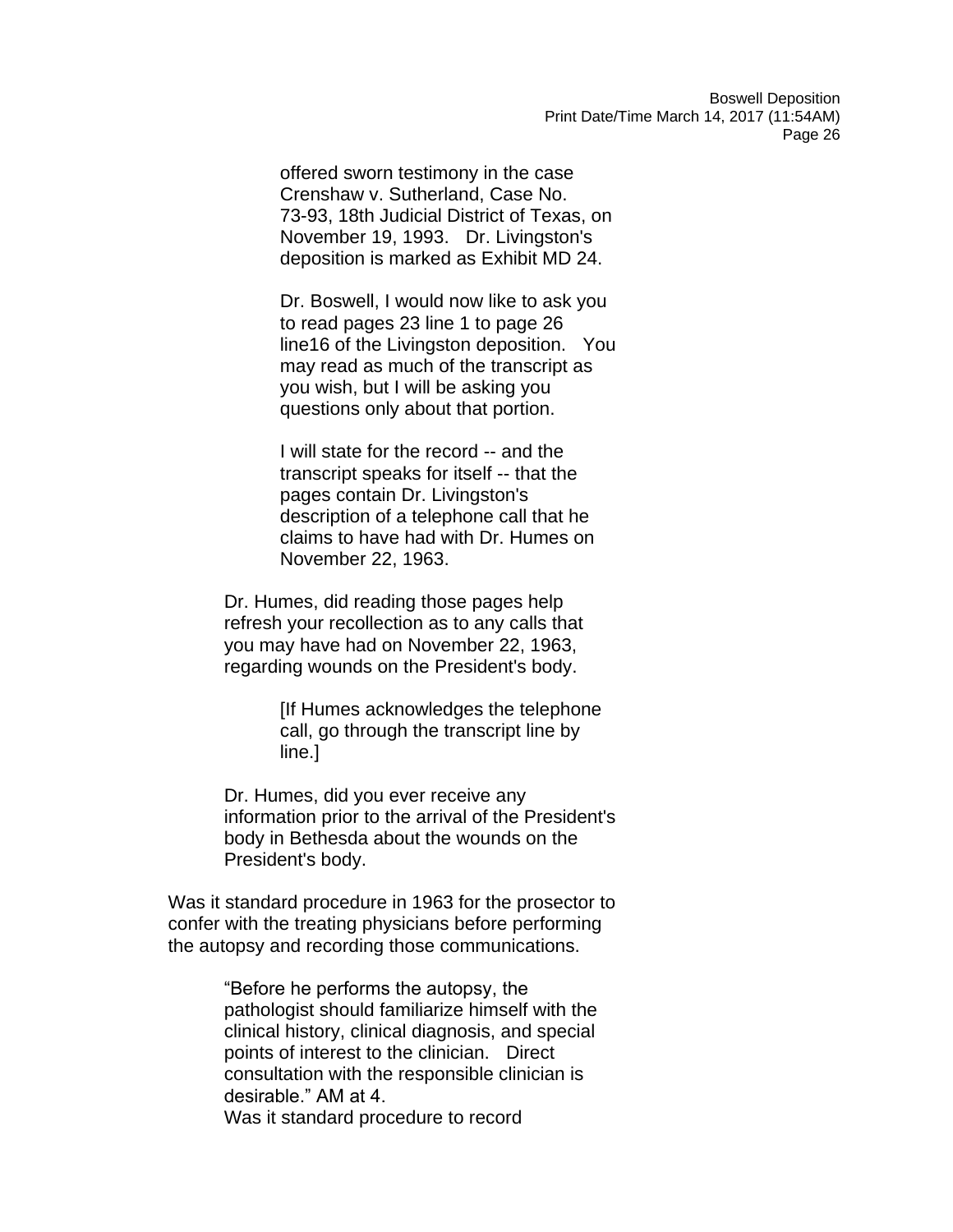information learned from the treating physicians.

Was it standard practice for medicolegal autopsies to have the prosector communicate with the police or others who have information relating to the death.

> "Before he performs the autopsy the pathologist should confer with the police, the investigating authorities, or others having information about the case, in order that he can recognize all available evidence." AM 56.

Was it standard procedure to record information learned from the police or other authorities.

Was there a telephone available for your use at Bethesda.

Was there a telephone in the autopsy room.

Between the time of the arrival and departure of President Kennedy's body at Bethesda, are you aware of any person having called or attempted to call anyone in Dallas to learn anything about what the treating physicians witnessed.

> Prior to the time that President Kennedy's body left Bethesda, did you make any attempt, directly or indirectly, to learn anything about the treatment of President Kennedy at Parkland Hospital.

Were any such calls made in the autopsy room.

While President Kennedy's body was at Bethesda, were you aware of any communications between Bethesda and Dallas regarding President Kennedy's injuries.

> Who called. Who was called. What were you told.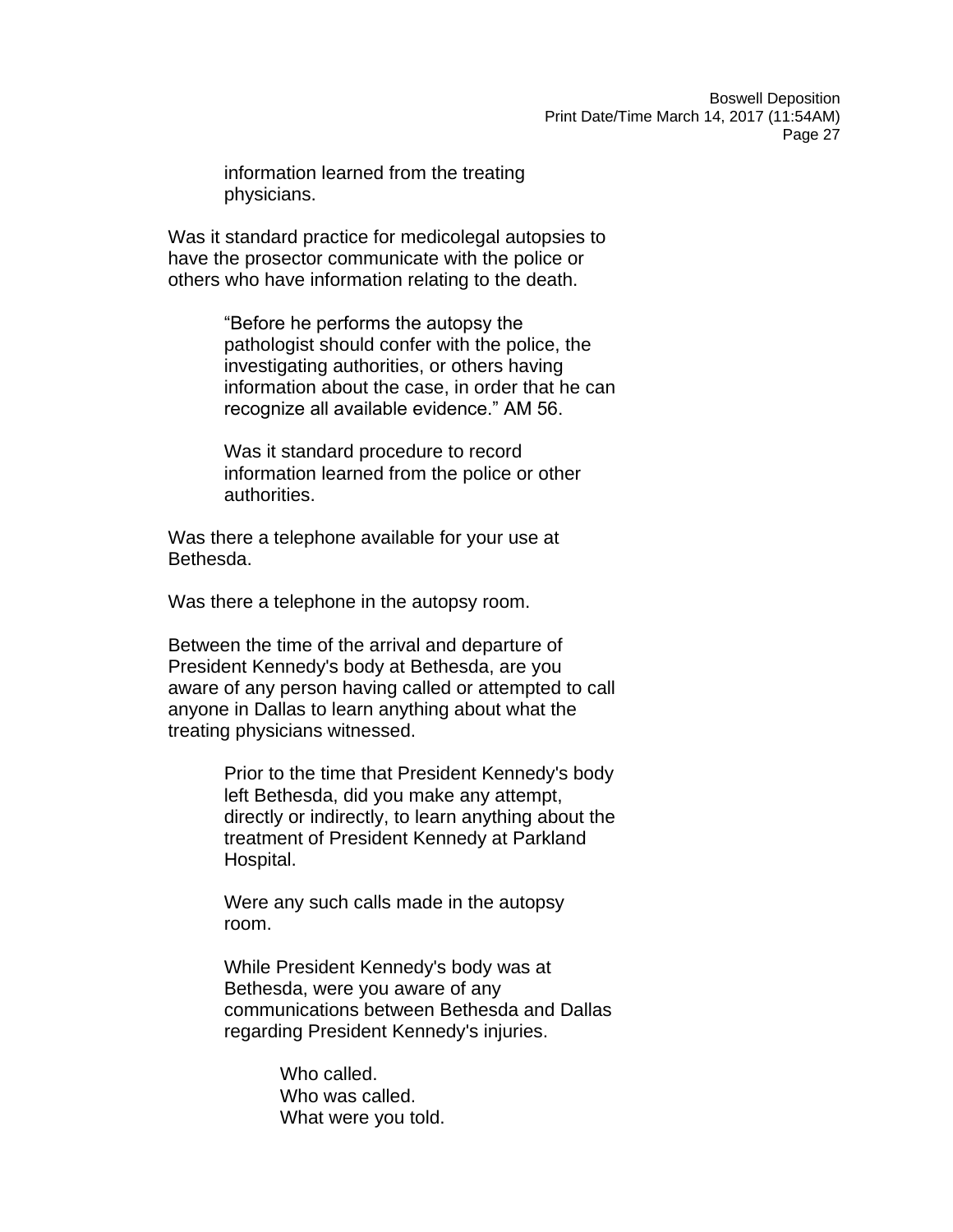Were any records made of these conversations.

Ebersole MD 60 pp. 4-5

Was it standard practice in medicolegal autopsies for the prosector either to visit the scene of the death **or to request a written report and photographs**.

> "In the event the pathologist cannot visit the scene **he should request a written preliminary report on the circumstances**  surrounding death from the investigating authorities prior to performing the autopsy." AM 56.

Did you receive any written reports from the authorities in Dallas prior to the time that you completed the Autopsy Protocol.

> Did you know that such reports had been prepared.

Did you ever ask for any reports.

Were any reports denied to you.

Did you speak to any law enforcement officials regarding evidence available to them at the time of the autopsy.

For example, were you ever informed that the president's head went backwards immediately after he was shot.

Is that the kind of evidence that should be made available to an autopsy pathologist.

Did the Autopsy Protocol make any reference to reports that were published in newspapers.

Did you ever ask the government to supplement the newspaper accounts by submitting reports to you.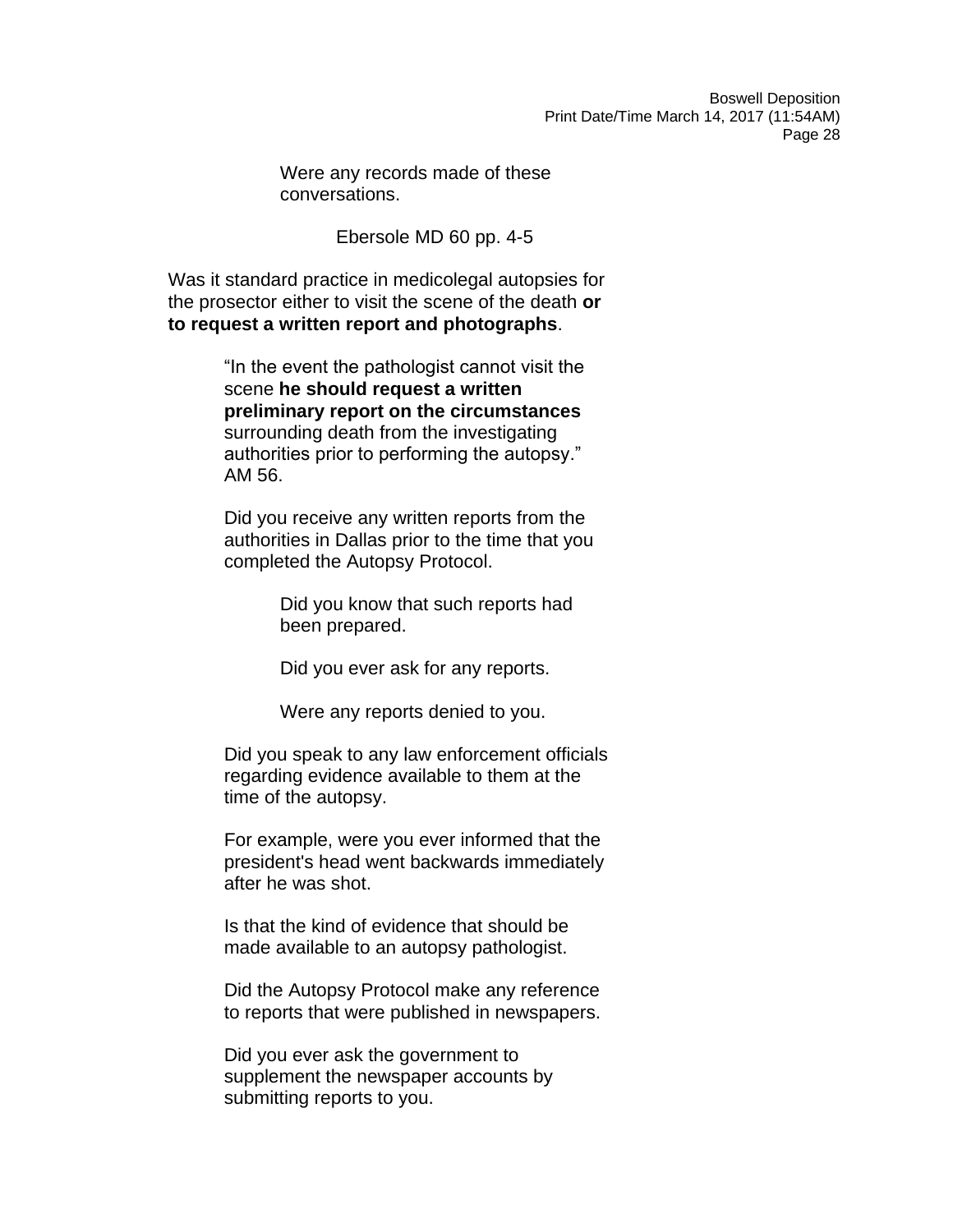#### **C. Witnesses at autopsy**

Please describe the autopsy room.

Was there a gallery.

Had you ever performed an autopsy in that room.

Please describe the scene. Was it noisy? Hushed silence? Telephone ringing. People going in and out.

Tele

Earlier you stated that you were in charge of the autopsy, is that correct?

There were about thirty people in the autopsy room - is that correct.

- Was your commanding officer present. What was his name. Captain Stover.
- Was Captain Stover's Commanding Officer present. Who was he. Admiral Calvin B. Galloway. Commander of the Naval Medical Center.
- Was the Surgeon General of the Navy present. What was his name. Rear Admiral Kenney.
- Was Admiral Burkley present. Admiral Burkley was president Kennedy's personal physician.

Was General Godfrey McHugh present.

Was General Philip Wehle present.

Was any member of the Joint Chiefs of Staff present.

Would you have recognized Curtis LeMay if he were at the autopsy.

Would you have recognized any other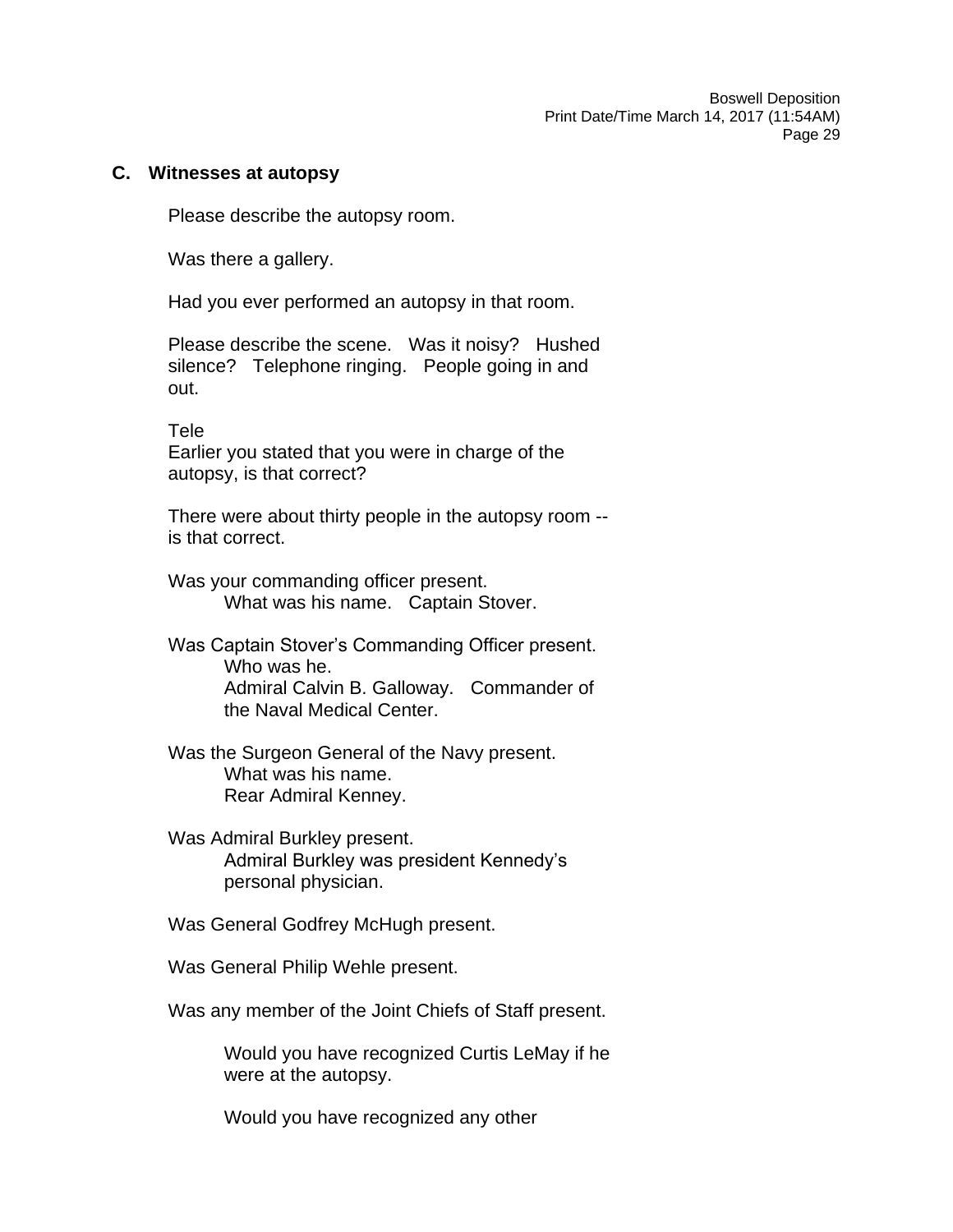members of the JCS? Would it be fair to say that "the scene in the autopsy room was 'somewhat like trying to do delicate neurosurgery in a three-ring circus." Quotation from JAMA at 2798.

> [What was the standard procedure for permitting witnesses to attend a medicolegal autopsy.

["Restrict witnesses to the autopsy to those whose presence is required either by law or to assist the pathologist." MD 7, AM 56.

Approximately how many persons were present at the autopsy of President Kennedy.

Did you make any attempt to limit the number of witnesses at the autopsy.

Whom do you remember as being present at the autopsy.

Do you remember any generals or admirals.

At any point during the autopsy

[If Boswell identifies any new witnesses we will pursue leads and seek records.]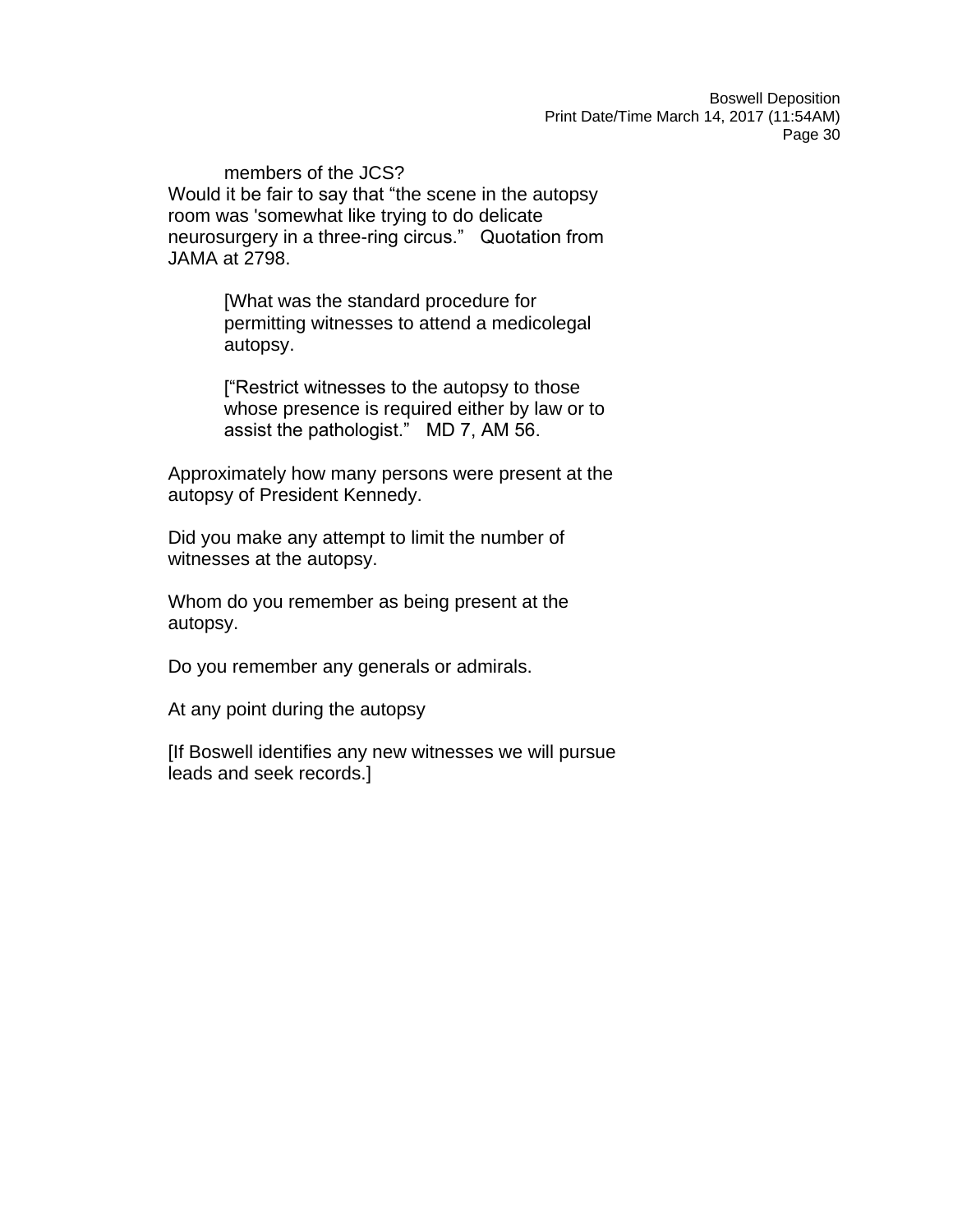## **5D. Preliminary view body/casket/unwrapping**

When did you first see the body of President Kennedy.

Was he in a casket.

What did the casket look like.

What room were you in when you first saw the body.

Did the body ever leave that room.

How was the body wrapped.

Who unwrapped the body.

How was the skull wrapped.

Was the brain in the cranium when you first saw the body.

How was the body wrapped.

While you were unwrapping the body, did any bullet or bullet-fragment fall out? Did you subsequently recover any bullets during the course of the autopsy? **(Go to 5E)**

Who lifted him out of the casket. Humes and Boswell: JAMA MD 22 at 2794. Anyone else.

Did anything fall out at unwrapping. Bullets/fragments Pieces of skull.

Were you with the body from that point until the body left Bethesda.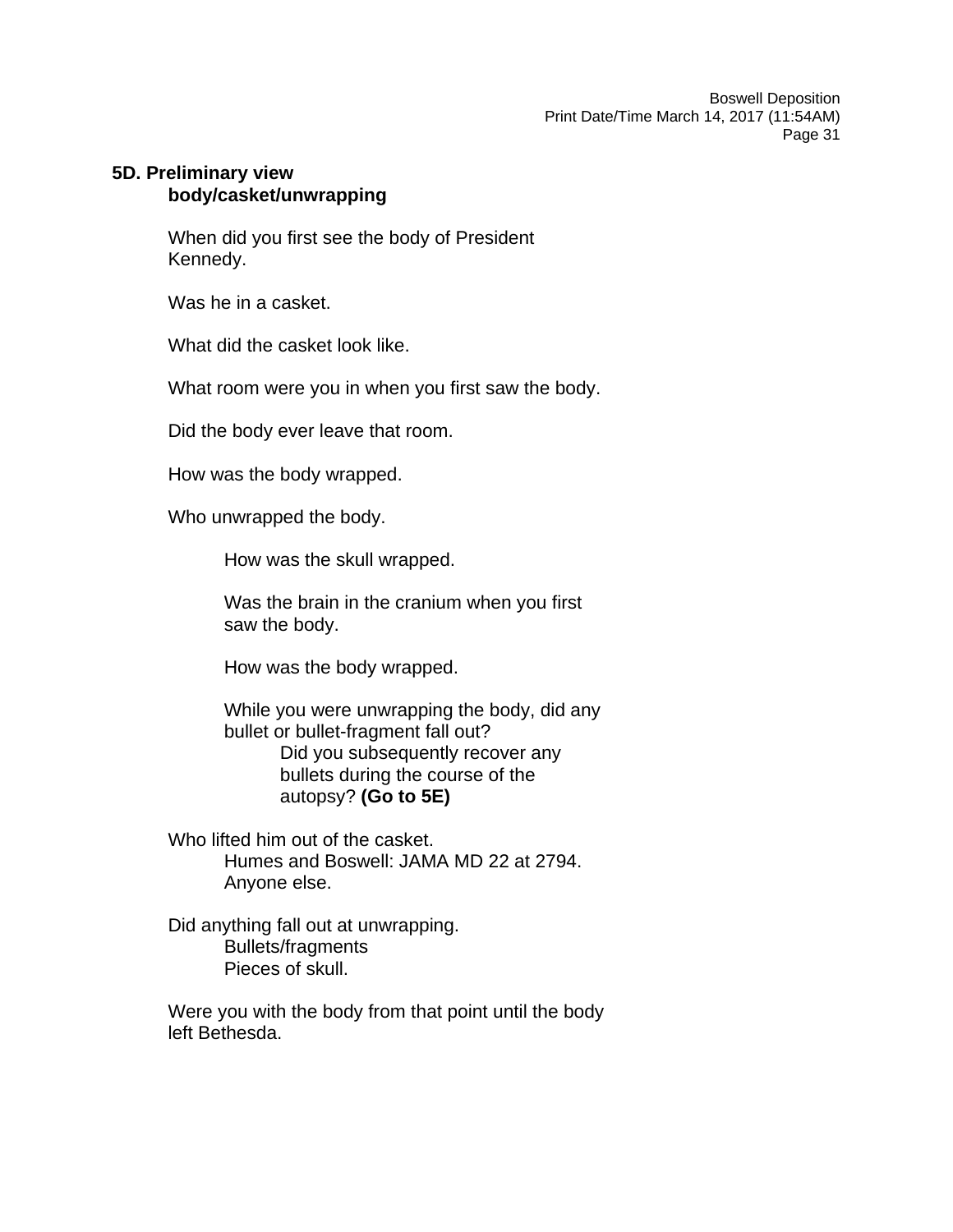#### **5D. ctd. Preliminary view**

#### **Medical procedures prior to Bethesda**

What surgical procedures appeared to have been performed on body at the time you received it but before you performed any procedures.

**Trach Cutdowns** Any sutures Any surgery to the head area

> "It should be a standing rule that neither the clothing nor the surface of the body be disturbed until examined by the pathologist." MD 7 at 56.

> > Sibert & O'Neill quotation

Ebersole suture of throat MD 60 at 4-5

### **5D. ctd. Preliminary view Description of injuries**

# **GO THROUGH FACE SHEET THOROUGHLY AT THIS POINT. FACE SHEET MD 1**

Did you record the results of an examination of the adrenals.

Why not.

Did anyone ask you not to.

Did anyone order you not to.

Did anyone communicate to you any preference that the adrenals not be examined.

Did you ever state or imply that you possess some secret with respect to President Kennedy's adrenals. [JAMA]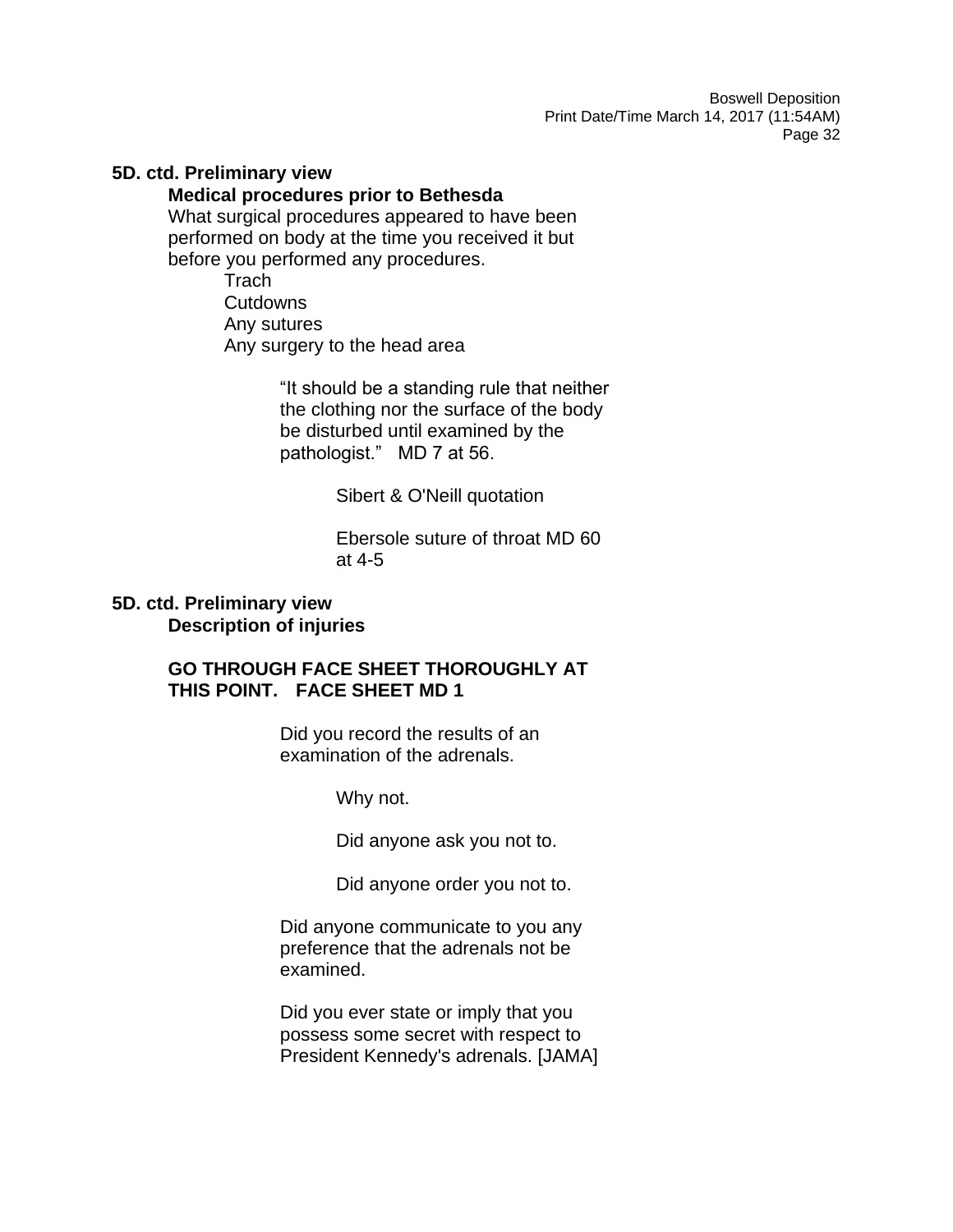Brain.

Was it standard autopsy procedure to weigh, measure, and examine the brain at the time of the initial autopsy.

[all viscera from quotation above]

"Brain: Weight, convolutions and sulci; cerebral blood vessels; consistency; ventricles." AM 44

Did you record anything relative to your examination of the brain prior to drafting the Supplementary Report.

> (virtually nothing in Protocol) (nothing on face sheet)

Go through 1 page handwritten notes MD 5

Although we will be coming back to this issue in more detail later, I would like to ask you to provide a brief description of the condition of the body when you first saw it with reference to the following points:

> scalp: missing, lacerations, incisions skull: missing, unattached brain: from where extruding neck: size of wound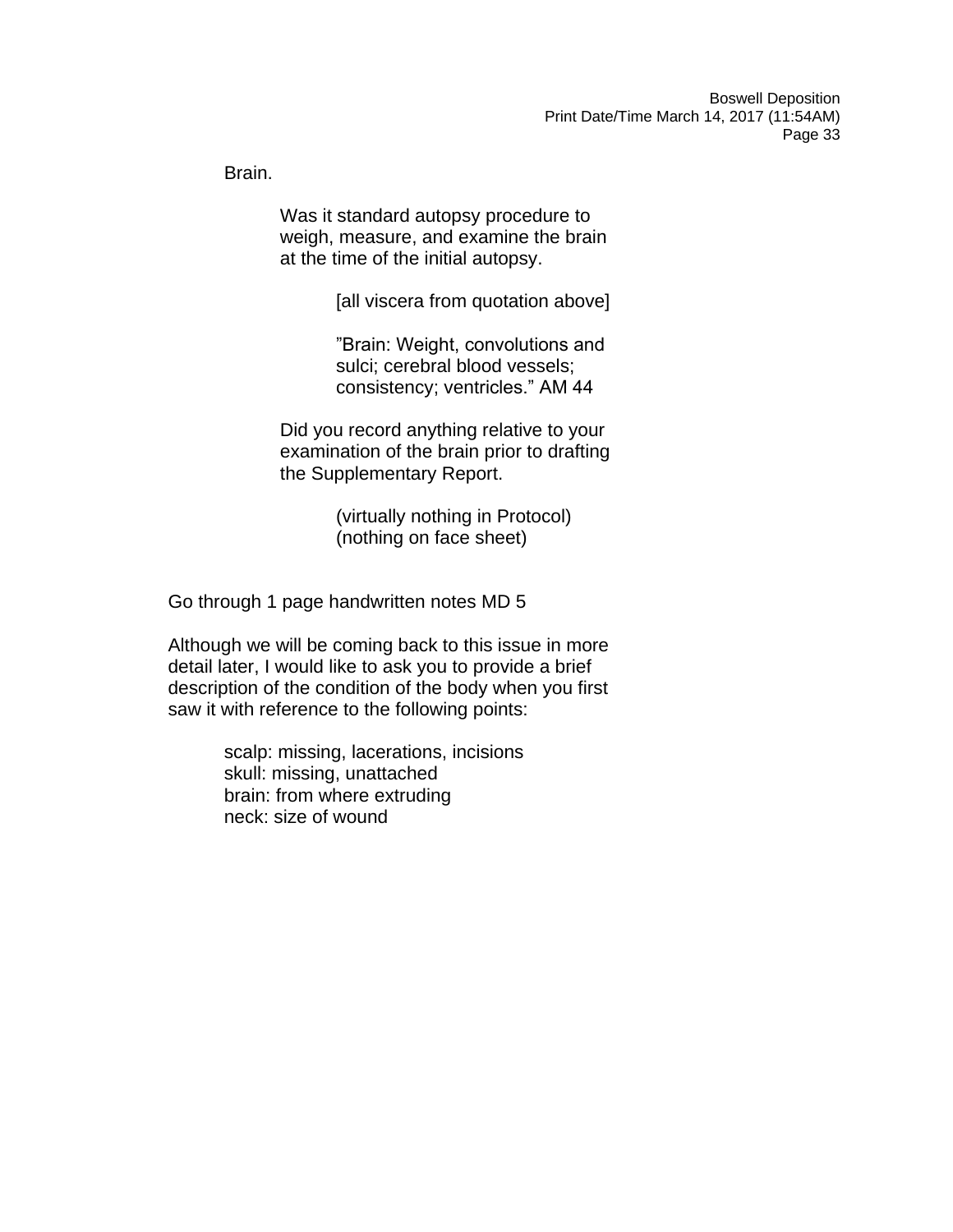## **5E. Sequence of events after unwrapping**

After the body was unwrapped, what procedures did you follow.

> Go through them in the order identified by the witness.

> > Examination of the body. Photos. X-rays Removal of fragments Cleaning **Incisions** etc.

## **Removal of fragments**

Sibert and O'Neill receipt MD 69 (one missile) Protocol MD 3 at 4 says two (irregular fragments) Boyers at MD 62 at 2-3 (who typed receipts, says 3 or 4)

"roundish" fragment in AP x-ray

Sibert and O'Neill executed and signed a receipt for a missile received from CDR James J. Humes on 11/22/63.

CAPT David P. Osborne claim to have seen a bullet fall from either the body or the clothing at autopsy.) **I NEED TO EXAMINE MD 66 AT 3 BEFORE RAISING OSBORN'S NAME.**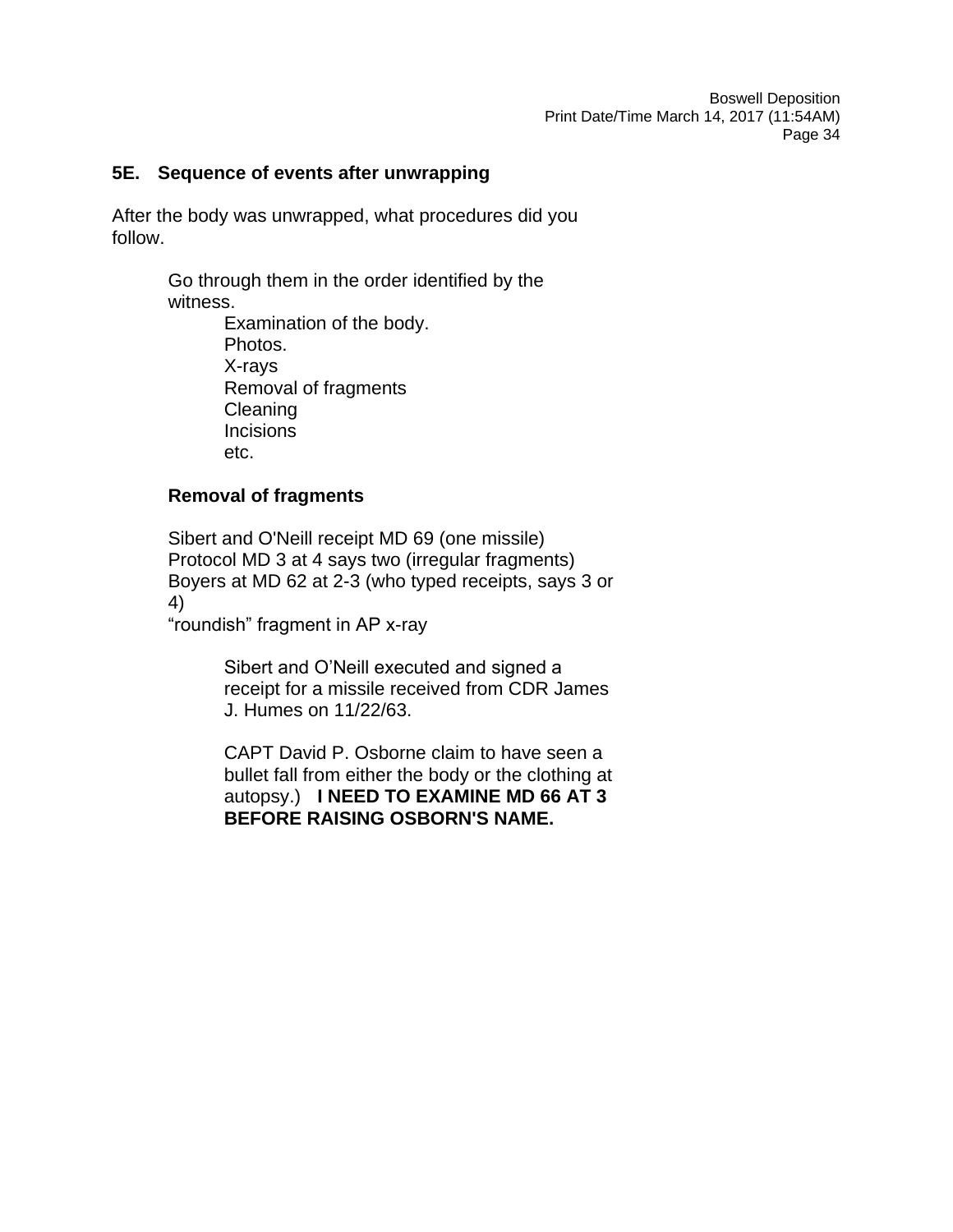# **5F. Sequence of photos/x-rays taken.** [at beginning and throughout]

Prior to the time that the first photos and x-rays were taken, was the head, scalp, or face cleaned.

If yes, get before and after description.

Prior to the time that the first photos and x-rays were taken, were any skull fragments put back into the skull.

If yes, get before and after description.

Prior to the time that the first photos and x-rays were taken, were any incisions made.

If yes, get before and after description.

Prior to the time that the first photos and x-rays were taken, was the scalp pulled into its original position to give a better view of possible scalp entry wounds.

Were any procedures -- such as those mentioned above: cleaning, replacing skull fragments, incisions, putting the scalp in its original position -- undertaken at any point before the x-ray and photo work was completed.

> E.g., any skull fragments replaced at any time before an x-ray or photo.

Any cleaning of the skull or scalp.

When were photos taken.

Humes: "**Well, the first thing we did was make many photographs** which we knew would obviously be required for a wide variety of purposes, took basically whole body X-rays and then proceeded with the examination of the two wounds that we very shortly detected were present, starting with the wound in the head and proceeding to the wound in the back of the neck, upper thorax." 1 HSCA 324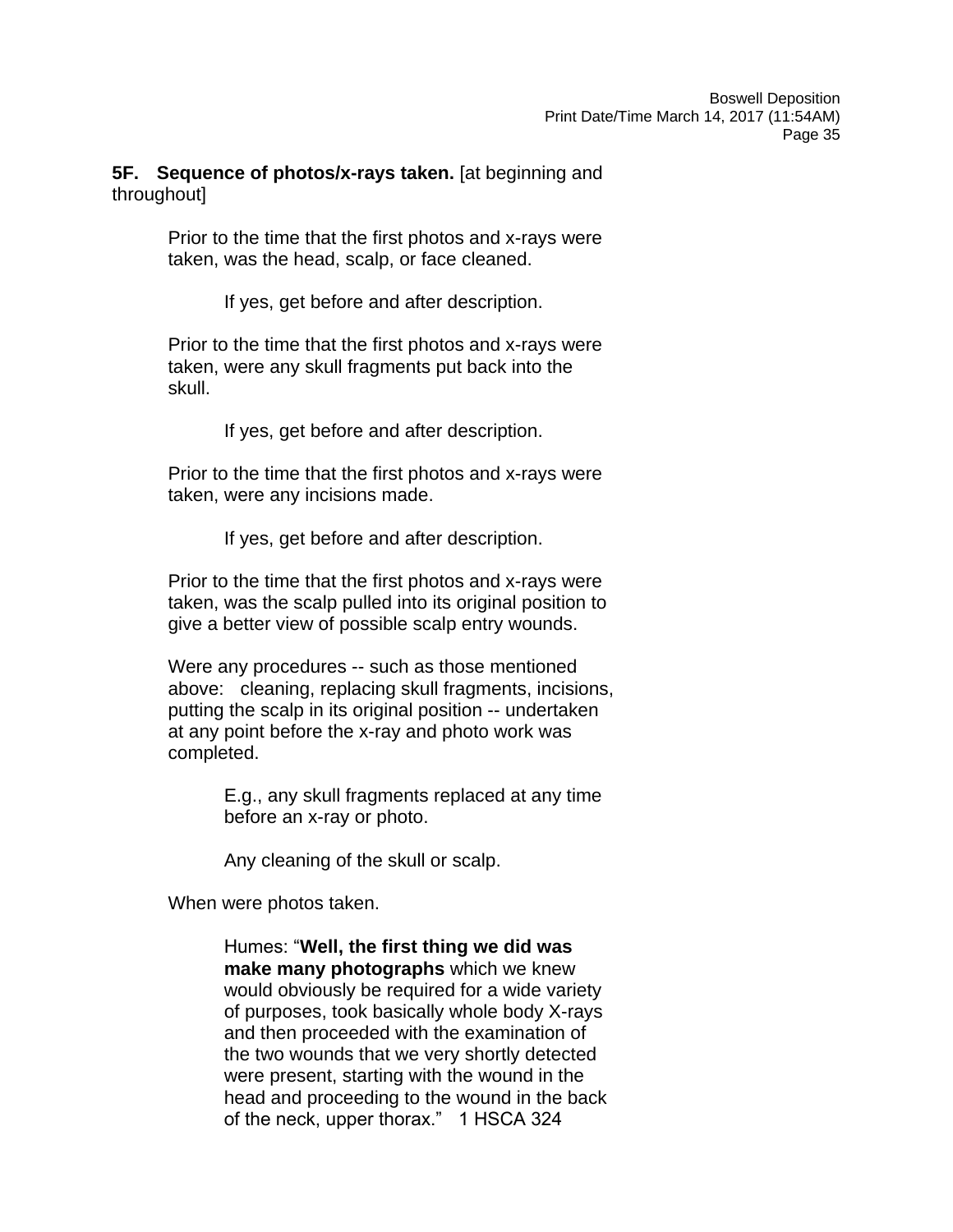Humes: "certain X-rays **and other examinations** were made before the actual beginning of the routine type autopsy examination." MD 11 at 349.

Humes: "Some of these X-rays or **photographs were taken before and some during the examination** which also maintains for the photographs, which were made as the need became apparent to make such." MD 11: 2 WC at 349.

Humes: All of the x-rays were taken before any manipulations were performed. 7 HSCA 249. MD 20

> In a general way, what photos were taken before and during the autopsy.

When were the first x-rays taken.

Were they taken at any other point.

Pre-Y incision. Post-Y, but before organ removal. Post organ removal. Why? When was the latest taken. For late arriving fragments?

Additional photos and x-rays made during the course of the autopsy. Humes 2 WC 349.

Did you observe any developed photographs or x-rays during the time that the body was at Bethesda.

> Humes: "the photographs and the X-rays were exposed in the morgue of the Naval Medical Center on this night, and **they were not developed, neither the X-rays or the photographs**." Humes: 2 WC 351

Yet:

Humes: there was a "rather sizable [radio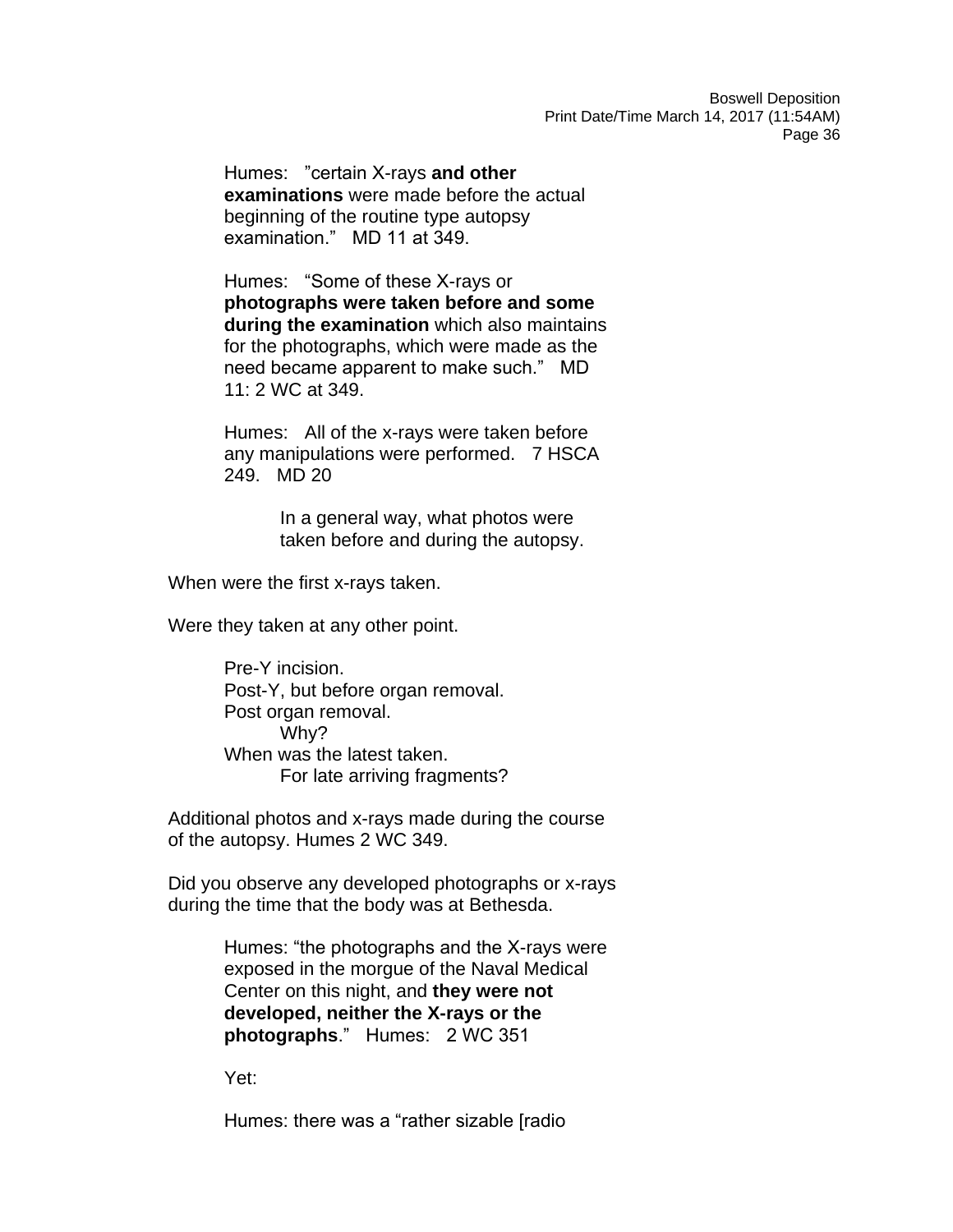opaque] fragment visible by X-ray just above the right eye." 2 WC 353.

Humes: "we were not too surprised in not being able to find the tiny fragments depicted in the X-ray." 2 WC 353.

Humes: "we examined carefully the bony structures in this vicinity as well as the X-rays . . . " 2 WC 361.

Humes: "The X-rays were developed in our X-ray department on the spot that evening, because we had to see those right then as part of our examination, but the photographs were made for the record **and for other purposes**."

[Additional question: for **what** other purposes in addition to the record.]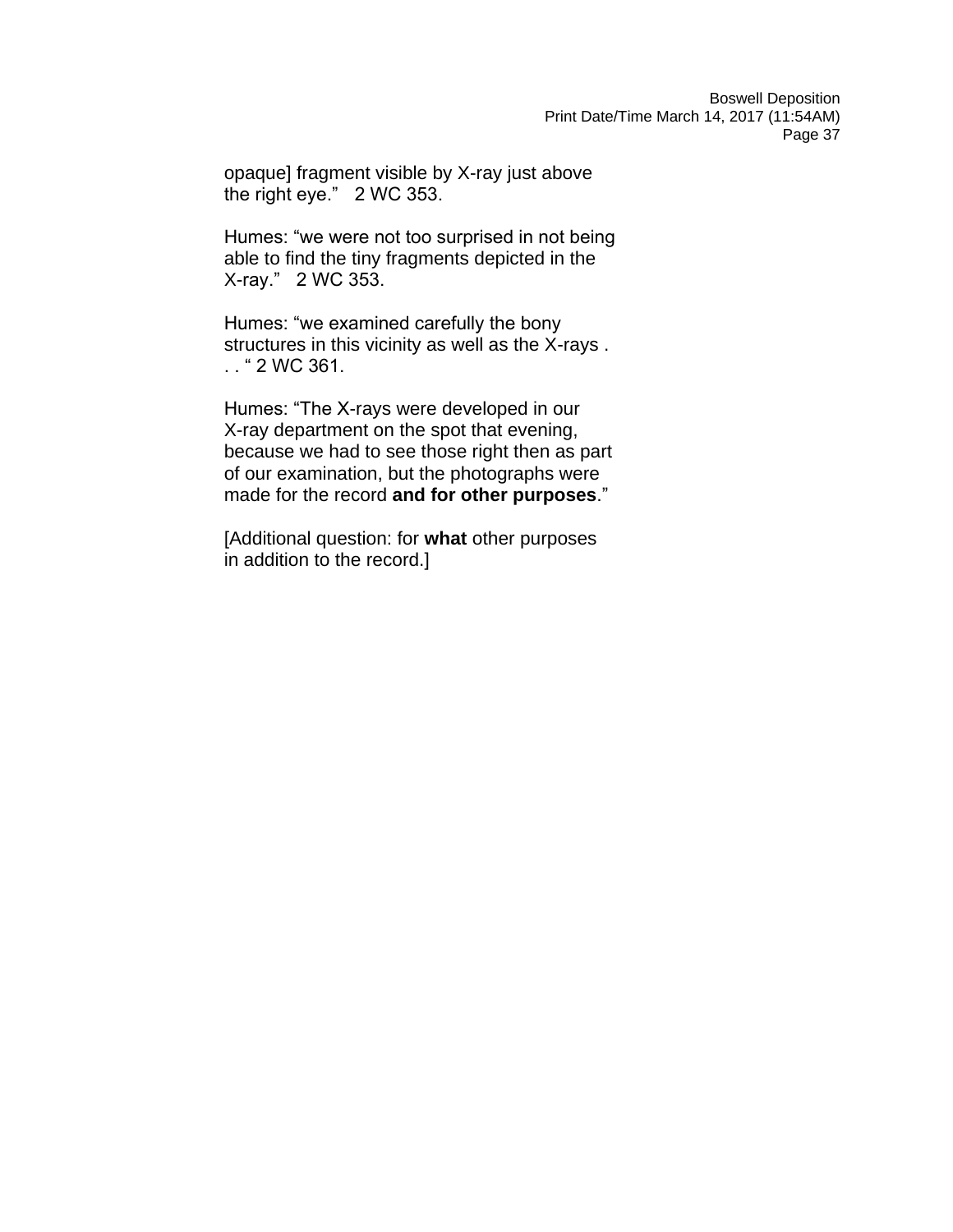#### **5G. Incisions and removal of the brain**

When was first incision made.

Where was it. What was the purpose.

What other incisions were made during the course of the autopsy.

**Skull** 

Humes: "I extended the lacerations of the scalp which were at the margins of this wound, down in the direction of both of the President's ears. At that point, we had even a better appreciation of the extensive damage ..." MD 11, 2 WC 354.

Any others to skull.

Any to brain.

Any to body.

Were any of the incisions photographed (I am referring to the results of the incision and not the act of cutting).

Who removed the brain. Who participated.

Briefly explain the procedure undertaken for removal of the brain.

> Was it difficult. Where did you cut to remove the brain.

> > "We peeled the scalp back, and the calvarium crumbled in my hands from the fracture lines, which went off in all directions. We made an incision high in the spinal cord and removed the brain... JAMA at 2798.

Y incision.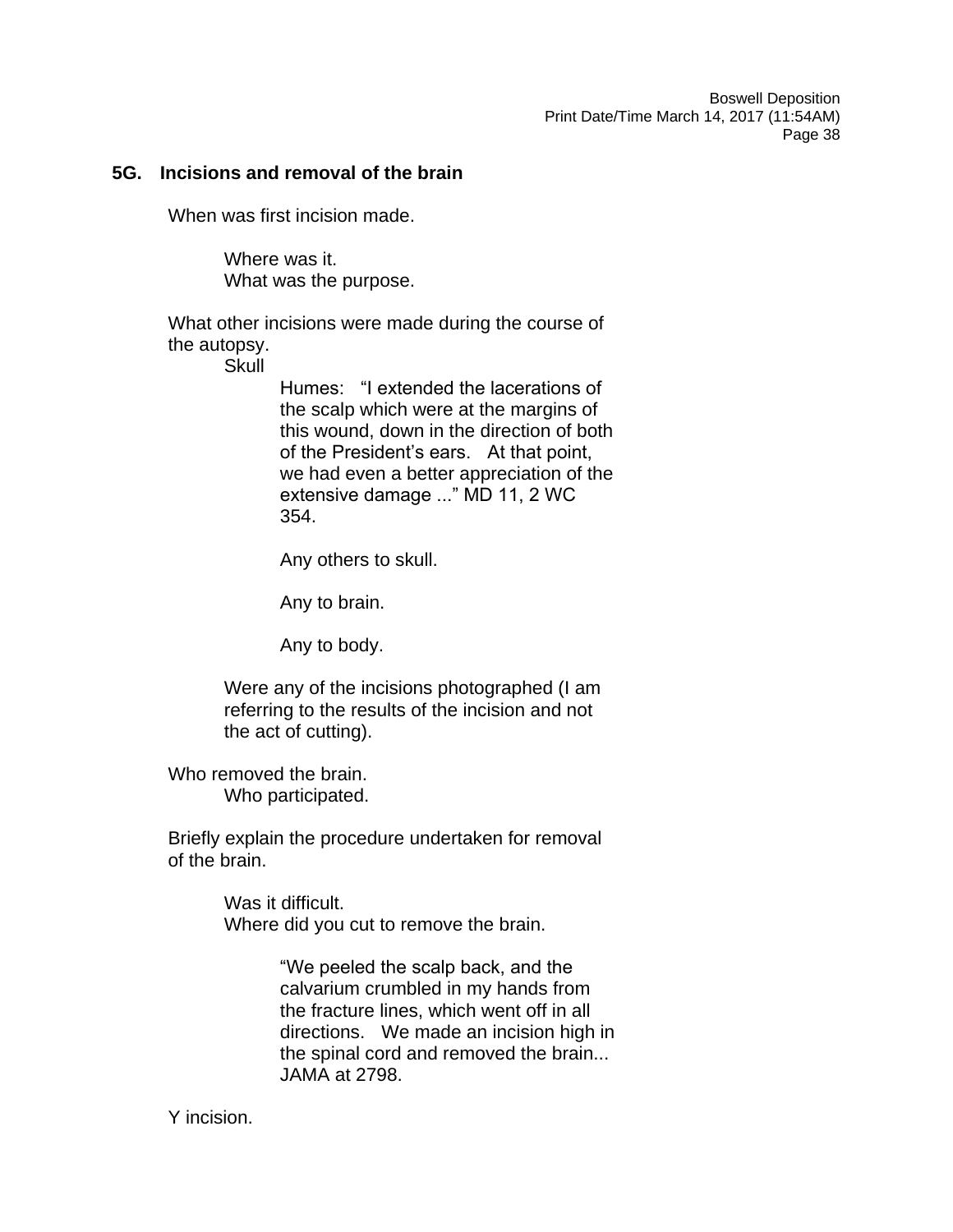Was a Y incision made. Protocol 5 (yes) Boswell MD 26 at 4 (no) When was the Y incision made. Any photos after Y incision.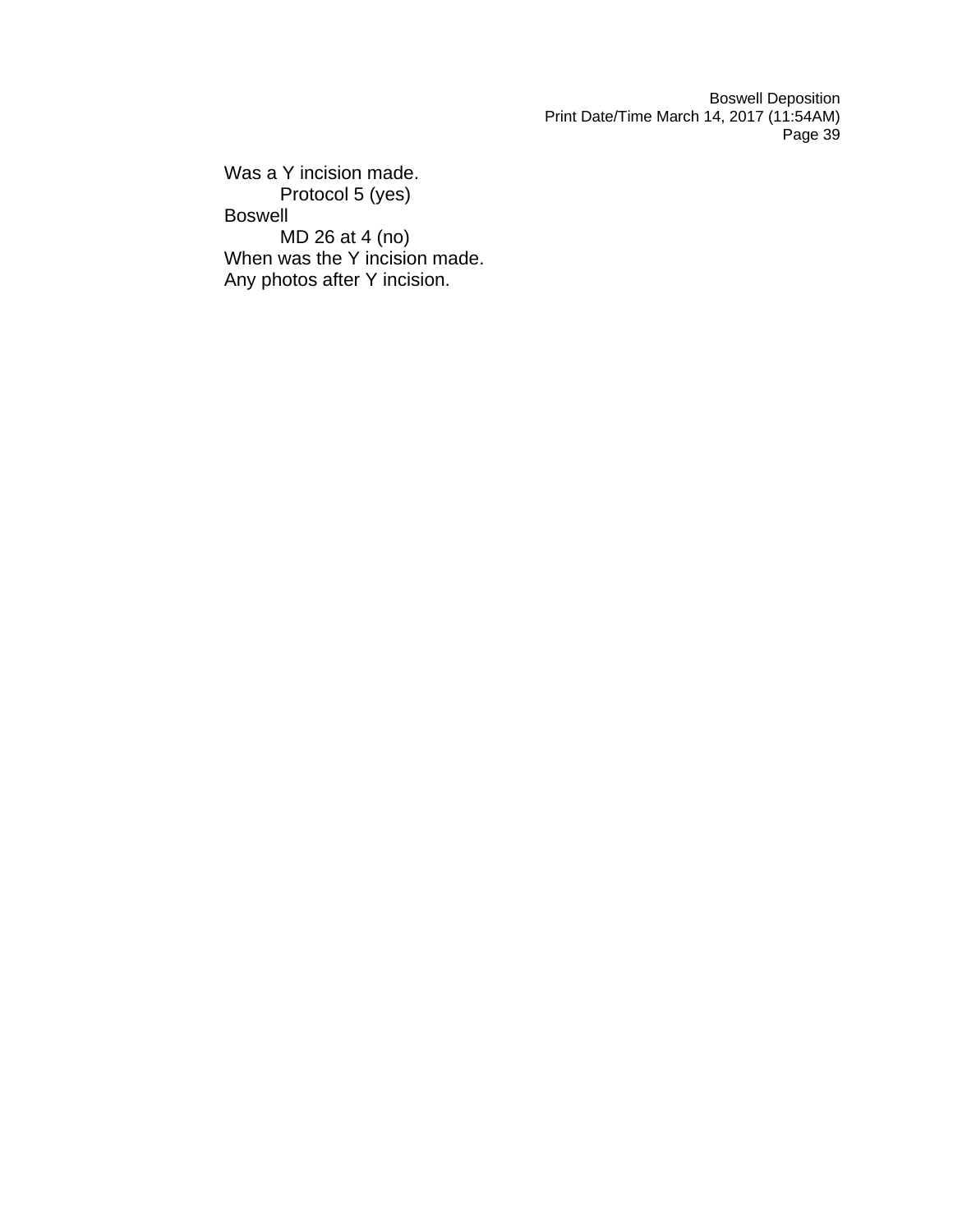# **5H. When did Col. Finck arrive.**

What had already been done at the time of his arrival.

Some photos/x-rays.

Finck: "X-ray films of the head and chest had been taken." MD 28 at 4.

Y incision.

removal of brain, heart, lungs.

Finck: "The brain, the heart and the lungs had been removed before my arrival." MD 28 at 4.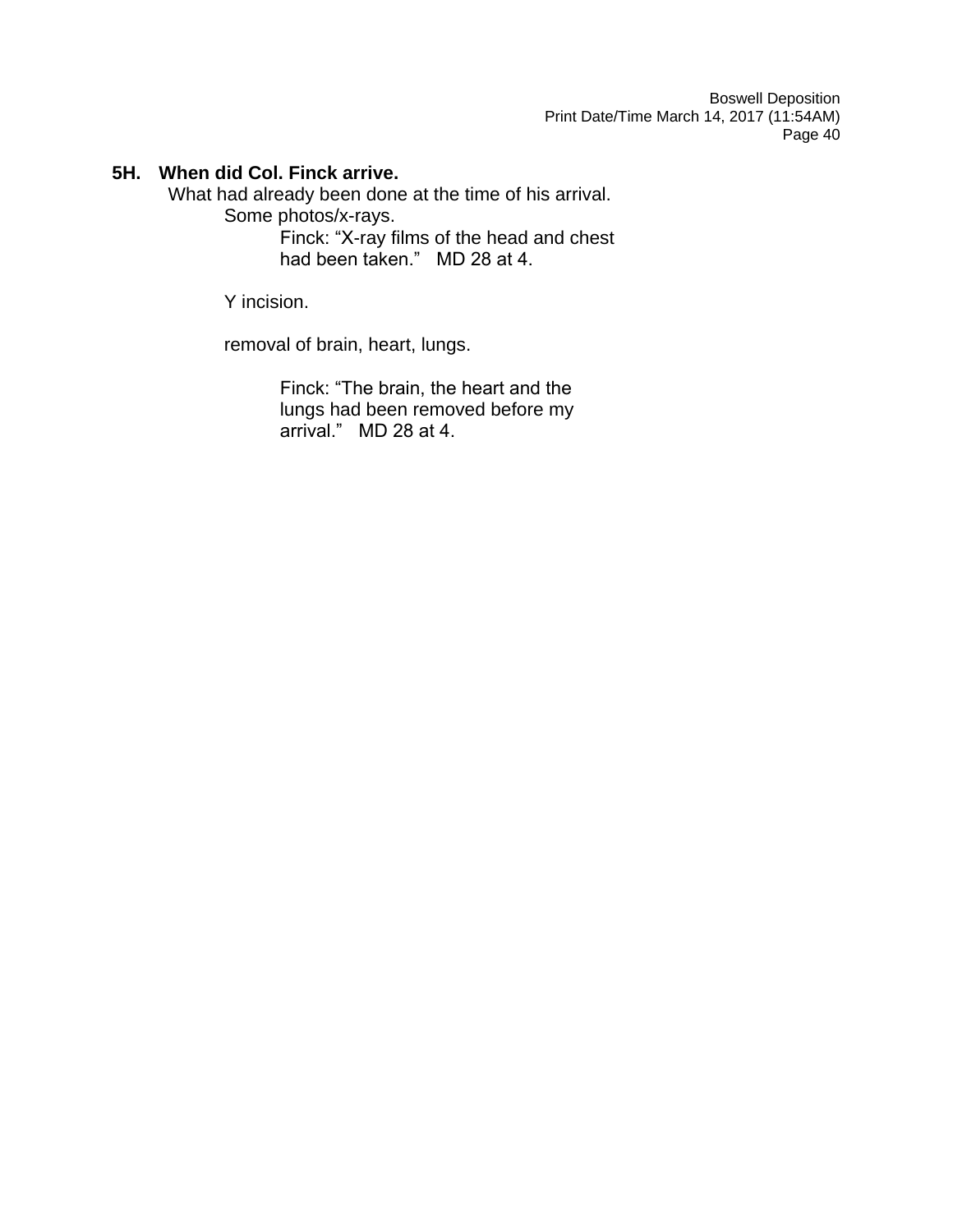### **5I. When was thoracic wound discovered.**

Approximately when was the thoracic wound found. Before/after removal of brain. Before/after Y-incision. Was Dr. Finck present when found. Early: Finck HSCA MD 30 at 80 Lipsey p. 6

Late:

Sibert & O'Neil MD 44 at 4.

Kellerman: Q: "When did they lift him up and first observe the hole in the shoulder? A: "They had been working on him for quite some time, Mr. Specter--through the photos and other things they do through an autopsy. And I believe it was this Colonel Finck who raised him and there was a clean hole." MD 55, 2 WC 103.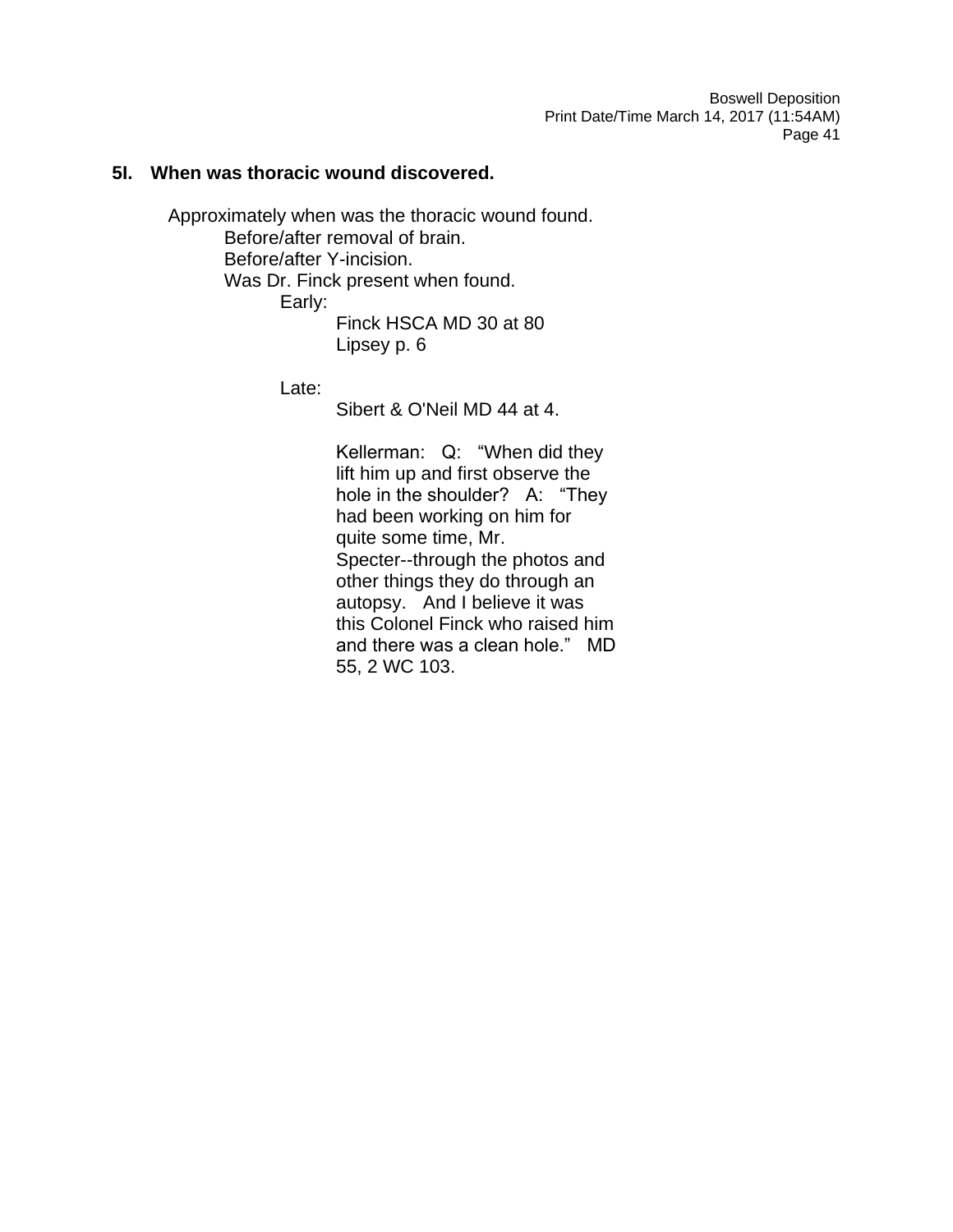**5J. When did you first hypothesize that there had been a bullet wound in the area of the trach incision.**

**5K. When did you first hypothesize that a bullet had entered the back, gone through the neck, and** 

# **exited**

 **from the front of the neck.** 

# **5L. When did the skull fragments arrive.**

What time did the fragments arrive.

Finck: "close to midnight, portions of cranial vault are received from DALLAS, Texas." MD 28 at 5.

Humes: "I wouldn't wish to guess, but I would have guessed it was midnight or 1 o'clock in the morning . . . " 7 HSCA at 244. MD 20.

How many arrived.

1 2 3

Is it true that you were not able to identify the entrance wound until the fragments had arrived.

If Dr. Boswell's recollection differed from that, would you disagree with him or defer to his recollection.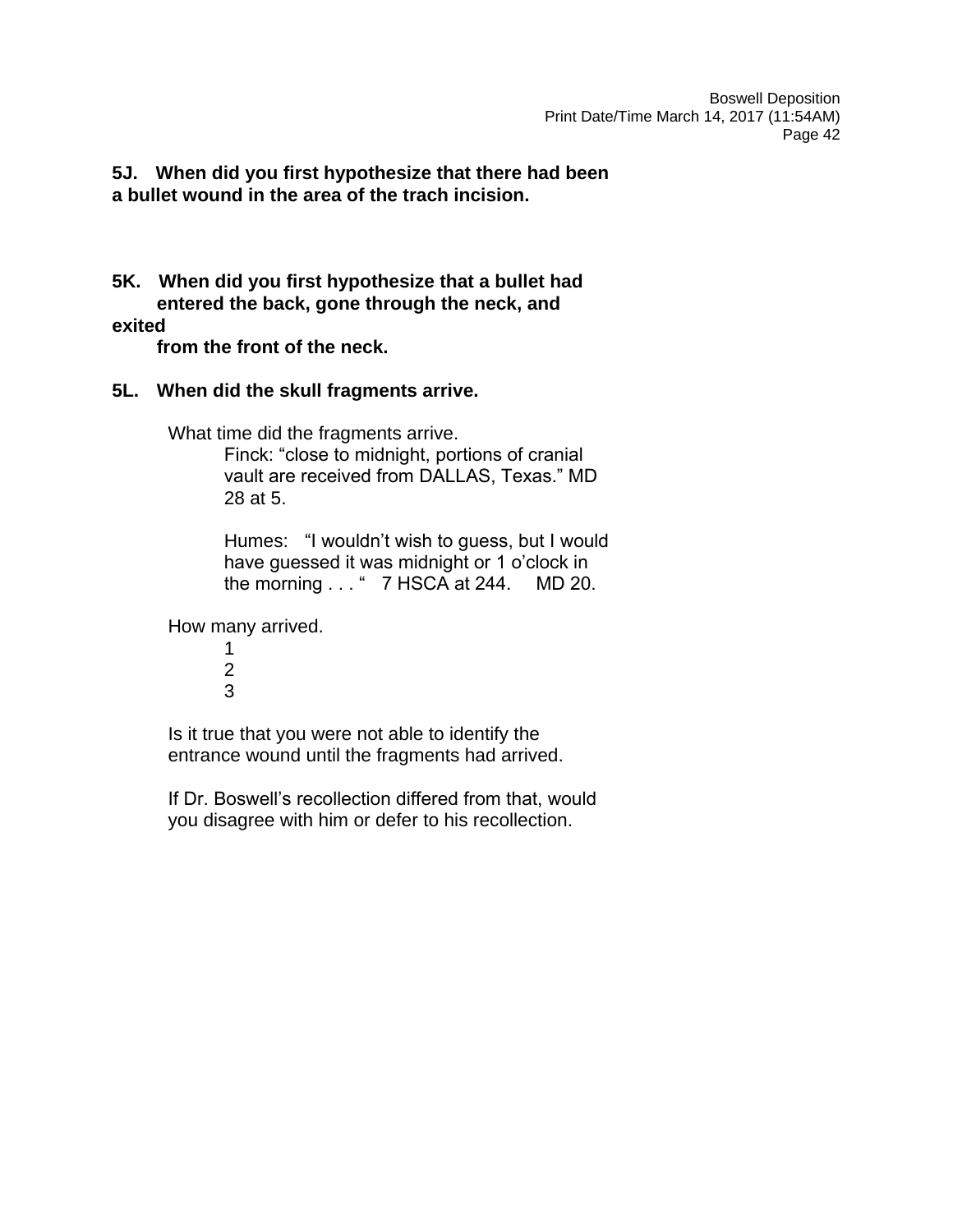**06\*. Creation and Disposition of Records from autopsy through Supplementary Report** (except photos/x rays)

#### **Records created or used during autopsy**

(except photos and x-rays) During the preceding questions, I have posed several possibilities for additional records that may have been created during the autopsy.

Do any other records come to mind.

What kinds of records were generated during the course of autopsies at Bethesda in the 1960s. Notes of prosectors.

> "J and I both took down autopsy notes and diagrams." JAMA 2798.

> > Finck remembers same about Boswell and Humes. Finck took down notes, but gave them to Humes. MD 29 at 96; MD 30 at 82.

#### **Audio tape recordings Minutes of the autopsy**

Log for receipt of body Log for receipt of organs and tissues Log of photos taken Log of x-rays Tests and sections Tissue sections Histology Serology Radiology **Toxicology** What were the procedures for tracking tests

Should these records exist for JFK. Where are they.

In addition to the records that were created, did you use or refer to any records or documents during the course of the autopsy.

For example, did you refer to the Autopsy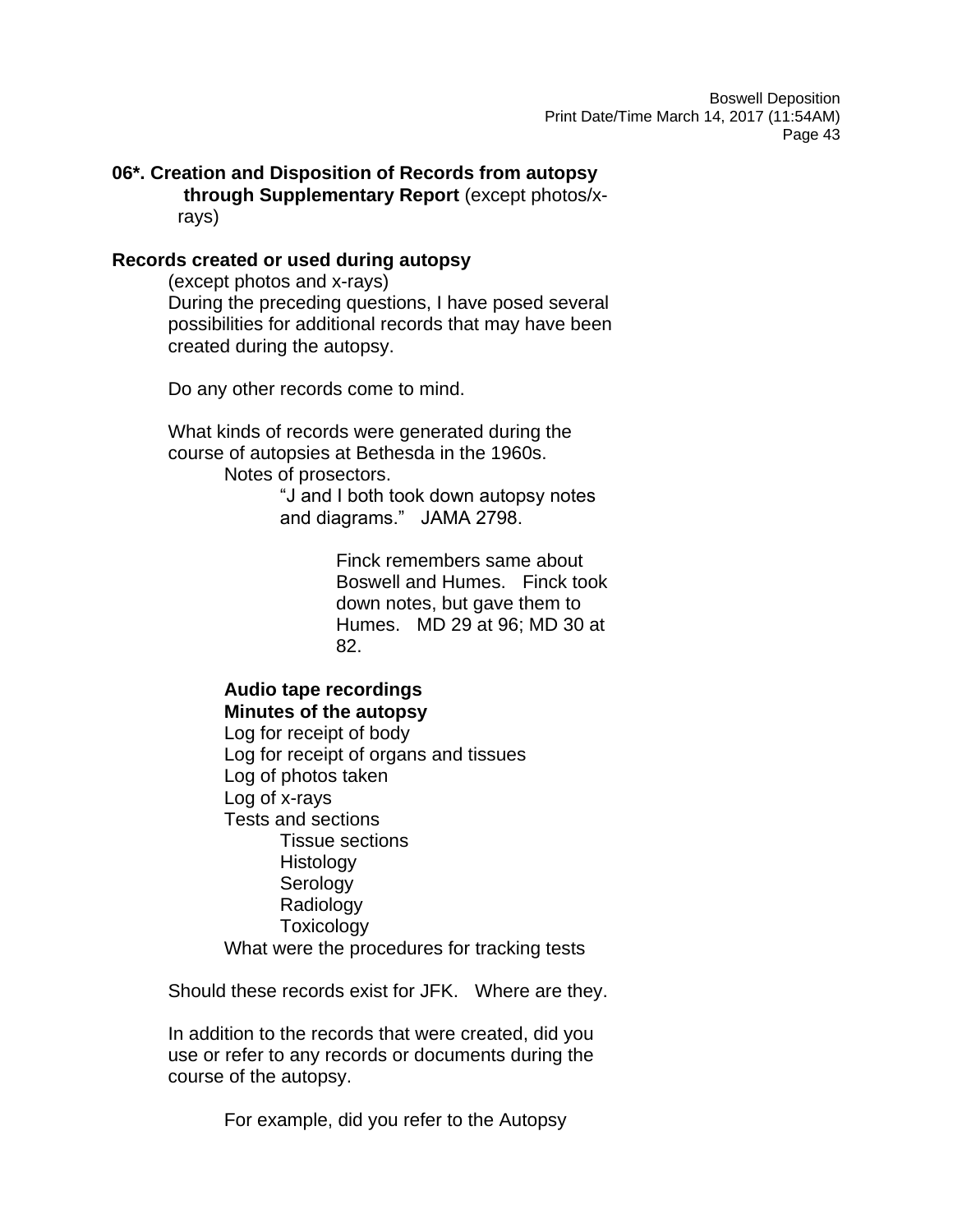Manual.

Any other reference sources.

# **Drafting Autopsy Protocol**

MD 2

MD 3

Each step of drafts

What documents were used

Each person with whom spoke

All materials used to create

Go through each activity, step by step.

Identify each draft. Each person who saw it before final. Each person who approved. Who requested changes be made.

Between the time that President Kennedy's body arrived at Bethesda and the time that you signed the final protocol, with whom did you discuss any substantive matters related to the autopsy or the injuries of President Kennedy (other than doctors Boswell and Finck).

> Dr. Burkley Dr. Perry Admiral Kenney Captain Stover

When and where did you first begin drafting the protocol.

> While body at Bethesda. At home. Saturday morning. Saturday afternoon. Saturday evening.

> > Humes: "I assumed the responsibility for writing the report, which I began about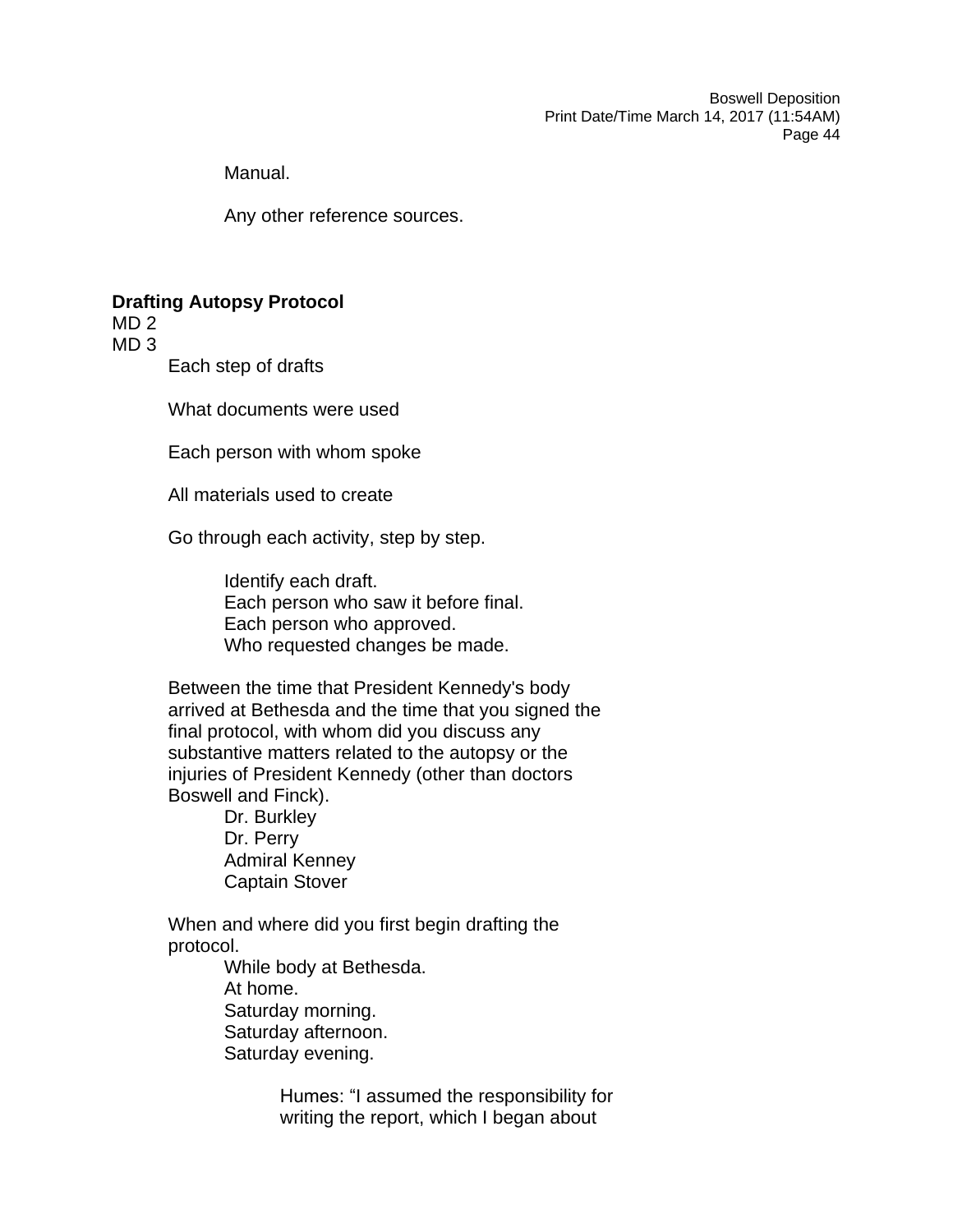11 o'clock in the evening of Saturday, November 23, having wrestled with it for 4 or 5, 6 hours in the afternoon, and worked on it until 3 or 4 o'clock in the morning of Sunday, the 24th. 1 HSCA 330.

"The autopsy report...was written on November 23 and the morning of November 24, and delivered by Dr. Humes to Admiral Burkley, the President's physician, on November 24 at about 6:30 p.m." Review of Autopsy Materials, p. 1. MD 14.

With whom did you speak before beginning the draft.

With whom did you speak while drafting the protocol

Were you contacted by anyone whom you had not know previously.

How many drafts.

Where did you write them. Were the drafts handwritten. Did you type any drafts. Did you have anyone type any drafts for you. Was there more than one typed version. [Humes seems to suggest that the only typed version was from the last handwritten draft.]

> Closson document: she couldn't read his handwriting.

When did you discuss with Boswell and Finck.

Where did you discuss it.

Who was waiting for you.

When did you complete it.

# **Go through Autopsy Protocol with any remaining questions about substance.**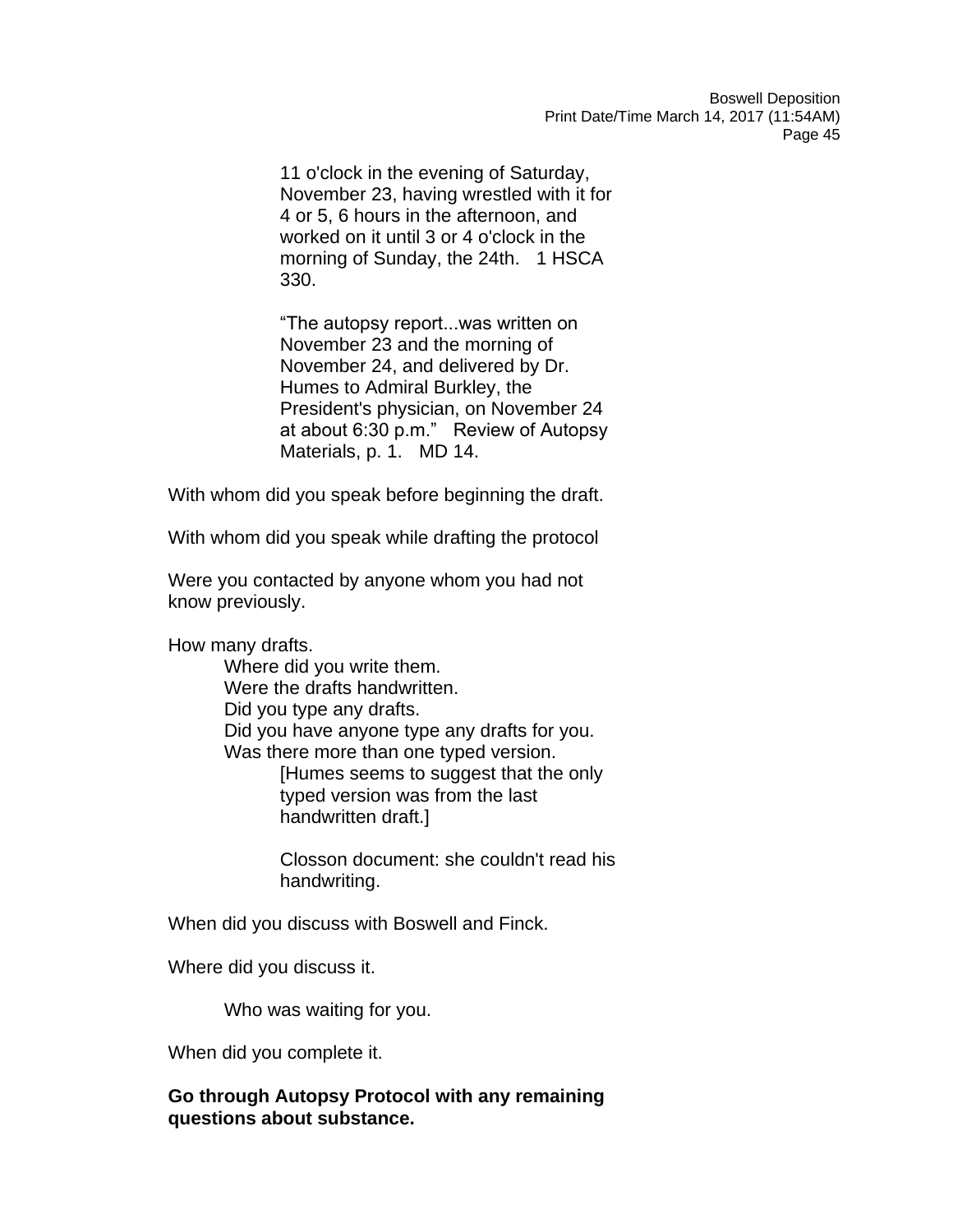Why not dated.

Please look at the Autopsy Protocol, MD 3, and tell me what the "x" under "full autopsy" signifies.

> Was the autopsy of President Kennedy a full autopsy.

Between the time that you began the autopsy and you signed the Protocol, did anyone ever suggest to you that the autopsy was not a full autopsy or that the box should not be checked?

Finck: "I was denied the opportunity to examine the clothing of Kennedy. One **officer who outranked me** told me that my request was only of academic interest. **The same officer did not agree to state in the autopsy report that the autopsy was incomplete,** as I had suggested to indicate." MD 28 at 23. [NB part of text handwritten over blacked out text.]

What did you do with the Protocol when you had completed it.

> Protocol delivered to Burkley at 6:30 p.m. on 11/24 1/26/67 Report

To whom did you give it.

Why.

Were forensic autopsy protocol's usually given to personal physician of the deceased.

Who told you to give it to Burkely.

Was a reason provided.

During the time you were drafting the protocol, to what documents or records did you refer. notes.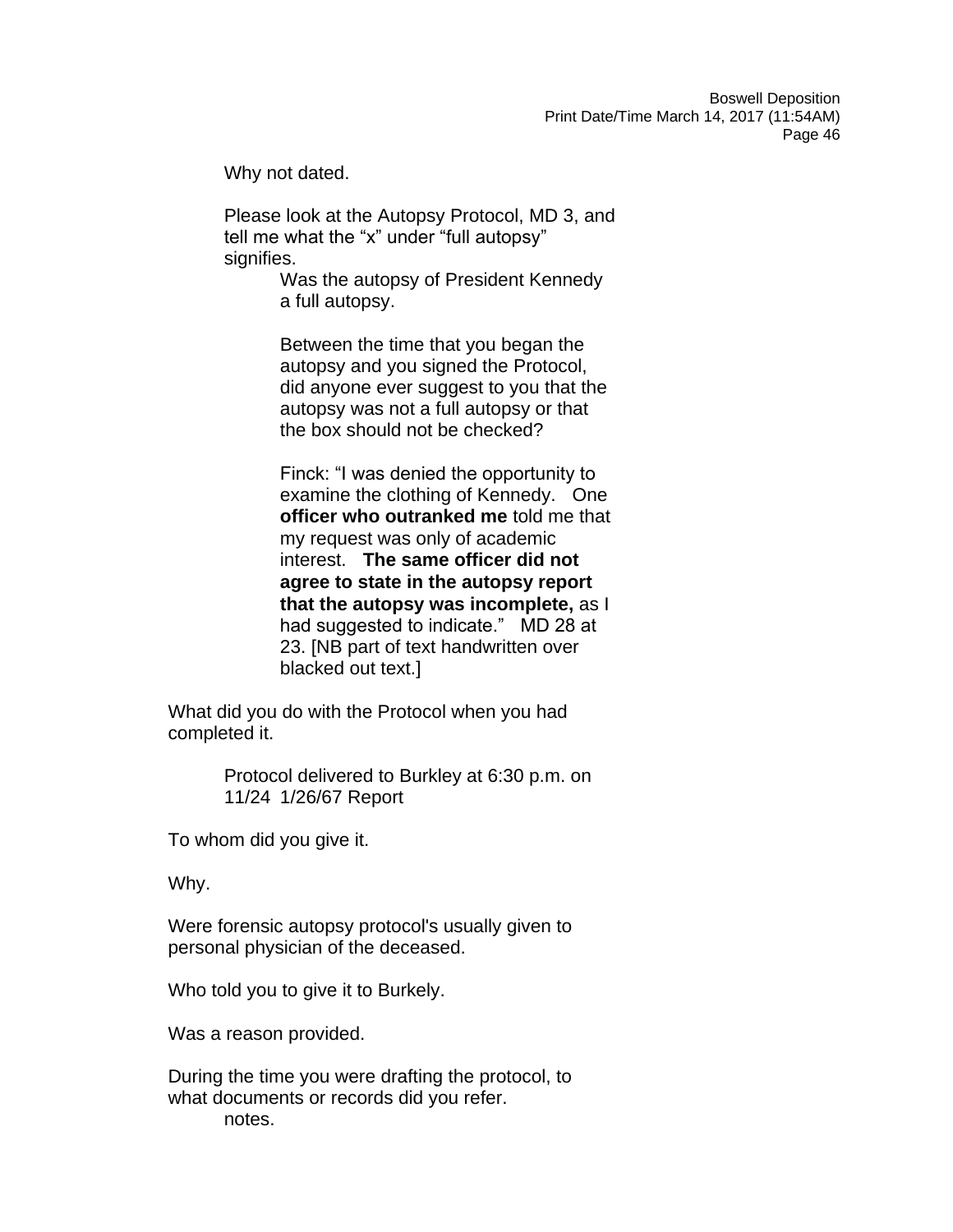Face sheet. X-rays **Photographs** Other notes.

> "I had the draft notes which we had prepared in the autopsy room, which I copied." Humes 1 HSCA 330.

How many persons approved the AP before you signed it.

Other than doctors Finck and Boswell, did anyone suggest that you make any changes.

Why isn't the AP dated.

How many different versions of the Autopsy Protocol were there.

Did you sign more than one.

On the cover sheet of autopsy protocol the box for "complete autopsy" is checked. What does that mean. Was it a complete autopsy?

Did Col. Finck dissent from this label?

Finck: "In my discussion with Cdr Humes, I stated that we should not check the block 'complete autopsy' in the Autopsy Report Form. In compliance with the wishes of the Kennedy family, the prosectors had confined their examination to the head and chest." MD 28 at 7.

Finck: "I was denied the opportunity to examine the clothing of Kennedy. One **officer who outranked me** told me that my request was only of academic interest. **The same officer did not agree to state in the autopsy report that the autopsy was incomplete,** as I had suggested to indicate." MD 28 at 23. [NB part of text handwritten over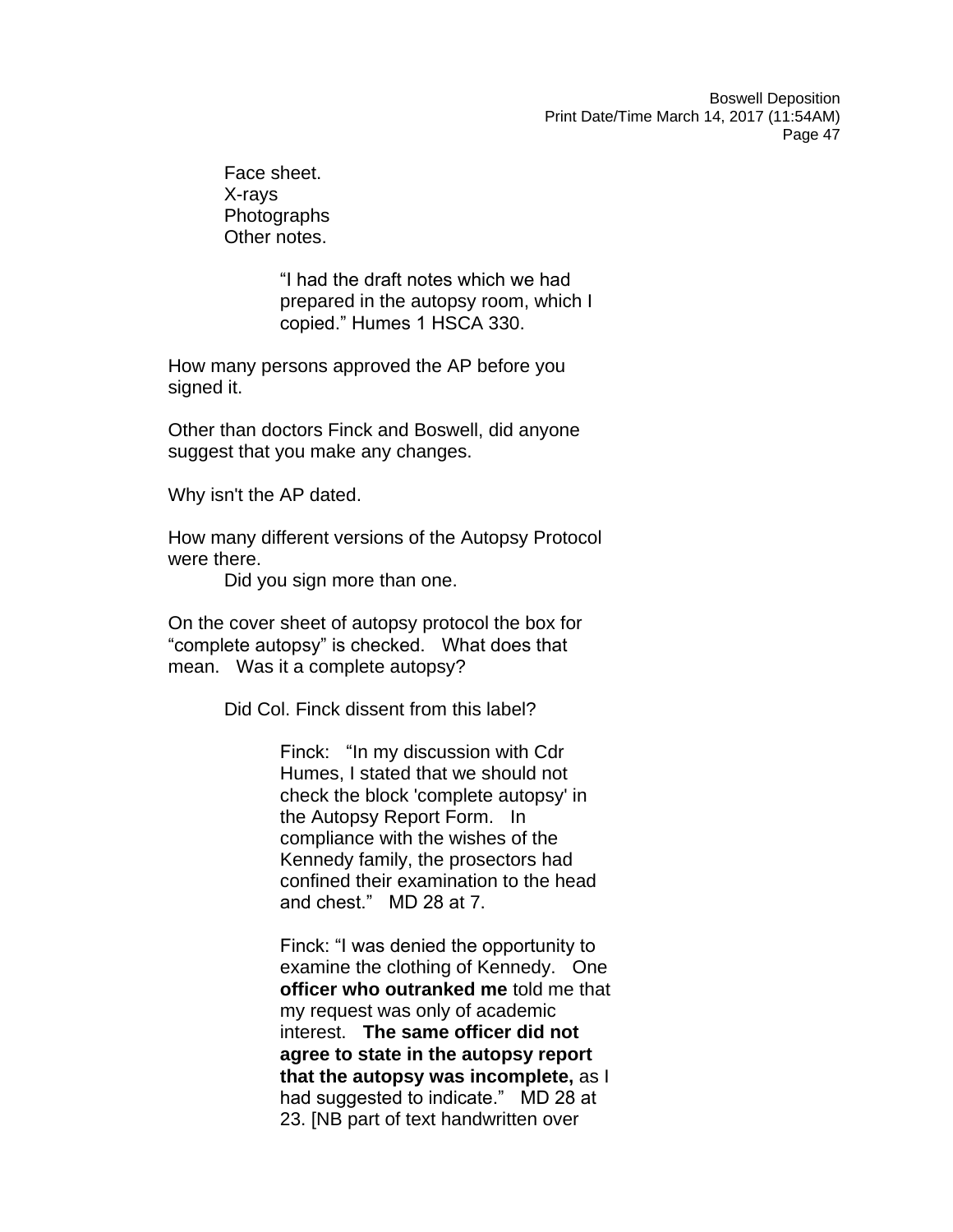# blacked out text.]

"Photographs of the scene where the body was found and the photographs made by the pathologist should be attached to the final autopsy report." AM 56.

> For the autopsy of President Kennedy, were you ever asked or ordered to perform (or not to perform) any procedure that was inconsistent with the Autopsy Manual or any other rules governing medicolegal autopsies.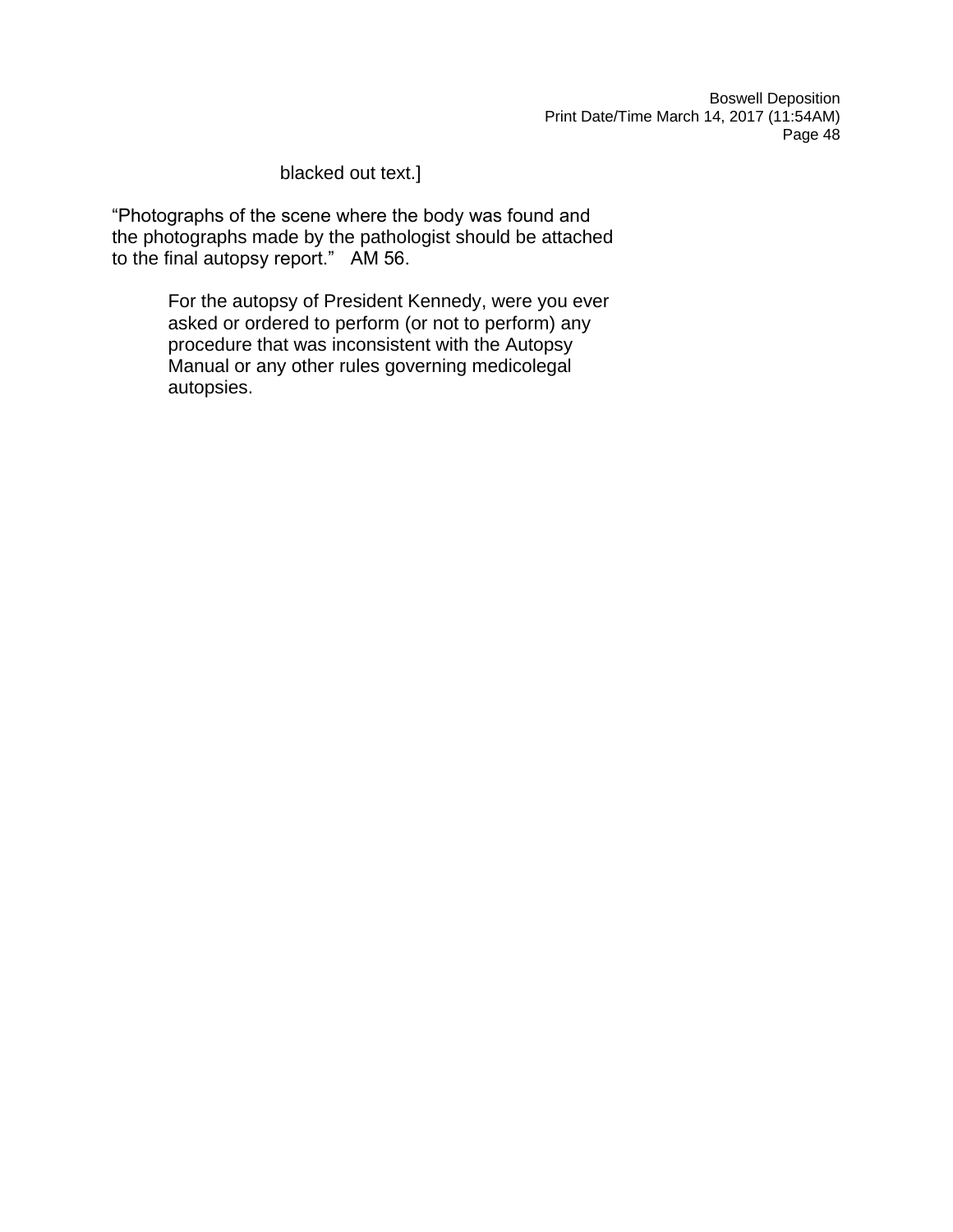# **Supplementary Report: sections/samples and specimens**

### **Brain examination(s)?**

First supplementary examination. Did you conduct a supplementary examination of the brain a couple of days after the autopsy.

> Would it help your recollection if you knew that both Dr. Boswell and John Stringer are on record as saying that they met with you for a supplementary examination of the brain a couple of days after the autopsy.

Do you remember that.

Didn't John Stringer take photographs.

Did you take the photographs.

Boswell MD 26: "Boswell said the brain was examined and described at the time of the autopsy and was examined further two days later." 8/17/77

Stringer: MD 19 at 12. "Stringer said he took some photographs of the brain in the morgue two or three days after the autopsy. He said he was there with Doctors Humes and Boswell. He says he gave this film to Humes and received no receipt."

Dr. Boswell I would like to draw your attention to the JAMA articles. You recall that I asked you earlier whether you were misquoted in them.

Do you remember your discussion of what you believed happened to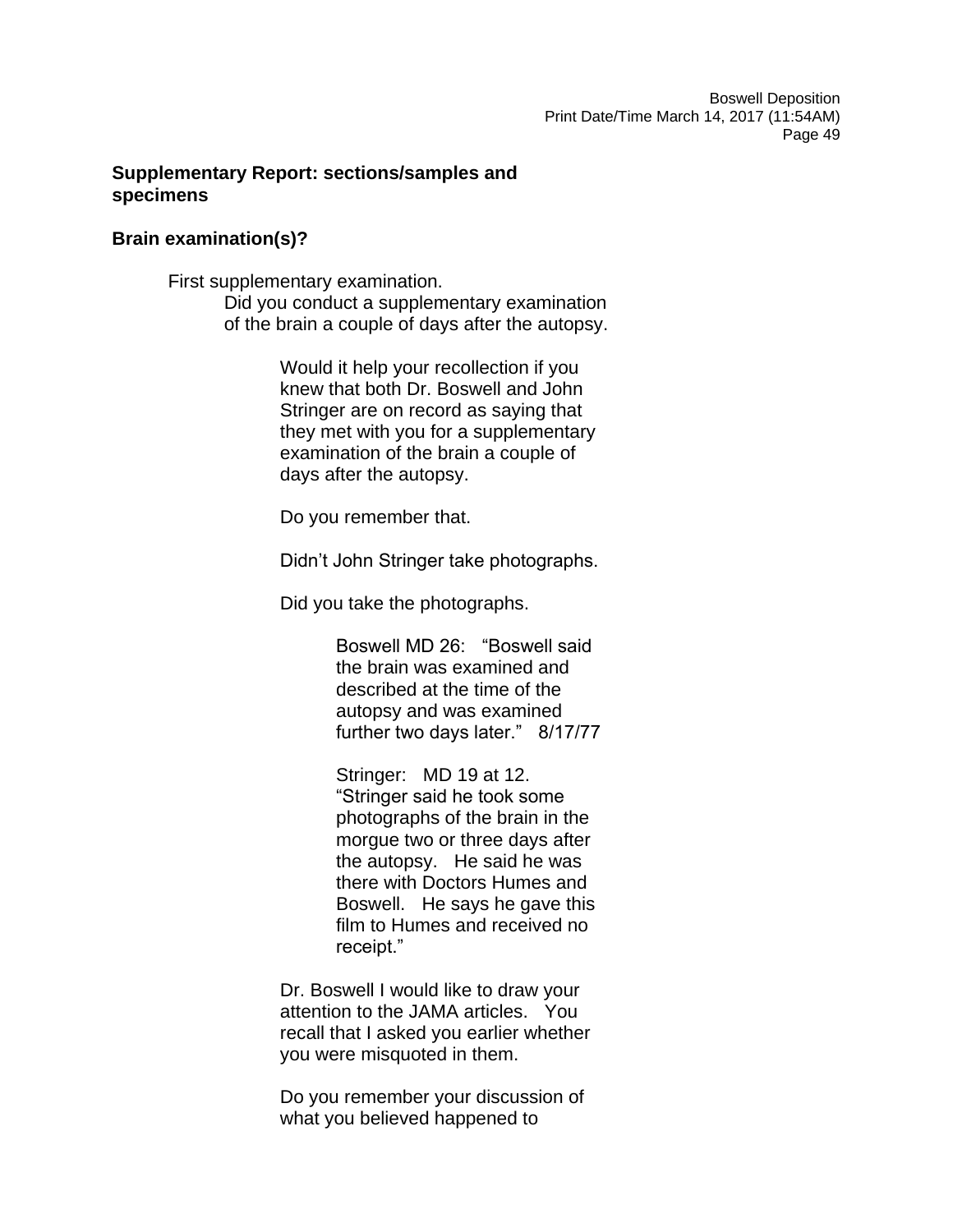# President Kennedy's brain. **Quote from MD 22 p. 2800 in box and p. 2803.**

Follow-up: where is that receipt. [Show Boswell MD 10 and MD 53 --which don't refer to brain or other medical.]

Boswell remembers body material, including the brain, being hand carried to Burkley. MD 26 at 5.

MD 70 (1965 inventory with steel container). Is this container too small to contain the brain. Boyers (MD 62 at 5 thinks it is too small.)

Did you know that Dr. Burkley is on record as having said that **you, Dr. Boswell,** wanted to put the brain back in the body of President Kennedy but that he, Dr. Burkley, told you not to do that. MD19 at 5. Was that right?

That was on November 24 at Bethesda. In the morgue?

> **[N.B. if impeachment is appropriate here:**

**you told the WC that "the brain in its fresh state does not lend itself well to examination." MD 11 at 355.** 

**You then led the WC to believe that you examined the brain several days later, didn't you. MD 11 at 355**.

Was that the last examination that you conducted on President Kennedy's brain.

As far as you knew, the brain had been buried with the body. And you didn't have it.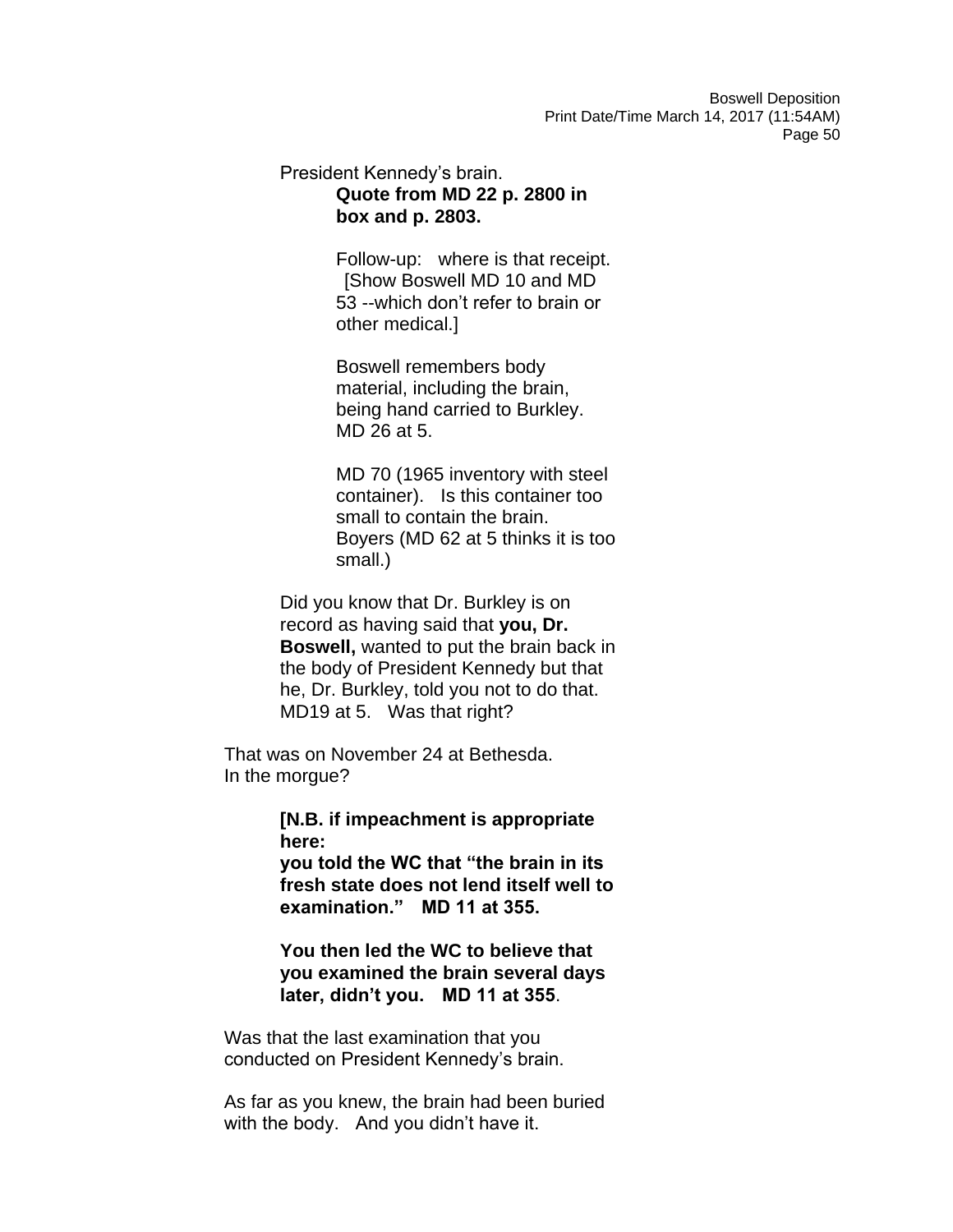When did you next meet to conduct any kind of supplementary examination on medical evidence.

> "Dr. Boswell, Dr. Finck and I convened to examine the brain in this [fixed] state." MD 11 at 355.

What other supplementary examinations did you conduct.

Who else was there. Stringer 8/17/77. Dr. Karnei? Boswell? Finck? Burkley Humes: WC

When did you draft the Supplementary Report. Which brain did you describe in the Supplementary Report.

### **Sectioning**

Please explain the normal procedure for taking sections of the organs at an autopsy. How many. Done by whom. During autopsy or after. Where do sections go. Who does the microscopic analysis. When is it done. What reports are generated. (this list used previously) Histology Serology Radiology **Toxicology** 

### Etc.

"Initial procedure. Examine every organ in the body; collect representative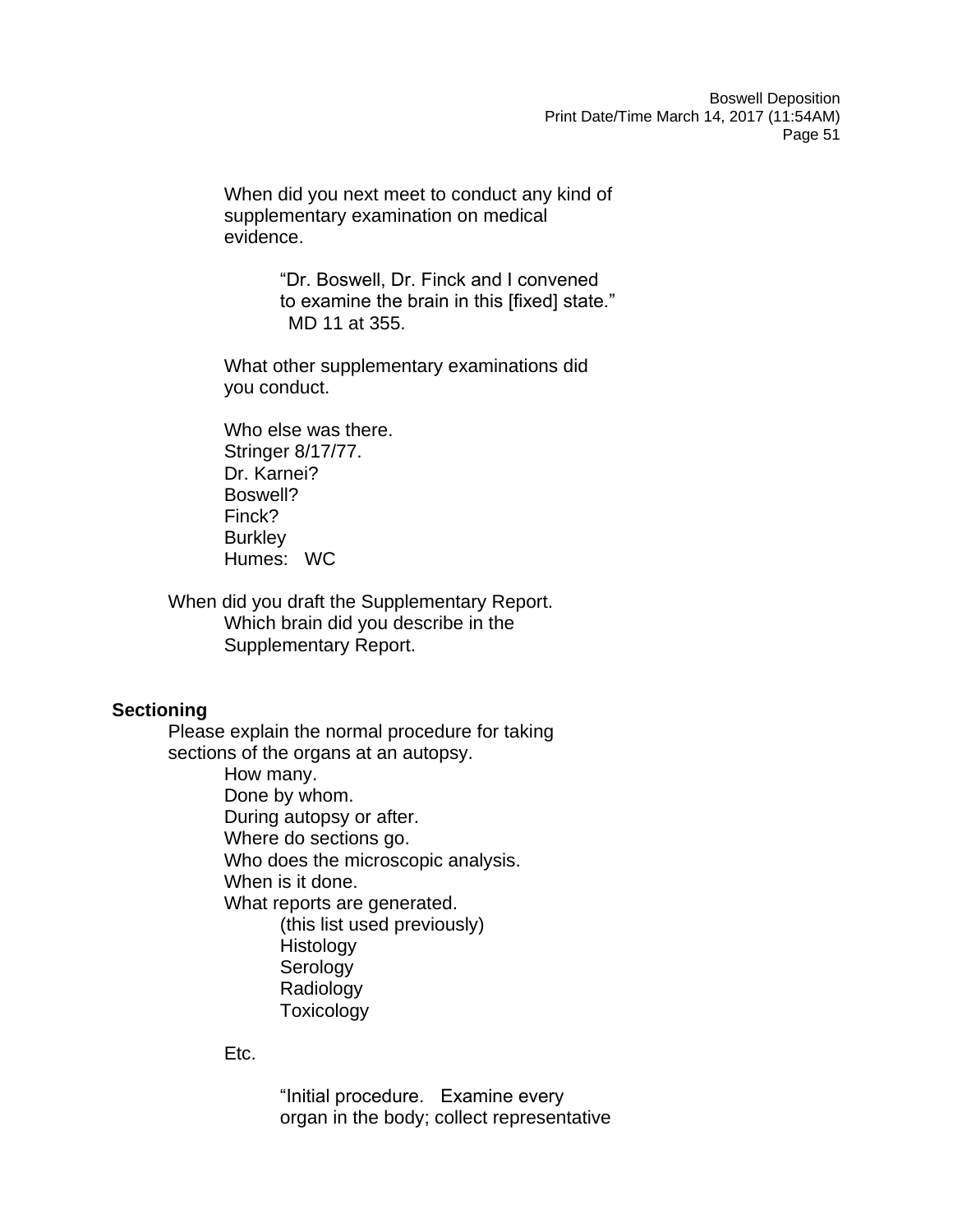sections of each for histologic studies and include skin, muscle, peripheral nerve, bone and marrow." DM 7; AM-44

Which of these procedures were followed and what variations were there.

Did you receive any lab reports. When. How many. What did they say. Where are they.

Purpose.

"Tissue for histopathological examination should be taken from the entrance wound." AM 61.

"Label all specimens removed from the body for further examination. Do not permit any interruptions in the continuity of custody of the specimens." AM 56.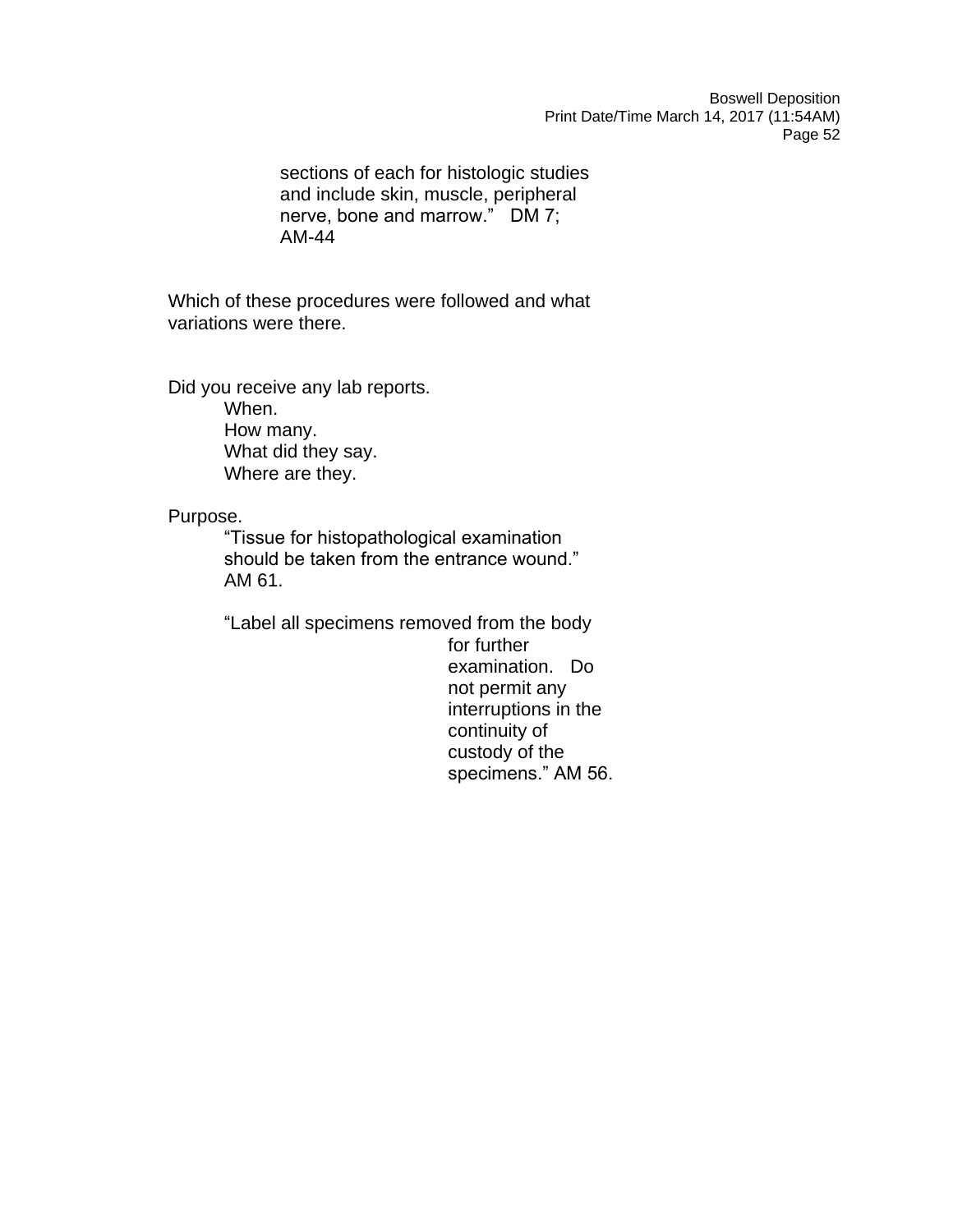**Destruction of Records**

Exhibit MD 9

You have previously acknowledged that you burned some records related to the autopsy at your fireplace at home. There has been some confusion about which records you destroyed. What exactly did you destroy.

Draft notes from the autopsy.

Exhibit: MD 9 (record)

["I sat down and word for word copied what I had on fresh paper. . . . Destroyed the ones that were stained with the president's blood." 1 HSCA 330]

JAMA: burned notes taken at autopsy because they had the President's blood on them. at 2799.

Burned only after they had been copied.

Draft protocol:

"early in the morning of Sunday, November 24th, I made a draft of this report which I later revised, and of which this represents the revision. That draft I personally burned in the fireplace of my recreation room." 2 WC at 373.

Face sheet from autopsy.

Draft protocol.

Why did you destroy the records.

Blood.

What did you copy.

Did the original notes (created before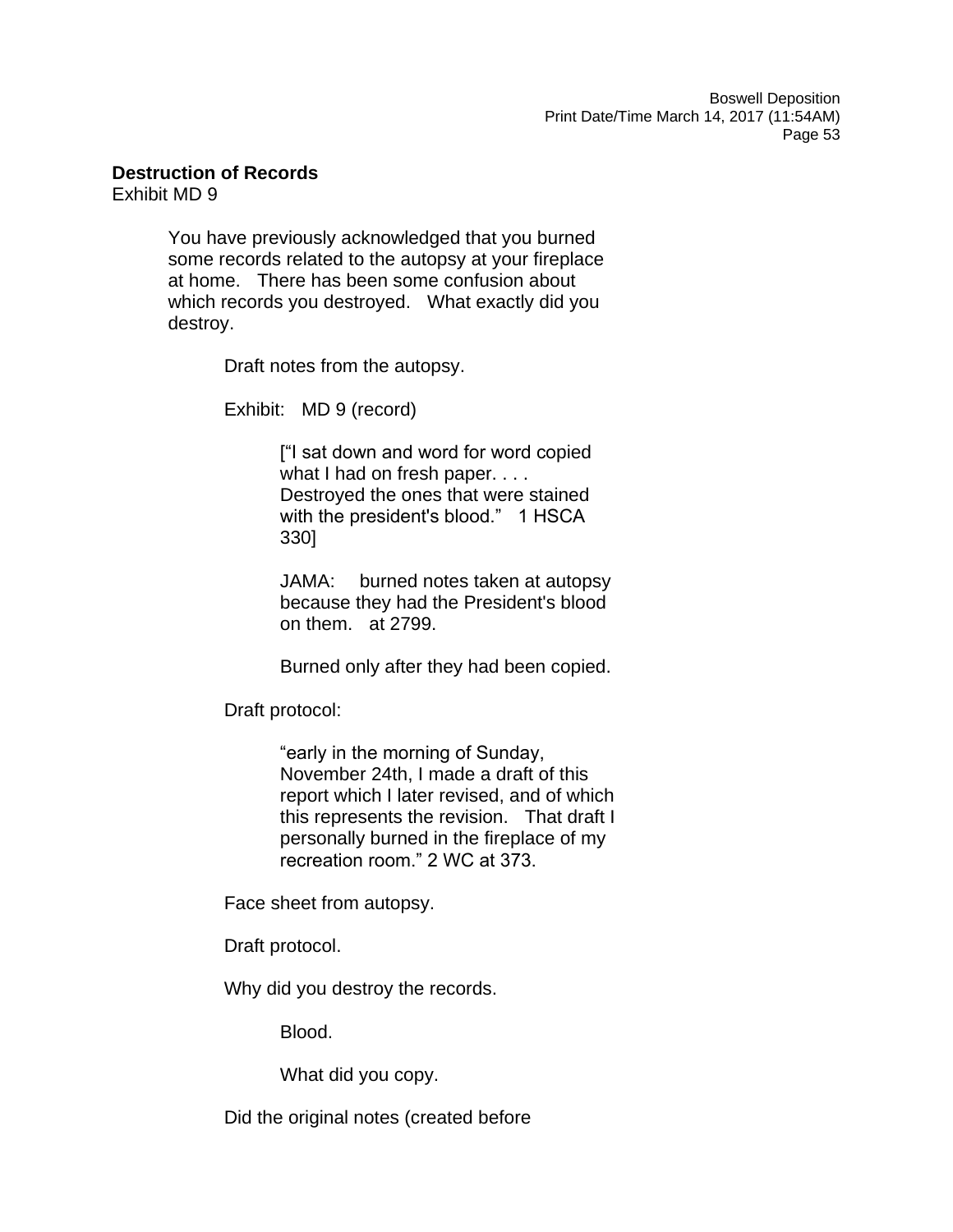conversation with Dr. Perry), contain any information with respect to the angle of the penetration of the thoracic wound?

Did the original notes identify the location of the thoracic wound in reference to the vertebra?

Identify all the records that you created between the time the autopsy began and you finished the supplementary report.

At any other point, did you burn or otherwise destroy any records related to the assassination.

#### What records.

Draft report. Notes from autopsy. Describe exactly what was destroyed. Number of pages **Contents** 

Why.

Humes: "I...have destroyed by burning certain preliminary draft notes..." Certificate he signed on November 24, 1963

Humes: "Autopsy notes and the holographic draft of the final report were handed to Commanding Officer, U.S. Naval Medical School..." Second certificate

Humes: March 16, 1964 sworn testimony in 2 WH, on pages 372-373: "In privacy of my own home, early in the morning of Sunday, November 24th, I made a draft of this report which I later revised, and of which this represents the revision. **That draft I personally burned** in the fireplace of my recreation room."

Humes: HSCA Forensic Pathology Panel on September 16, 1977: "...I want to comment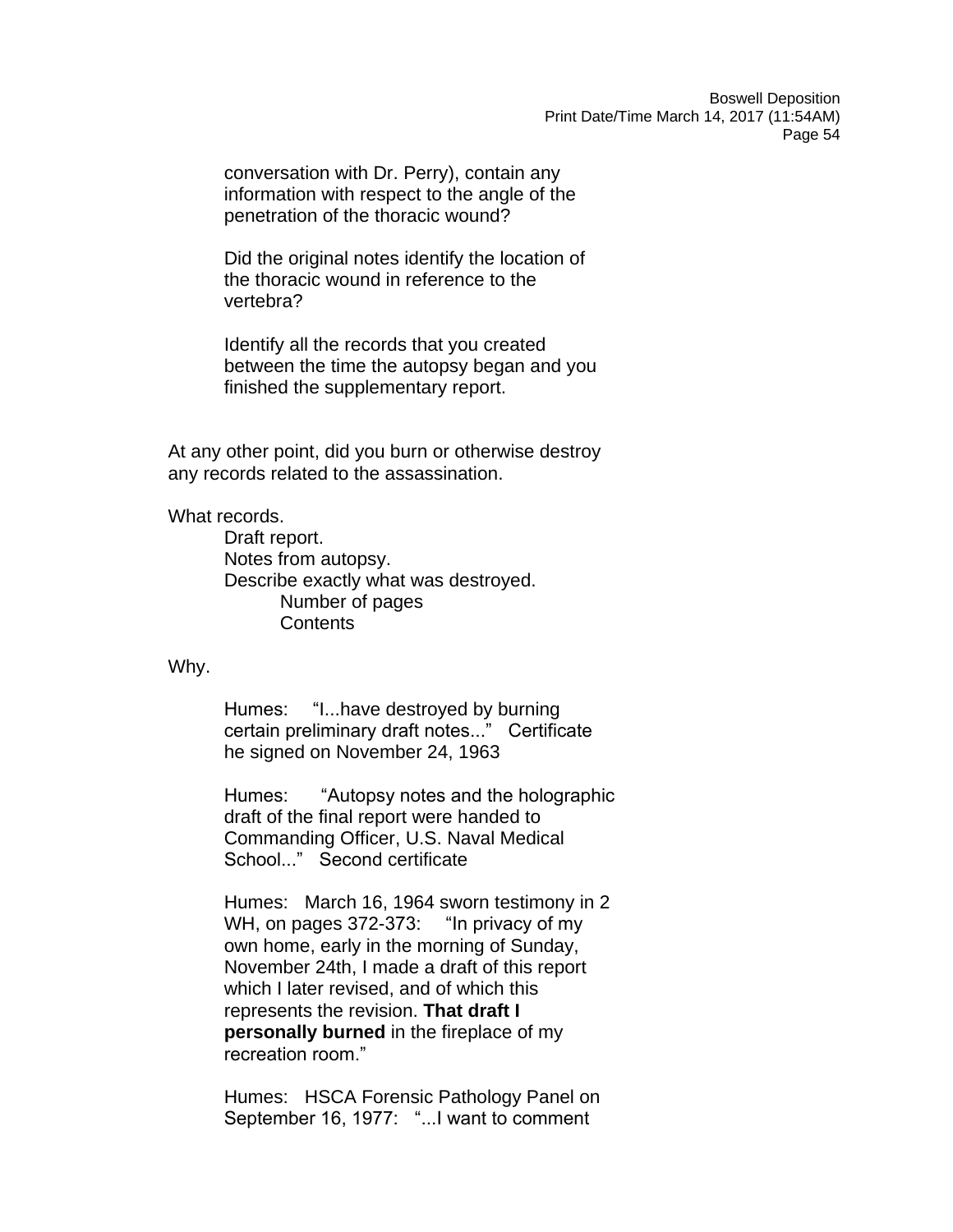about it--some comments that I destroyed some notes related to this, by burning in the fireplace of my home, and that is true..."; and after describing that his **motive was to prevent inappropriate or sensational or profiteering use by unauthorized persons of documents with the President's blood on them,** he continued: "...having transcribed those notes onto the pieces of paper that are before you, I destroyed those pieces of paper." In discussing the bloodstains on the autopsy face sheet (which was not destroyed and still exists), Humes said: "Now, I didn't redraw Jay's, and don't ask me why...I guess it was because I didn't have another piece of paper and I didn't want to sit down and reproduce a drawing."

Humes: September 7, 1978 before the full House Committee on Assassinations: **"The original notes which were stained with the blood of our late President, I felt, were inappropriate to retain...I sat down and word for word copied what I had on fresh paper...destroyed the ones that were stained with the President's blood."** 

# **Disposition of records and medical material**

Chain of custody

MD 10 Humes-Stover-Burkley (working papers) MD 51 Stover-Galloway-Burkley (papers and original and 7 copies of protocol)

- MD 52 Galloway-Burkely (protocol)
- MD 53 Burkely (acknowledges receipt--unclear)
- MD 54 Burkley (Harper)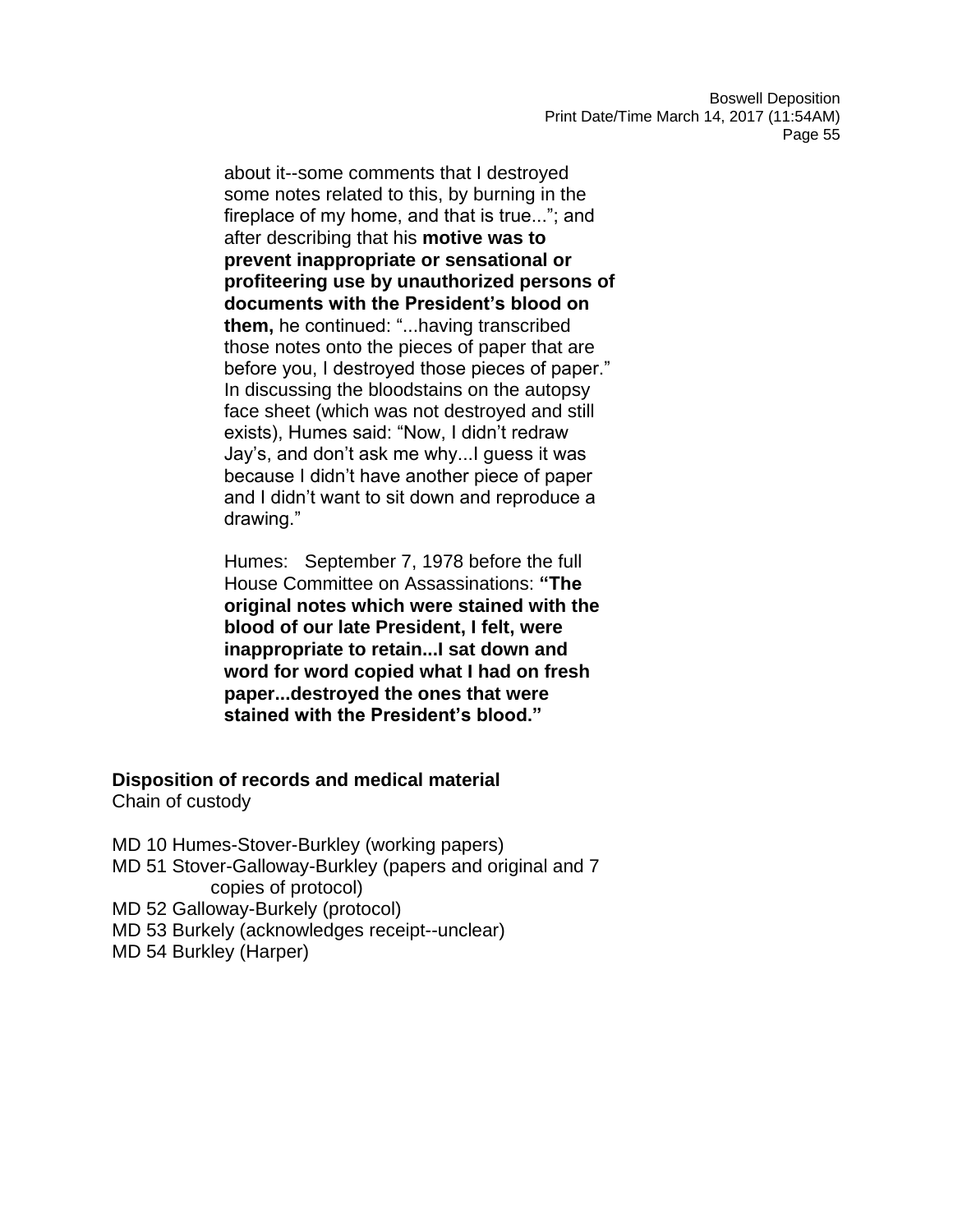Did you personally give to Admiral Burkley all of the body tissues etc. **Brain** paraffin blocks bullet fragments

> JAMA MD 22 at 2800. The article makes it appear as if the material was provided after the Supplementary Report was written on Dec. 6.

Disposition of Skull fragments after autopsy

How many of the skull fragments identified above remained with the body and how many were kept for further examination?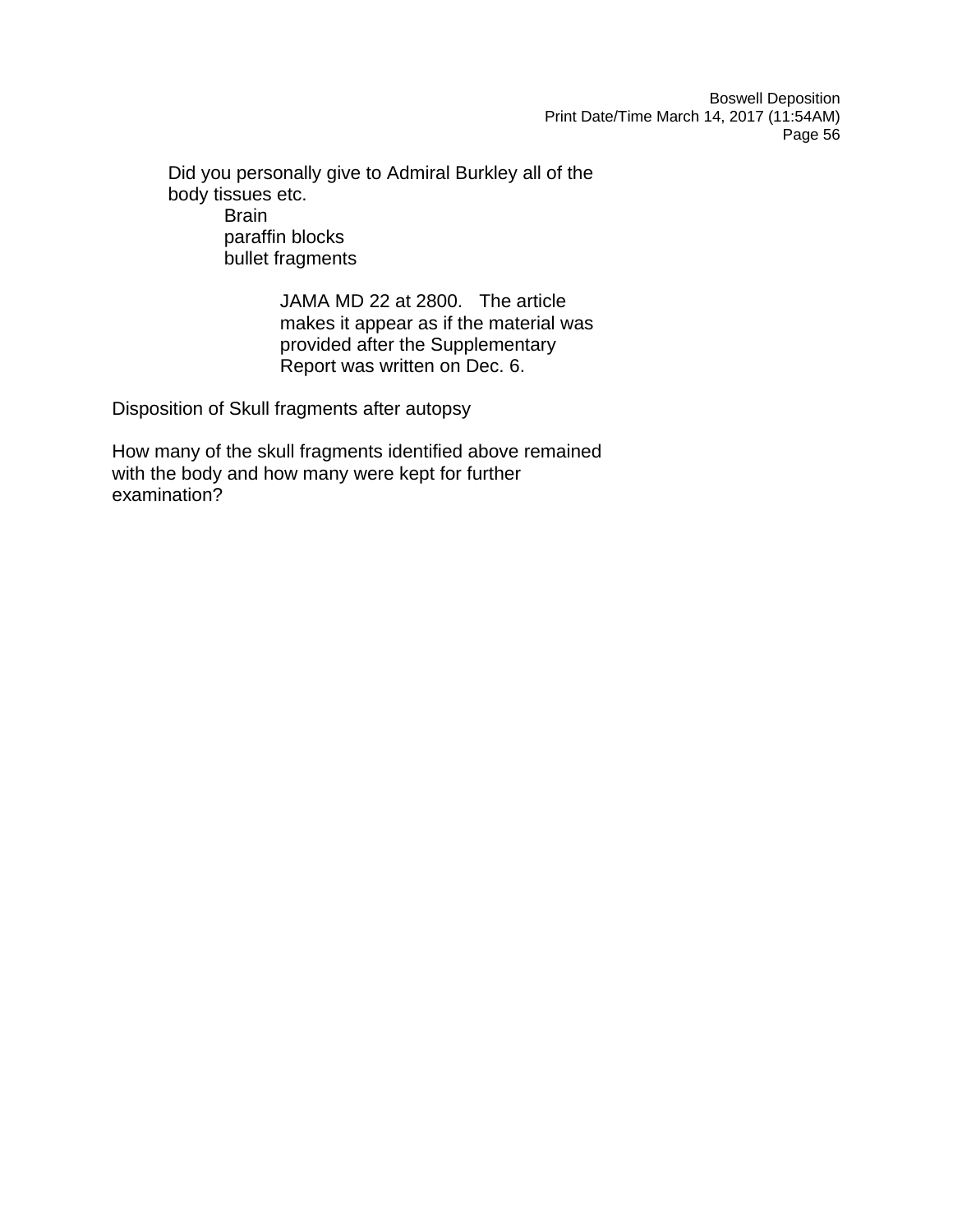#### **07\*. Review of photos and x-rays**

Overall goals:

- -- obtain witnesses' views of authenticity of photos/x-rays
- -- determine exact condition of wounds at Bethesda arrival
- -- determine exactly what the photos depict
- -- determine sequence of photos
- -- any procedures or manipulations performed before photos
- -- correlate photos to x-rays
- -- correlate photos to Rydberg drawings
- -- correlate photos to face sheet

Humes: "certain X-Rays and other examinations were made before the actual beginning of the routine type autopsy examination." MD 11, 2 WC 349

any procedures performed

cleaning incisions removal of fragments replacement of fragments pulling scalp rearranging hair

# what is being shown **identify all beveled bones**

#### Standard autopsy photo guidelines

"Slender arrows cut from paper, or wooden applicator sticks judiciously used, aid in calling attention to a lesion. A ruler or scale should always be included. It is important to keep identifying number, ruler, and arrows out of contact with the specimen. They should be so placed that they can be blocked out if desired when a print is made." AM 66.

"Have photographs made of all potentially important evidence that can be recorded photographically." AM 56 (emphasis in original)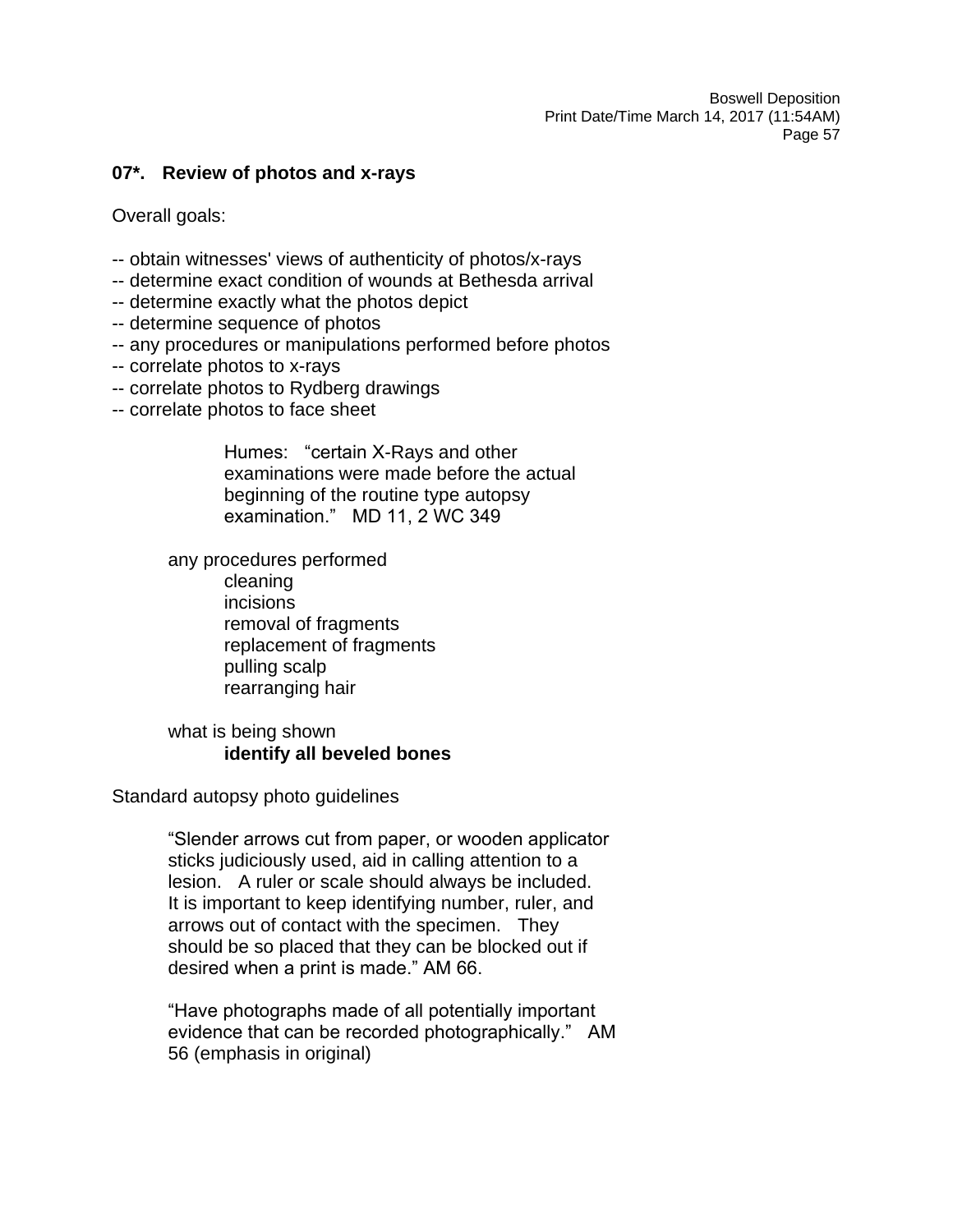# **1ST "LEFT SIDE OF HEAD AND SHOULDERS"**

Sequence/timing/procedures

Any scalp lacerations on the left hemisphere upon arrival

Did you make any incisions on left hemisphere

# **2ND "RIGHT SIDE OF HEAD AND RIGHT SHOULDER"**

Sequence/timing/procedures

**Triangle** 

Show lacerations

### **3RD "SUPERIOR VIEW OF HEAD"**

Sequence/timing/procedures

Straight laceration

Any objects inside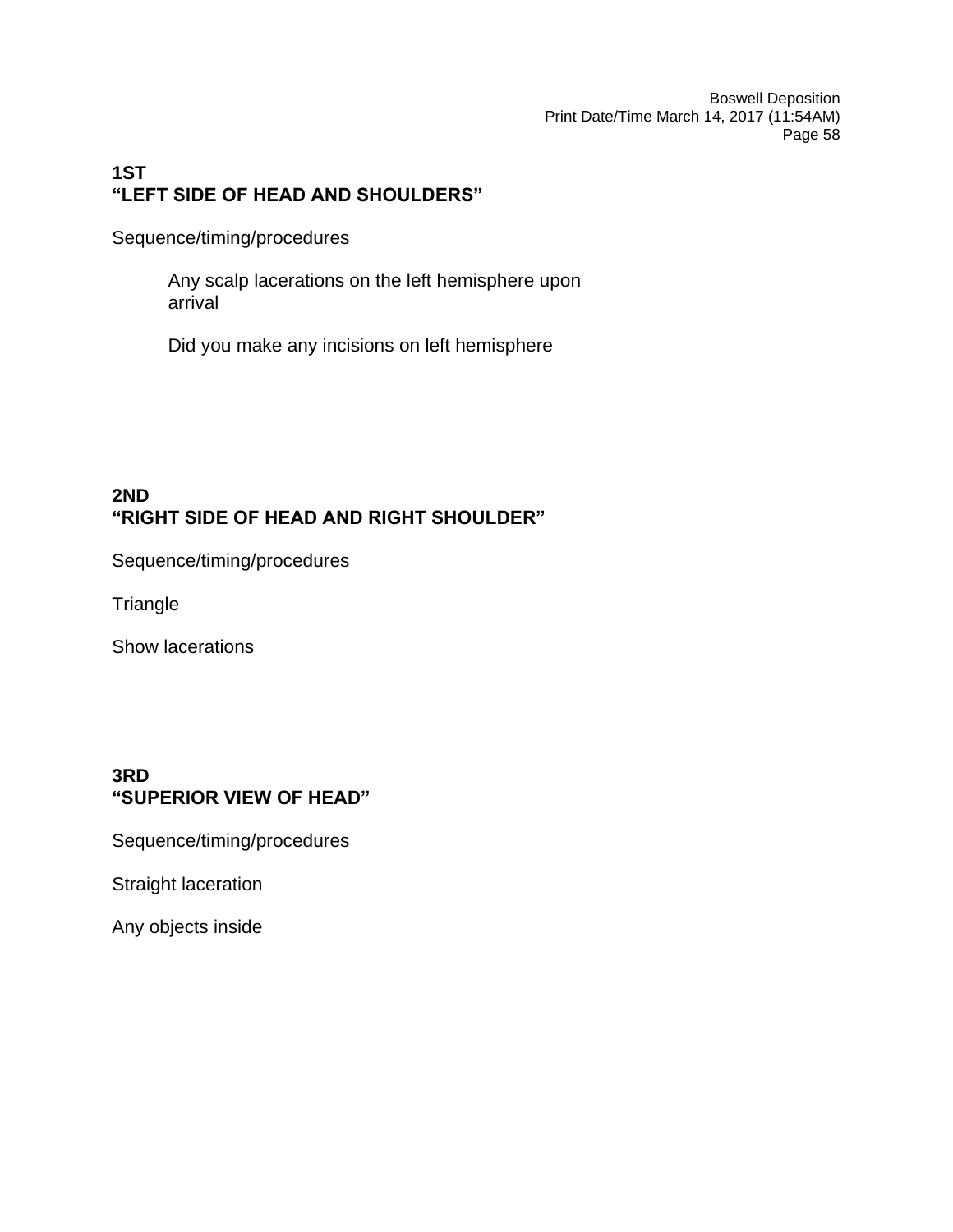# **4TH "POSTERIOR VIEW OF WOUND OF ENTRANCE OF MISSILE HIGH IN SHOULDER**

Correlate to MI 3

Sequence/timing/procedures

identify blood spots/entry wounds in back

Please identify which marking on the back is what you found to be the entrance wound.

How did you identify the location in the Autopsy Protocol.

> Are the acromion and right mastoid generally considred to be fixed body landmarks for the purpose of identifying back wounds.

Show Boswell the Burkley certificate. MD 6.

Was Dr. Burkley with you during the autopsy.

Was his recording of T-3 accurate.

Are you aware of any other record that identifies the location of the thoracic wound in relationship to a fixed body landmark.

> [Only if Boswell quibbles: can you identify any standard medical text that identifies the mastoid process or the acromion as a "fixed body landmark"]

[If Boswell quibbles: Was it the responsibility of the prosector to inform the doctor signing the death certificate about the cause of death so that the doctor can record the cause of death on the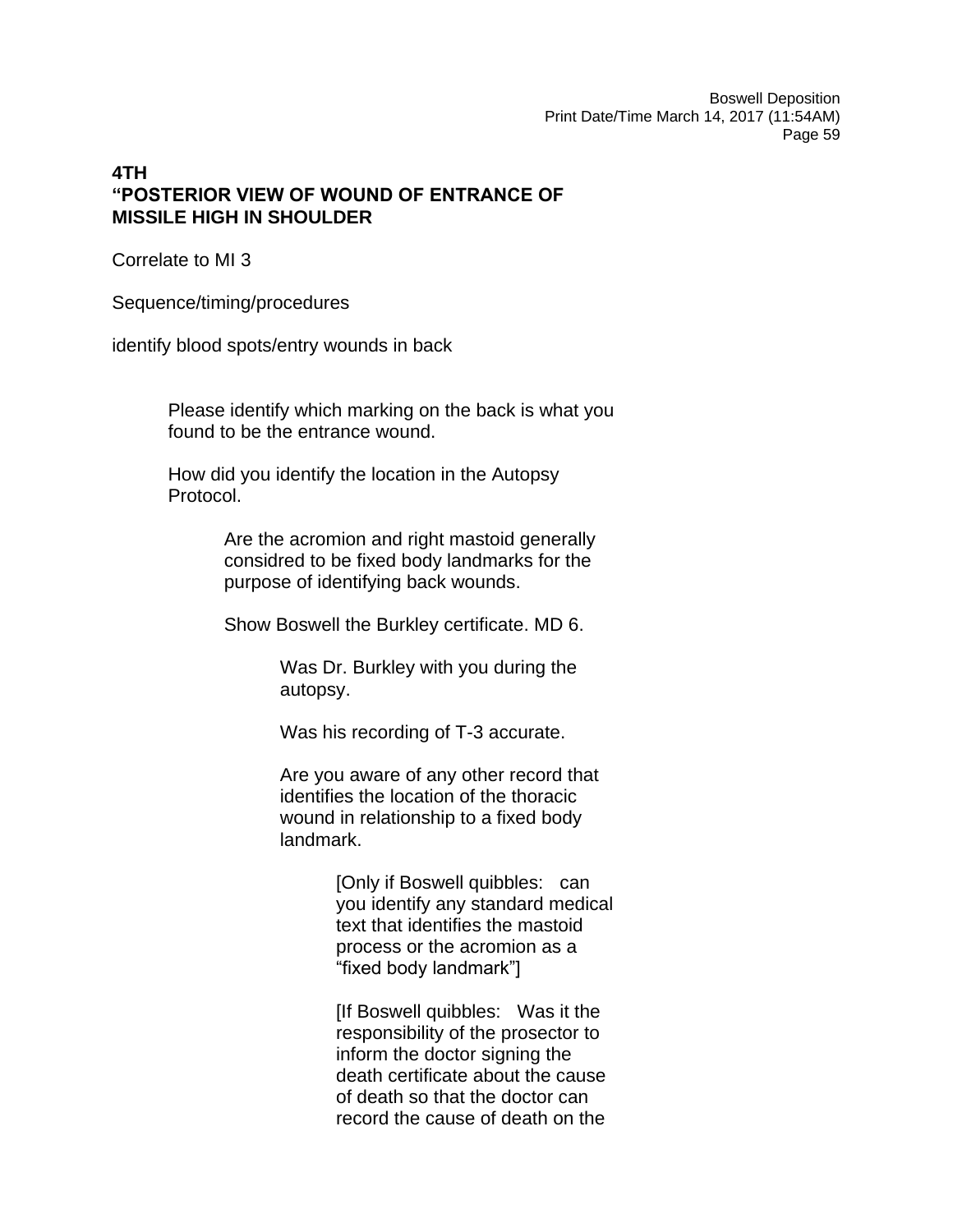death certificate. (MD 7; AM at 2.)

Did you ever speak with Dr. Burkley and inform him of the cause of death.

Have you ever previously seen the death certificate signed by Dr. Burkley.

Did you ever protest and say that it was inaccurate.

Is there an abrasion collar on the wound.

You told JAMA there was an abrasion collar.

Did you ever make a record noting that there was an abrasion collar.

When did you first record the existence of the abrasion collar.

Did you record that there is an abrasion collar in the Autopsy Protocol.

Why not.

Isn't that important?

Might the abrasion collar help identify the angle of an entrance wound.

Why is the ruler in the position where it is. What is it measuring.

> "Humes emphasizes that his autopsy found that the other bullet that struck Kennedy, the so-called 'magic bullet' that was the first to hit Kennedy and that also hit Texas Gov John Connally, was also fired from above and behind." MD 22 at 2794.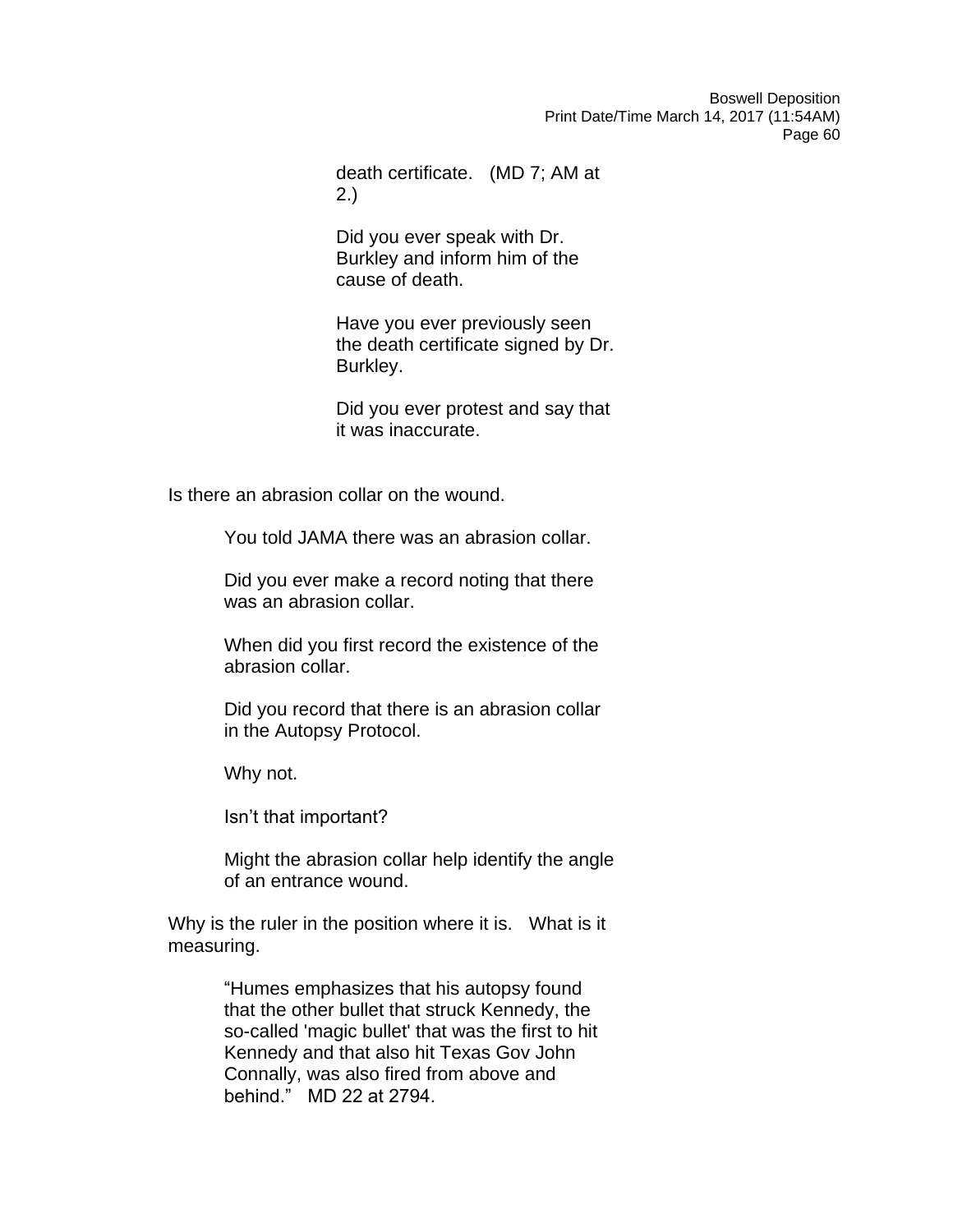Was that an accurate recounting of your position.

> Did you write to JAMA and tell them that they got this part wrong.

Does the Protocol actually say that.

Do you recall being asked about this point during your WC testimony.

Your WC testimony was under oath, wasn't it.

You didn't make that claim then, did you.

In fact, your Autopsy showed no such thing, did it.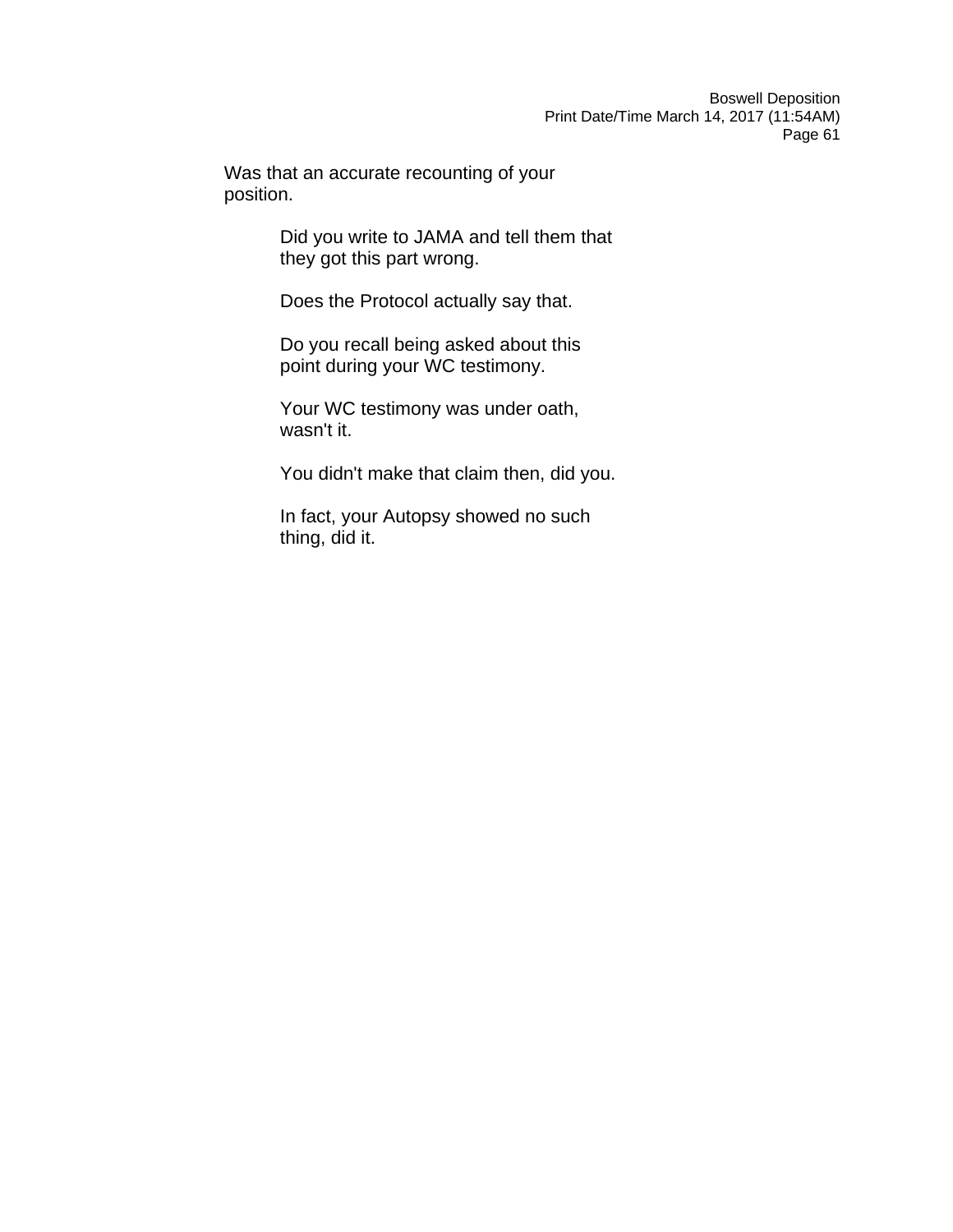# **5TH "RIGHT ANTERIOR VIEW OF HEAD AND UPPER TORSO, INCLUDING TRACHEOTOMY WOUND"**

Sequence/timing/procedures

What were the measurements on the tracheotomy wound. Face sheet 6.5 cm. Protocol 6.5 WC testimony 7 to 8: why the difference JAMA 3-4cm MD 22 at 2798.

**Triangle** 

Eyes open

Were they open during autopsy. Go back to first view.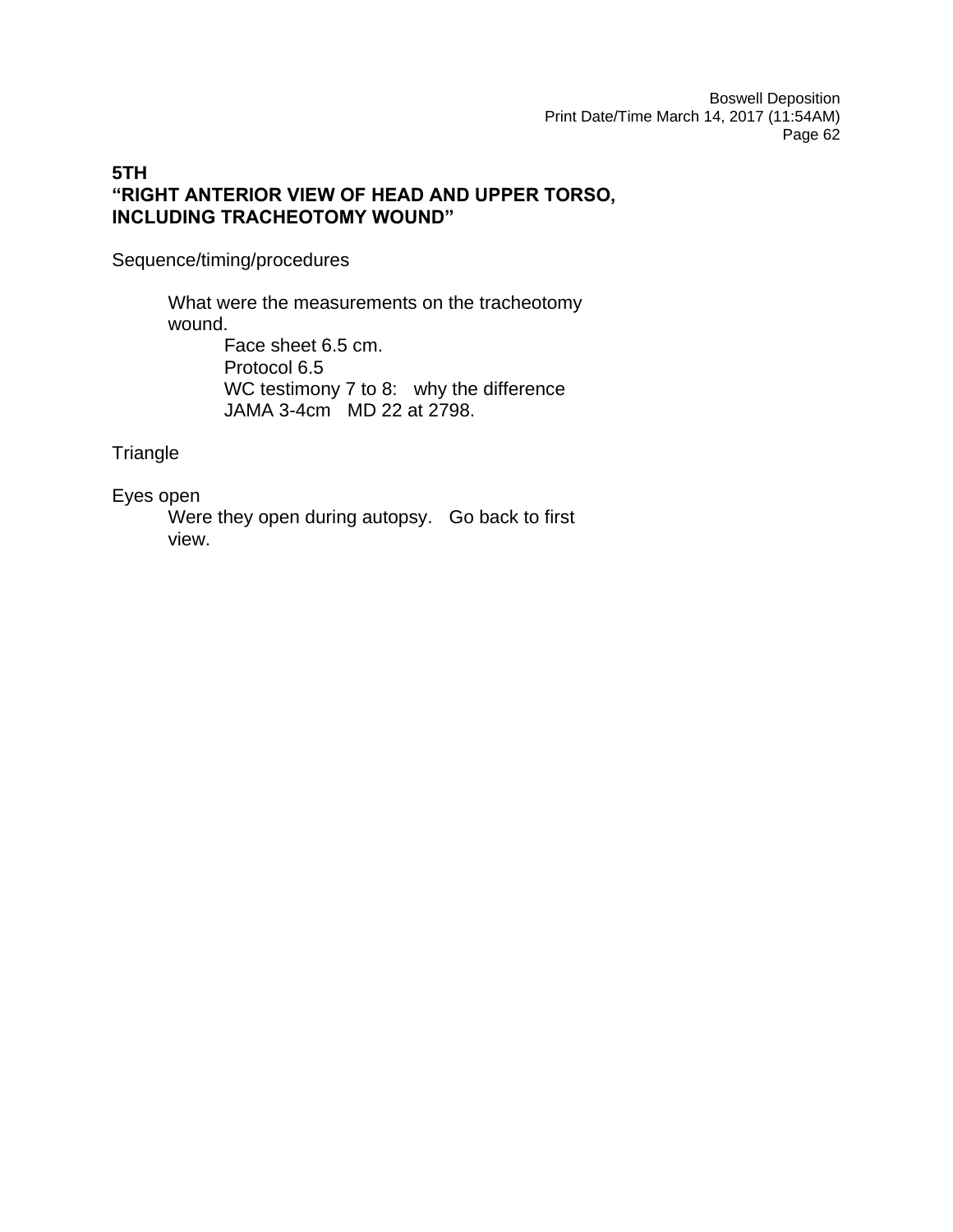# **6TH "WOUND OF ENTRANCE IN RIGHT POSTERIOR OCCIPITAL REGION"**

Sequence/timing/procedures

Correlate to exhibit

MI 1 MI 2

MI 5 (Ida Dox)

orient the flap

Is skull being pulled back.

What is under that scalp.

Where are the lacerations on the scalp.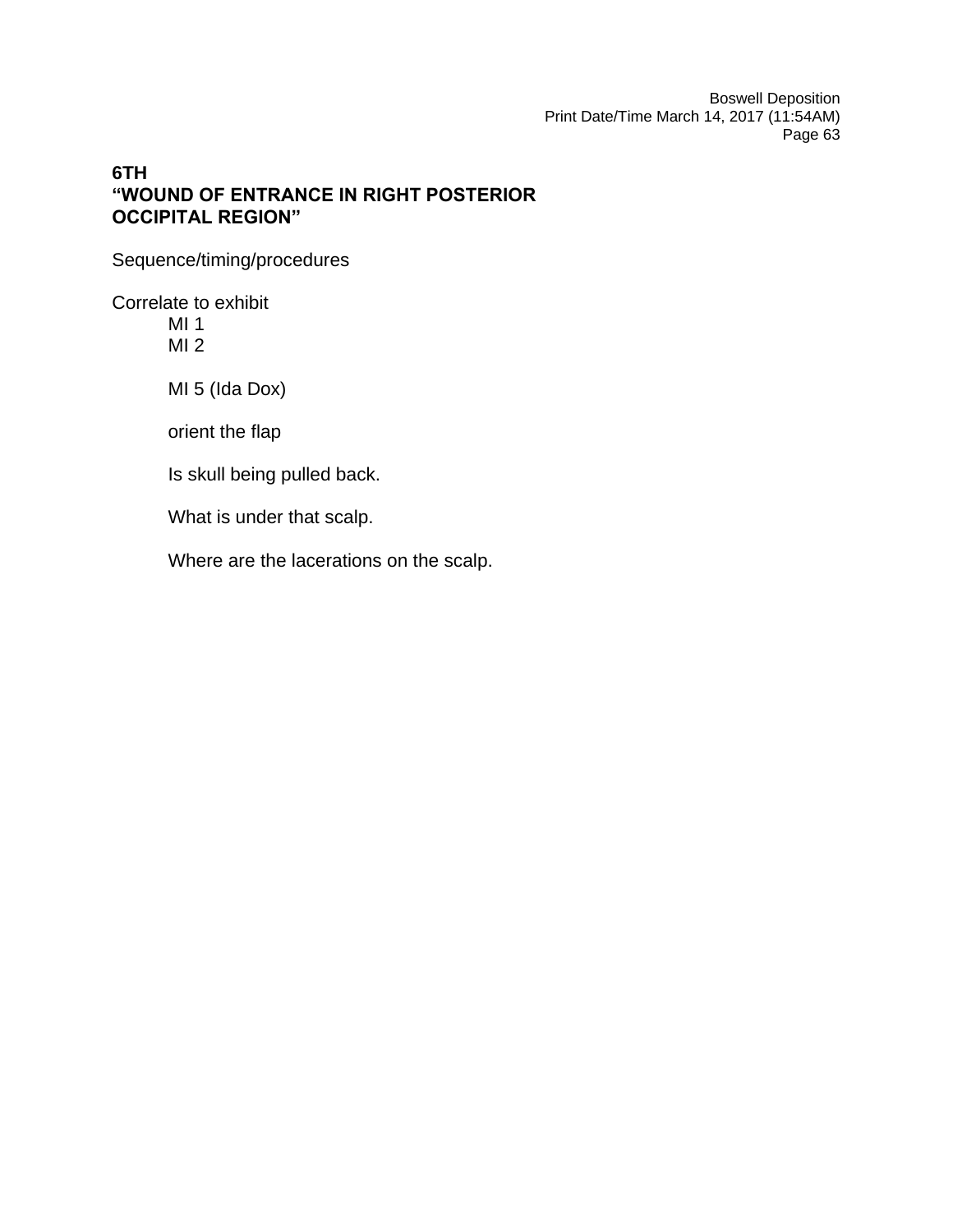# **7TH "MISSILE WOUND OF ENTRANCE IN POSTERIOR SKULL, FOLLOWING REFLECTION OF SCALP"**

Sequence/timing/procedures Key points **in order**: -orient photo -timing of photo (pre-post incision) -state whether there is any reconstruction (bones put in place) -whether notch shows entry/exit wound

Please orient the photograph

Are you certain. Did you ever have any doubts. (HSCA Panel)

Does this photo show any reconstructed or rearranging of skull fragments.

Does the photograph reveal either a wound of entry or exit.

Please identify the location and describe it.

Humes: back of head entry wound. Panel MD 20 at 246

Boswell: front Panel MD 20 at 245 (but on 246 he seems to say the opposite)

Humes: "Yes. I have great difficulty in orientation of Nos. 44 and 45 . . . ." MD 20 at 250.

Humes finally "buys" that it is frontal shot. MD 20 at 250.

**If Boswell identifies this as the front:** well, if that is your position, there are four follow-up questions I have:

> First, didn't you tell the WC that a photo was taken showing the internal aspect of the skull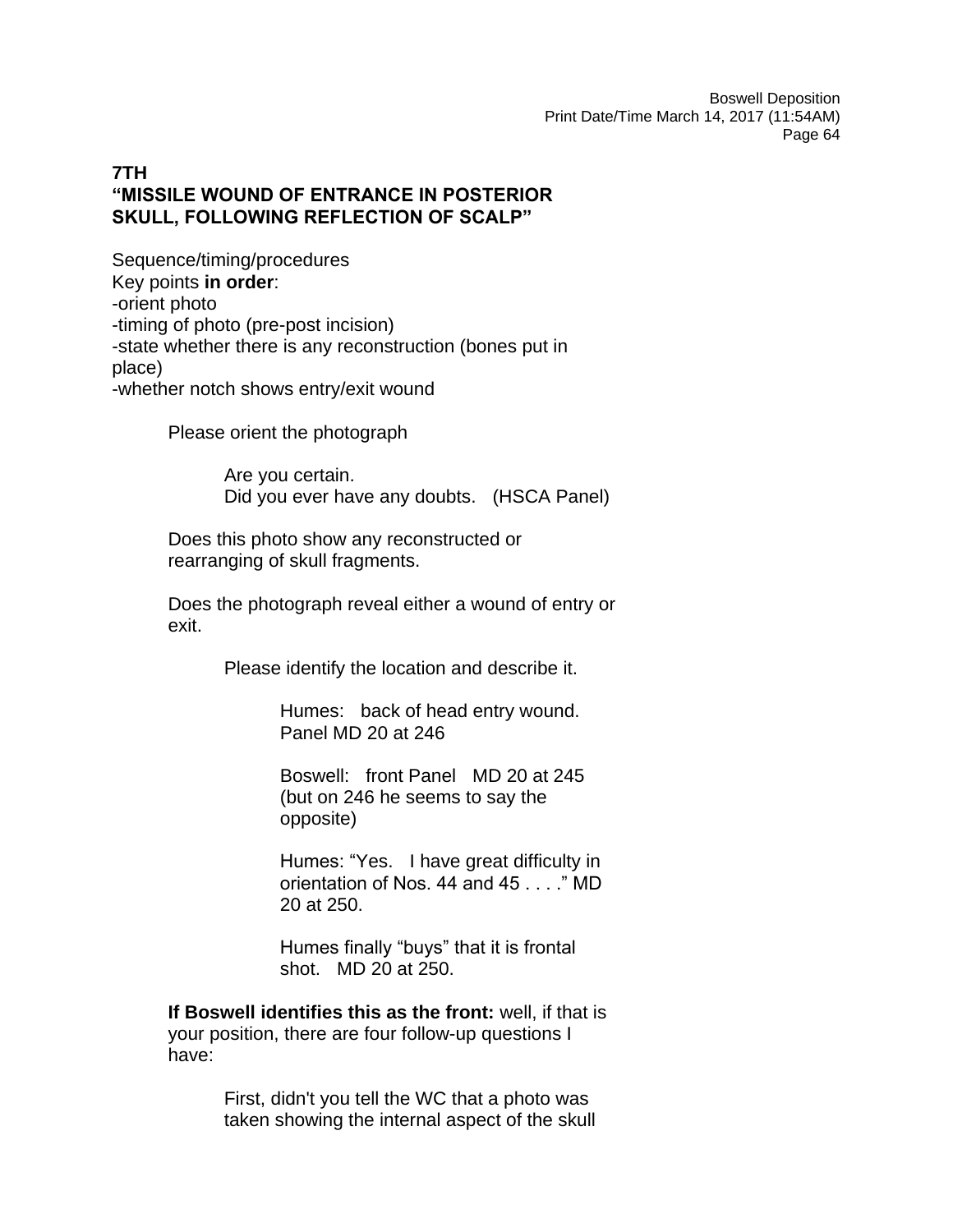at the point of entry.

"photographs illustrating this phenomenon from both the external surface of the skull and from the internal surface were prepared..." 2 WC 352 MD 11.

Second, didn't you identify this photo in 1966 as a posterior wound. MD 13

Third, didn't you sign a statement in 1966 saying that there were no missing autopsy photos. MD 13

> So where is that photo? All of the autopsy photos that you saw in 1966 are here today.

Fourth, have not you repeatedly stated that you did not find a beveled entrance wound when you reflected the scalp and that you identified it only when you received the late arriving fragments from Dallas. Isn't that correct.

> "When we removed the missing bone fragments and **reconstructed this gaping wound** where the bullet exited, we found this same pattern--a small wound where the bullet struck . . . ." JAMA at 2794 MD 22.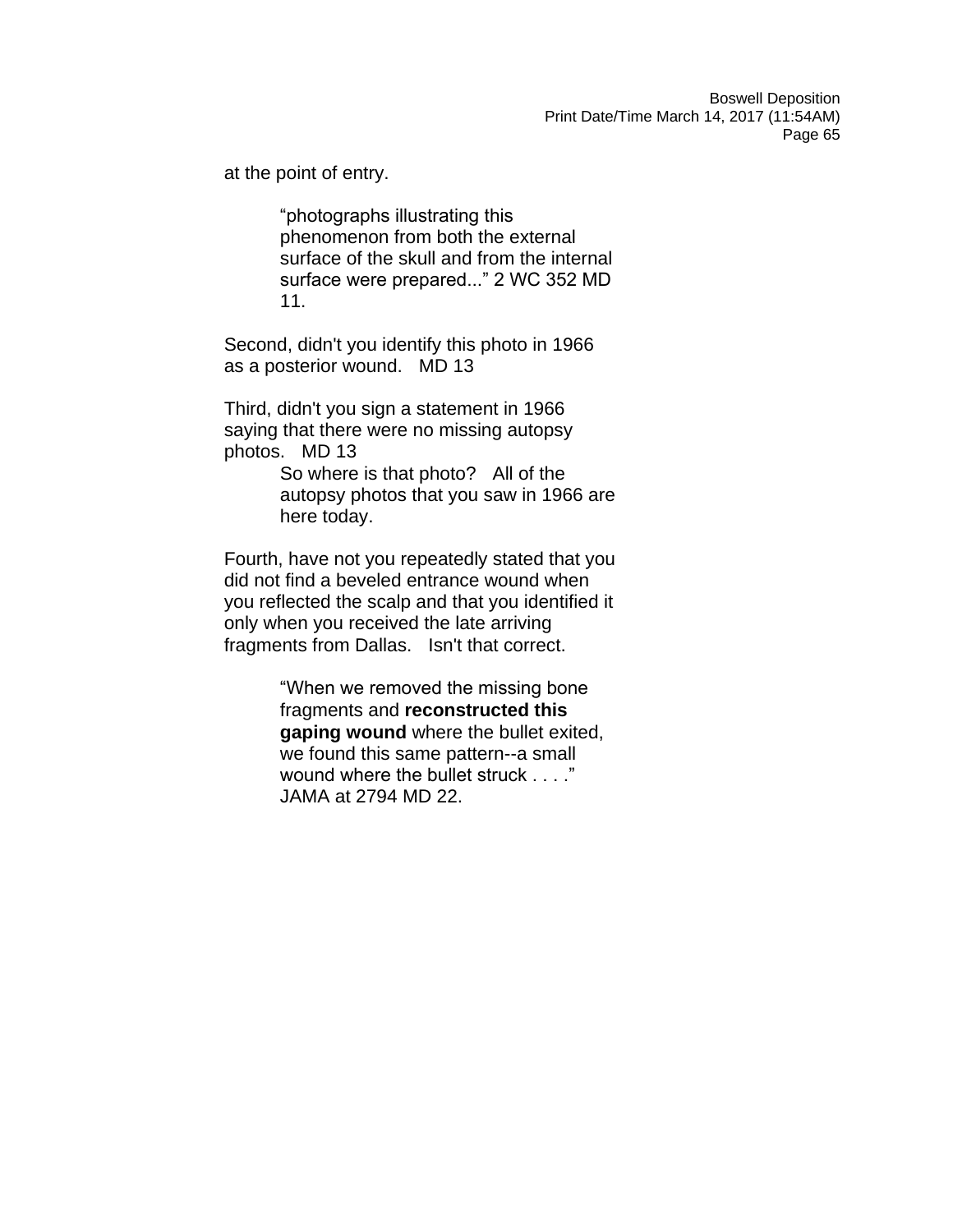# **8TH "BASILAR VIEW OF BRAIN"**

(do with 9th)

this is the brain that weighed 1500 grams is this how it looked when removed from cranium

Did the bullet traverse the brain in a straight line. See Rydberg drawing MI 12

Did you observe that on the brain.

Correlate to x-ray

In your WC testimony you said: "When the brain was turned over and viewed from its basilar or inferior aspect, there was found a longitudinal laceration of the mid-brain through the floor of the third ventricle, just behind the optic chiasma and the mammillary bodies." 2 WC at 356.

Is that correct. Could you point out where that is. How did you account for that laceration.

# **9TH "SUPERIOR VIEW OF BRAIN"**

Correlate to MI 4 seems intact (no protruding lobes)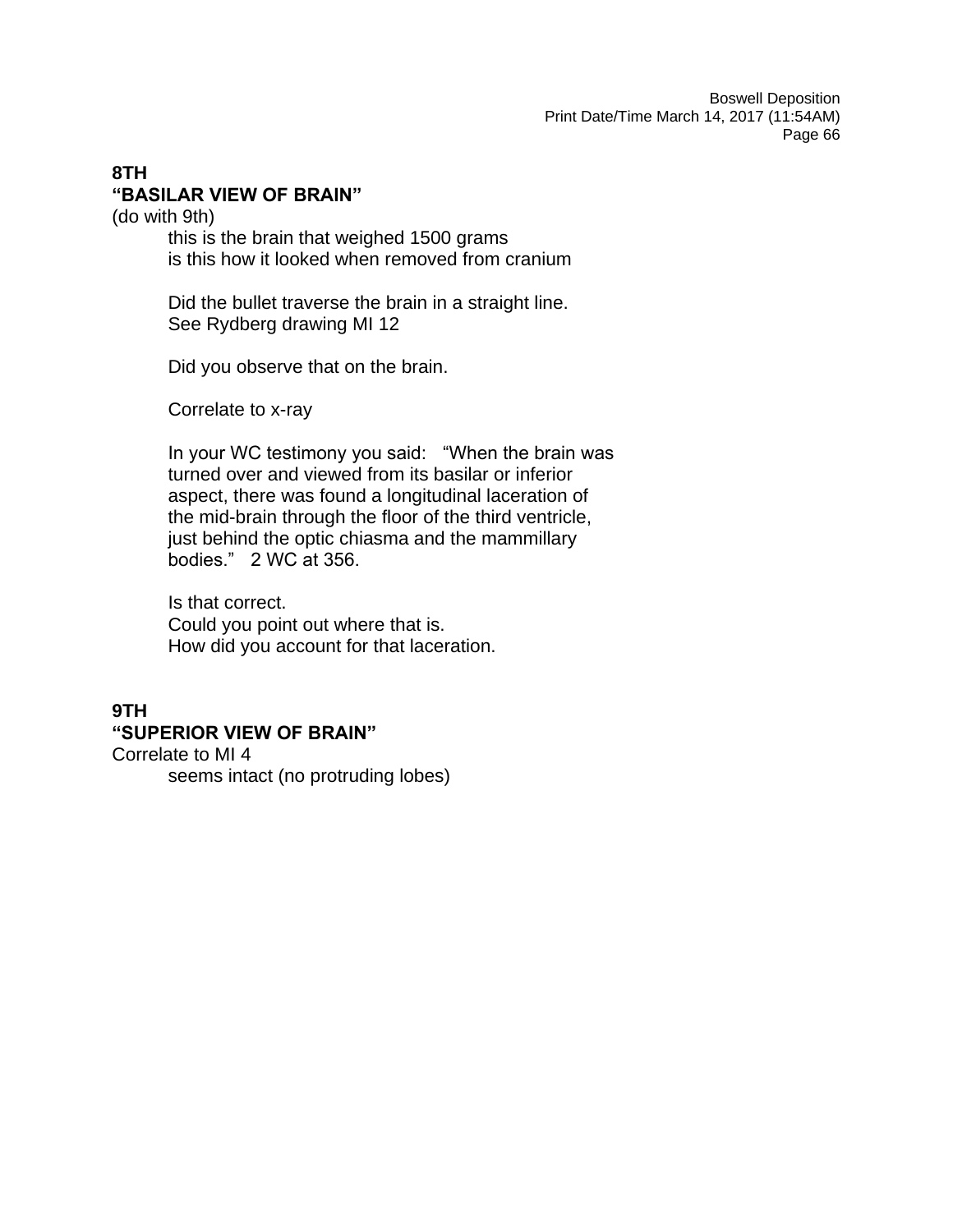# **X-RAYS**

# **1. A-P (see also MI 8)**

Sequence/timing/procedures Correlate photos to x-rays on skull injury.

> Were any fragments removed between x-ray exposures. 6.5 mm Humes: "sizable fragment visible by X-ray just above the right eye." MD 11; 2 WC 353.

Were any fragments put back into place before or between x-rays.

Significance, if any, of the shelf.

# **2. Right lateral (see MI 7)**

Sequence/timing/procedures

Correlate photos to x-rays on skull injury.

Identify entrance wound on lateral.

Correlate x-ray and photo on skull entry.

Black space on lateral.

Identify metal snow.

# **4. 3 fragments (see MI 15)**

Sequence/timing/procedures

semi-circular

# **8. AP Right shoulder and chest (see MI 10)**

Sequence/timing/procedures

**9. AP Chest (see MI 9)**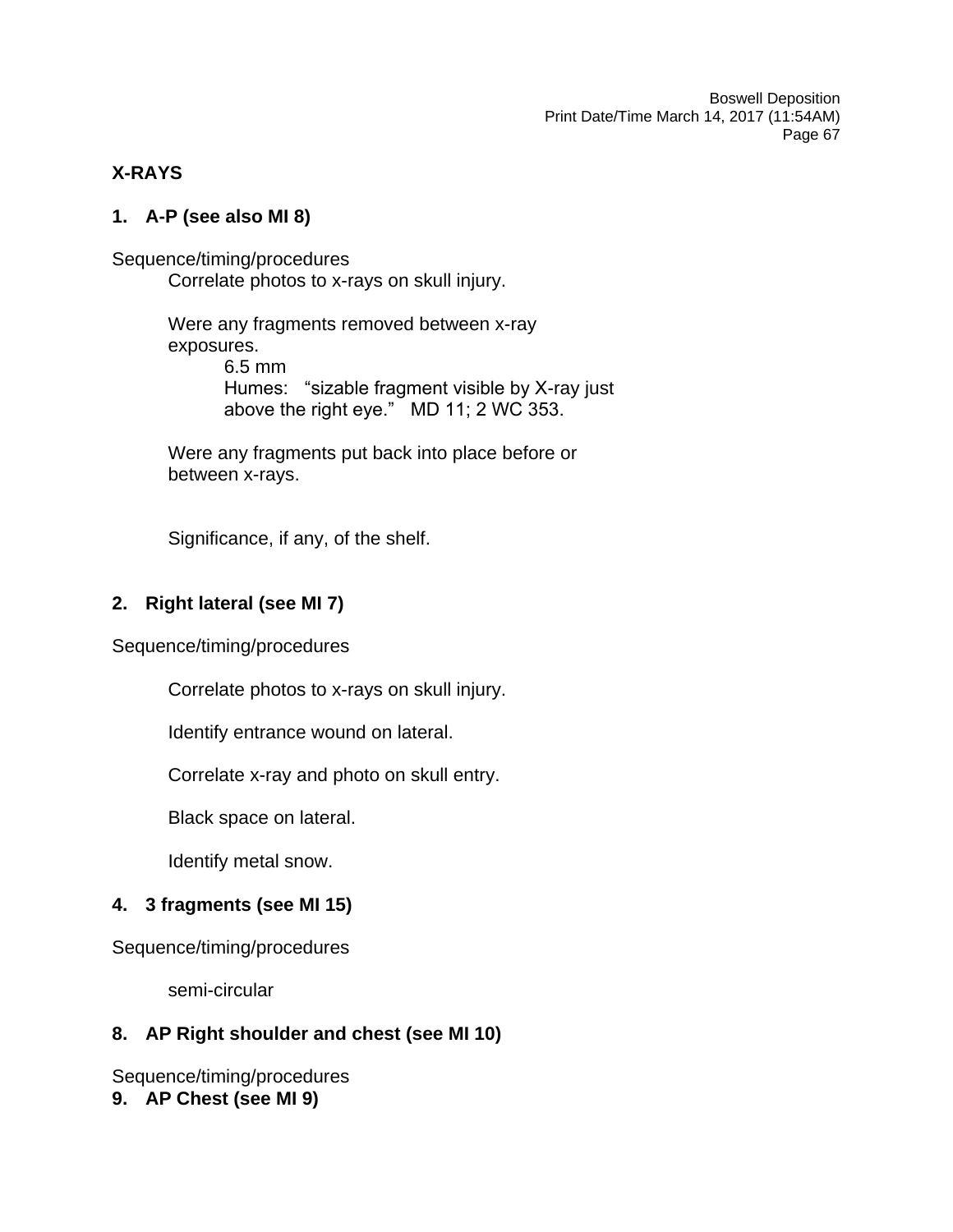Sequence/timing/procedures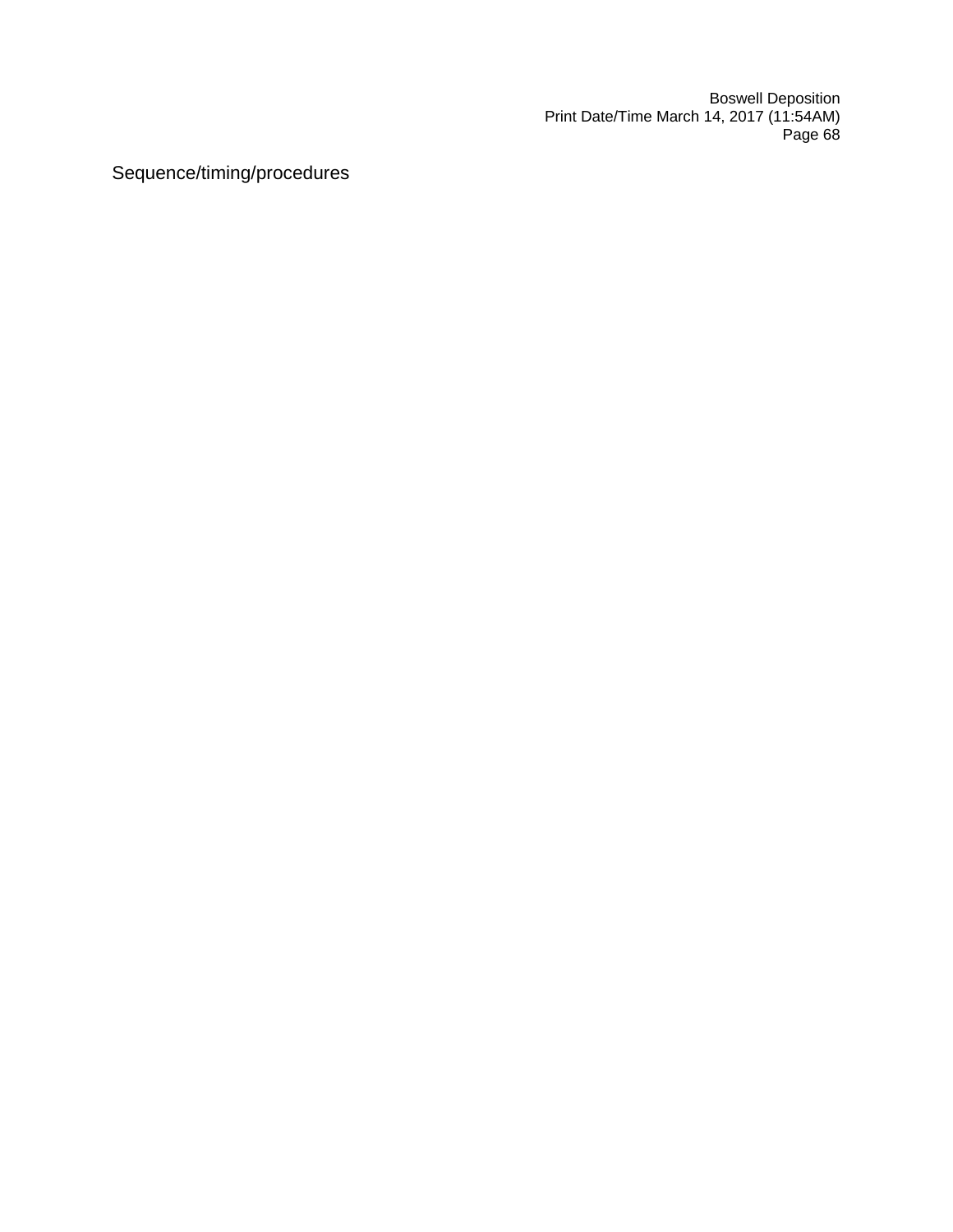# **Charts**

| Scalp                 |                                                                                                                                                                                                                                                                       |
|-----------------------|-----------------------------------------------------------------------------------------------------------------------------------------------------------------------------------------------------------------------------------------------------------------------|
| <b>JAMA 2798</b>      | "The head was so devastated by the exploding bullet and the gaping jagged<br>stellate wound it created--it blew out 13 centimeters of skull bone and skin."                                                                                                           |
| Protocol 3            | "[T]here is an actual absence of scalp and bone producing a defect which<br>measures approximately 13 cm. in greatest diameter." MD 3 (Protocol at 3).<br>[see also 2 WC at 355]                                                                                      |
| Protocol 6            | A portion of the projectile made its exit through the parietal bone on the right<br>carrying with it portions of cerebrum, skull and scalp." MD 3                                                                                                                     |
| <b>Humes</b><br>MD 11 | "There was a defect in the scalp and some scalp tissue was not available.<br>However, the scalp was intact completely past this defect. In other words,<br>this wound in the right posterior region was in a portion of scalp which had<br>remained intact." 2 WC 352 |
| Finck                 | "The scalp of the back of the head showed a small laceration, 15 x 6 mm.<br>Corresponding to this lesion I found a through-and-through wound of the<br>occipital bone, with a crater visible from the inside of the cranial cavity."<br>MD.<br>28 at 1 (cover memo)   |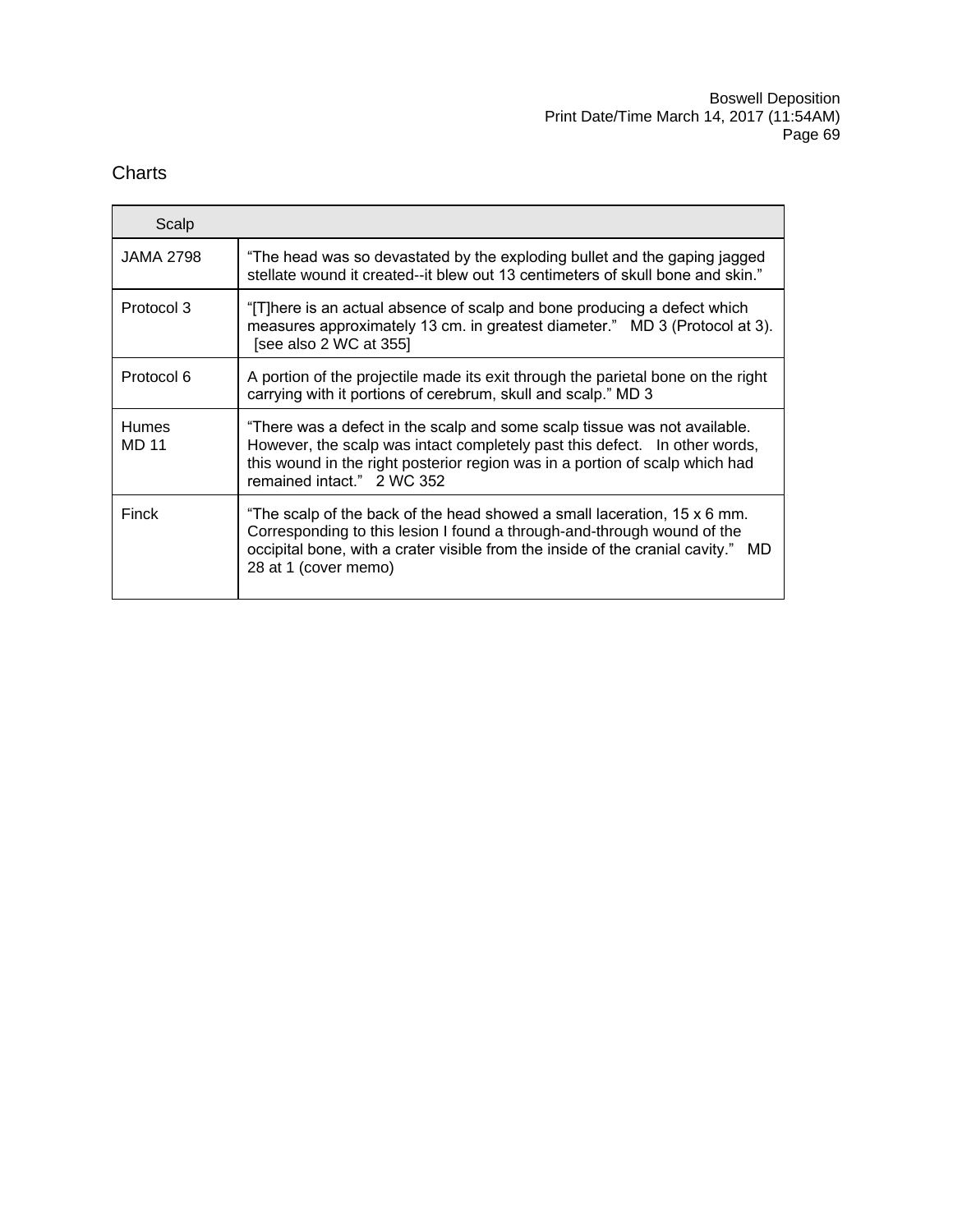| Skull                                 |                                                                                                                                                                                                                                                                                                                                                                                                      |
|---------------------------------------|------------------------------------------------------------------------------------------------------------------------------------------------------------------------------------------------------------------------------------------------------------------------------------------------------------------------------------------------------------------------------------------------------|
| <b>JAMA 2798</b>                      | "The head was so devastated by the exploding bullet and the gaping jagged<br>stellate wound it created--it blew out 13 centimeters of skull bone and<br>skin."                                                                                                                                                                                                                                       |
| JAMA 2798                             | "the inside of the rear of the skull bone was absolutely intact and<br>beveled and  there could be no question from whence cometh that<br>bullet--from rear to front."                                                                                                                                                                                                                               |
| Protocol 3                            | "involving chiefly the parietal bone but extending somewhat into the temporal<br>and occipital regions. In this region there is an actual absence of scalp<br>and bone producing a defect which measures approximately 13 cm. in<br>greatest diameter." MD 3 (Protocol at 3).                                                                                                                        |
| Protocol 4                            | "Upon reflecting the scalp multiple complete fracture lines are seen to radiate<br>from both the large defect at the vertex and the smaller wound at the occiput.<br>These vary greatly in length and direction, the longest measuring<br>approximately 19 cm. These result in the production of numerous<br>fragments which vary in size from a few millimeters to 10 cm. in greatest<br>diameter." |
| Humes 2 WC<br>MD <sub>11</sub><br>351 | "huge defect over the right side of the skull.  This defect involved both the<br>scalp and the underlying skull, and from the brain substance was protruding."<br>13 cm.                                                                                                                                                                                                                             |
| Humes MD 11                           | after three fragments in place: "I would estimate that approximately<br>one-quarter of that defect was unaccounted for by adding these three<br>fragments together and seeing what was left." 2 WC at 354.                                                                                                                                                                                           |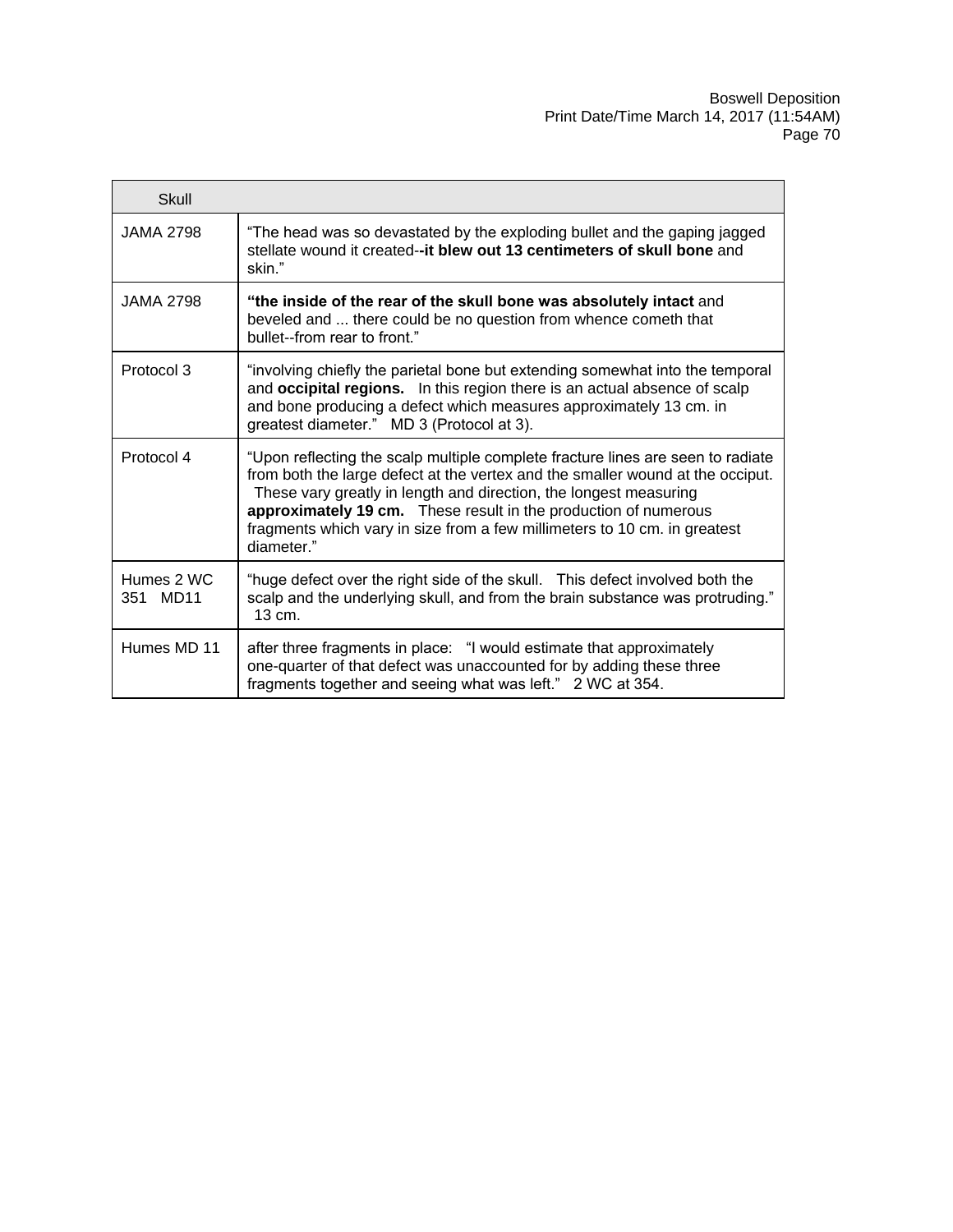| <b>Head Entry-Exit Wound</b>                              |                                                                                                                                                                                                                                                                                                                                                                                                                                                                                                                                                                                                                                                                                                                          |  |
|-----------------------------------------------------------|--------------------------------------------------------------------------------------------------------------------------------------------------------------------------------------------------------------------------------------------------------------------------------------------------------------------------------------------------------------------------------------------------------------------------------------------------------------------------------------------------------------------------------------------------------------------------------------------------------------------------------------------------------------------------------------------------------------------------|--|
| JAMA MD 22                                                | "There was a small elliptical entrance wound on the outside of the back of<br>the skull, where the bullet entered, and a beveled larger wound on the inside<br>of the back of the skull where the bullet tore through and exploded out the<br>right side of the head. When we recovered the missing bone fragments<br>and reconstructed this gaping wound where the bullet exited, we found<br>this same pattern--a small wound where the bullet struck the inside of<br>the skull and a beveled larger wound where it exited." at 2794.                                                                                                                                                                                 |  |
| Protocol 4                                                | "in the underlying bone is a corresponding wound through the skull which<br>exhibits beveling of the margins of the bone when viewed from the inner<br>aspect of the skull."                                                                                                                                                                                                                                                                                                                                                                                                                                                                                                                                             |  |
| Protocol 4                                                | "At one angle of the largest of these fragments is a portion of the perimeter of<br>a roughly circular wound presumably of exit which exhibits beveling of the<br>outer aspect of the bone"                                                                                                                                                                                                                                                                                                                                                                                                                                                                                                                              |  |
| Protocol 6                                                | "The fatal missile entered the skull above and to the right of the external<br>occipital protuberance."                                                                                                                                                                                                                                                                                                                                                                                                                                                                                                                                                                                                                  |  |
| Humes HSCA<br>Panel MD 20                                 | to right and below EOP at p. 246.                                                                                                                                                                                                                                                                                                                                                                                                                                                                                                                                                                                                                                                                                        |  |
| Humes<br>7 HSCA 327.<br><b>MD 21</b>                      | [while being shown F-48 Ida Dox drawing of back of head] "It is obvious to<br>me as I sit here how with this his [sic] markedly enlarged drawing of the<br>photograph that the upper defect to which you pointed or the upper object is<br>clearly in the location of where we said approximately where it was, above<br>the external occipital protuberance; therefore I believe that is the wound of<br>entry."                                                                                                                                                                                                                                                                                                        |  |
|                                                           | "[T]he object in the lower portion, which I apparently and I believe now<br>erroneously previously identified before the most recent panel, is far below<br>the external occipital protuberance and would not fit with the original autopsy<br>findings." 1 HSCA 327.                                                                                                                                                                                                                                                                                                                                                                                                                                                    |  |
| <b>HSCA</b> argues<br><b>Humes</b><br>changed his<br>mind | Hume's HSCA testimony: the HSCA panel believed that you changed your<br>opinion regarding the head entrance wound. Is that correct.<br>"[W]hile<br>testifying before this committee, Dr. Humes, the chief autopsy pathologist,<br>changed his earlier testimony and supported the panel's conclusion as to the<br>location of the wound." 7 HSCA 176 TJG reading of Hume's testimony:<br>I don't read Hume's HSCA testimony as necessarily changing his opinion. I<br>see him as solely clarifying that he had misidentified the location of the EOP<br>vis a vis the photos. He decided that the tissue near the hairline was not<br>near the EOP, whereas the upper entry point was near the EOP. Is this<br>correct?] |  |
| Posner (p.<br>112-113).                                   | Posner: Congressional testimony attached to Robertson testimony. "It was<br>the work of [the HSCA] that had the two autopsy physicians change their<br>mind, that they had been mistaken about the placement of the wound, here,<br>and that it is in fact correctly placed 4 inches higher. I have spoken to them<br>about this and they have confirmed their change of testimony that they gave<br>before the house Select Committee on Assassinations."                                                                                                                                                                                                                                                               |  |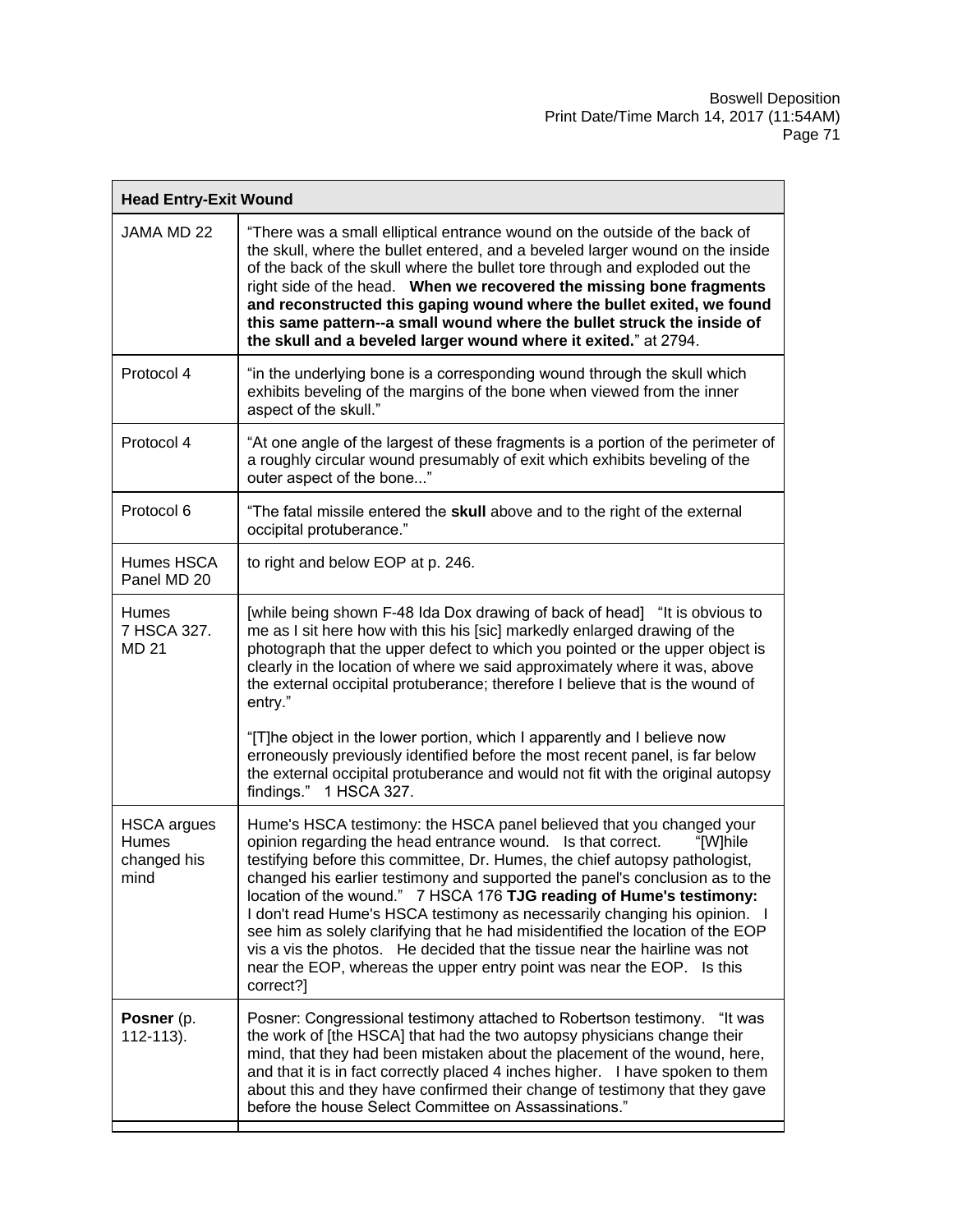| Finck | "Another bullet struck Kennedy in the back of the head, at 25 mm to the right<br>of the external occipital protuberance and slightly above. The bullet<br>produced] many fragments and an exit would of 130 mm in the right<br>temporo-parieto-occipital bone. Many metallic fragments were seen on X<br>ray films, but only two were recovered in the right frontal cerebral<br>hemisphere, elong [sic?] and black, representing approximately one tenth<br>of the bullet mass. These fragments measured 7X 2 and 3 X1 mm." MD<br>28 at 13. |
|-------|----------------------------------------------------------------------------------------------------------------------------------------------------------------------------------------------------------------------------------------------------------------------------------------------------------------------------------------------------------------------------------------------------------------------------------------------------------------------------------------------------------------------------------------------|
|-------|----------------------------------------------------------------------------------------------------------------------------------------------------------------------------------------------------------------------------------------------------------------------------------------------------------------------------------------------------------------------------------------------------------------------------------------------------------------------------------------------------------------------------------------------|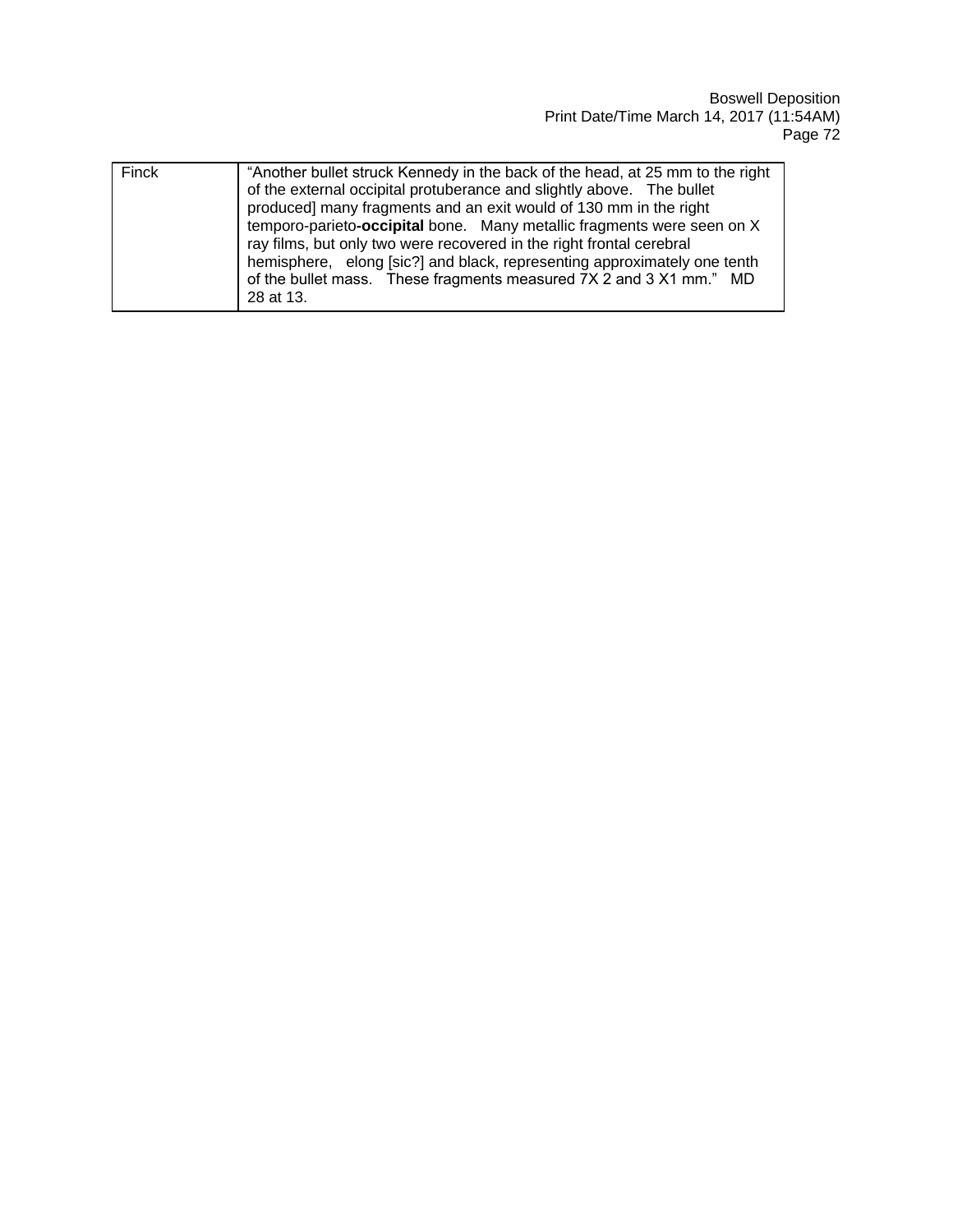| <b>Brain</b>            |                                                                                                                                                                                                                                                                                  |
|-------------------------|----------------------------------------------------------------------------------------------------------------------------------------------------------------------------------------------------------------------------------------------------------------------------------|
| Protocol 4<br>(para II) | "extruding from it is lacerated brain tissue which on close inspection proves<br>to represent the major portion of the right ceberal hemisphere. At this point<br>it is noted that the falx cerebri is extensively lacerated with disruption of the<br>superior sagittal sinus." |
| Supplementary           | 1500 grams                                                                                                                                                                                                                                                                       |
| <b>HSCA Panel</b>       | "The corpus callosum was torn, was it not Jay? And the midbrain was<br>virtually torn from the pons." MD 20 at 247                                                                                                                                                               |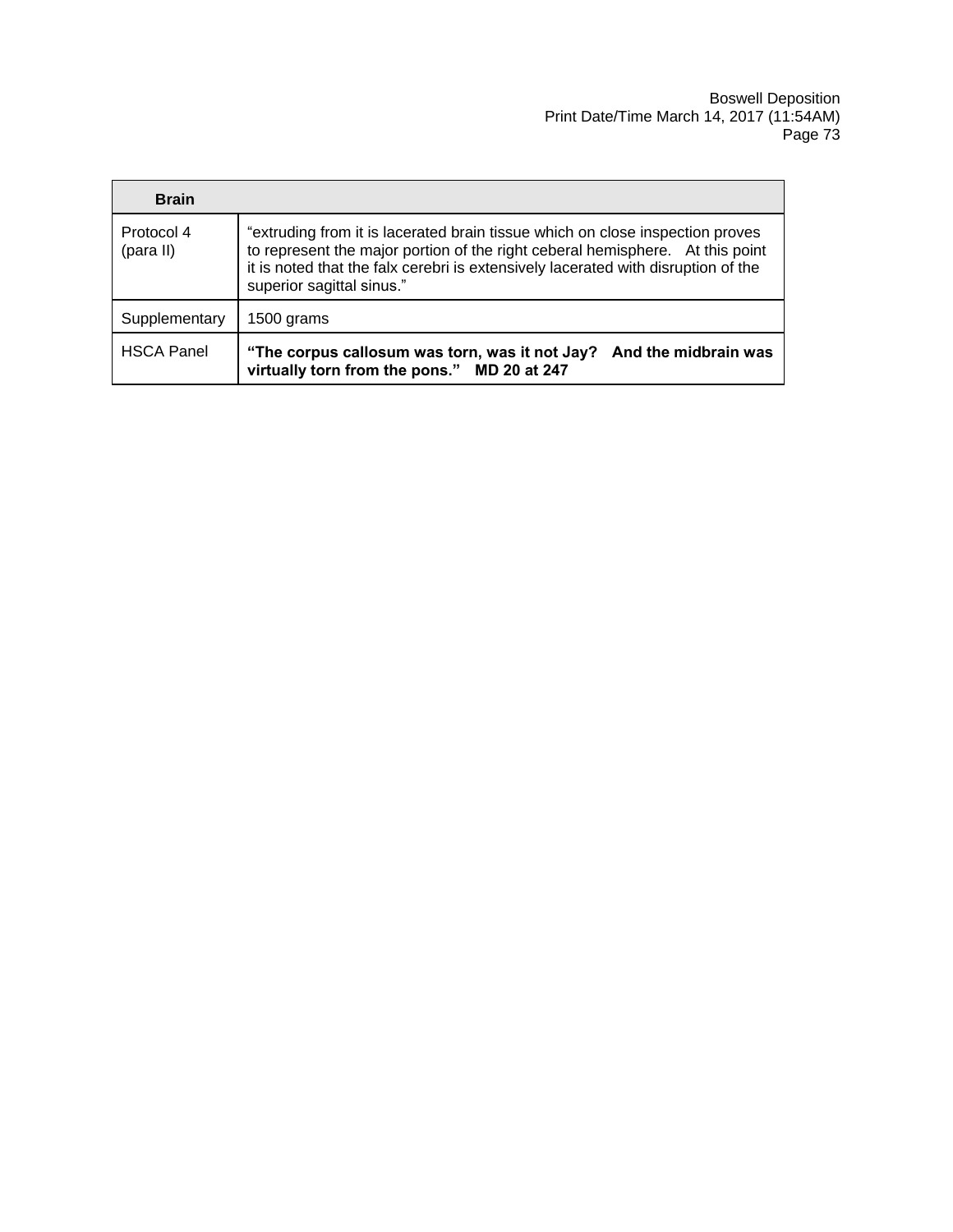| <b>Thoracic-neck Wound</b>          |                                                                                                                                                                                                                                                                                                                                                                                                                                                                                                                                                                                                                                         |  |
|-------------------------------------|-----------------------------------------------------------------------------------------------------------------------------------------------------------------------------------------------------------------------------------------------------------------------------------------------------------------------------------------------------------------------------------------------------------------------------------------------------------------------------------------------------------------------------------------------------------------------------------------------------------------------------------------|--|
| <b>JAMA</b>                         | "Humes emphasizes that his autopsy found that the other bullet that struck<br>Kennedy, the so-called 'magic bullet' that was the first to hit Kennedy and<br>that also hit Texas Gov John Connally, was also fired from above and<br>behind." at 2794                                                                                                                                                                                                                                                                                                                                                                                   |  |
| JAMA MD 22                          | Trach "obliterated" the exit wound. at 2795                                                                                                                                                                                                                                                                                                                                                                                                                                                                                                                                                                                             |  |
| <b>Boswell</b>                      | He could identify exit wound on the neck.                                                                                                                                                                                                                                                                                                                                                                                                                                                                                                                                                                                               |  |
| <b>Burkley Death</b><br>Certificate | $T-3$ .                                                                                                                                                                                                                                                                                                                                                                                                                                                                                                                                                                                                                                 |  |
| Protocol 3                          | "Situated on the upper right posterior thorax just above the upper border of<br>the scapula there is a 7 x 4 millimeter oval wound. This wound is measured<br>to be 14 cm. from the tip of the right acromion process and 14 cm. below the<br>tip of the right mastoid process."                                                                                                                                                                                                                                                                                                                                                        |  |
| Protocol 4                          | "The second wound presumably of entry is that described above in the upper<br>right posterior thorax."                                                                                                                                                                                                                                                                                                                                                                                                                                                                                                                                  |  |
| Protocol 6                          | "The other missile entered the right superior posterior thorax above the<br>scapula and traversed the soft tissue of the supra-scapular and the<br>supra-clavicular portions of the base of the right side of the neck. This<br>missile produced contusions of the right apical parietal pleura and of the<br>apical portion of the right upper lobe of the lung.  The missile contused the<br>strap muscles of the right side of the neck, damaged the trachea and made<br>its exit through the anterior surface of the neck. As far as can be<br>ascertained this missile struck no bony structures in its path through the<br>body." |  |
| <b>HSCA</b><br>Conclusion           | "entering the upper right back" 7 HSCA 80; "the entrance proliferation is<br>medial to the scapula and superior to the ribs" 7 HSCA 87; however,<br>insufficient evidence "preclude[s] reconstruction of the exact entrance point."<br>7 HSCA 87                                                                                                                                                                                                                                                                                                                                                                                        |  |
| <b>HSCA</b> terms                   | HSCA: "upper-right mid back" 7 HSCA 175<br>HSCA: "back wound" 7 HSCA 176<br>HSCA: "bullet passing through the President's back and neck" 7 HSCA<br>177                                                                                                                                                                                                                                                                                                                                                                                                                                                                                  |  |
| Finck/<br>Blumberg                  | "None of us noticed a bullet wound along its course. THE ORGANS OF<br>THE NECK WERE NOT REMOVED: THE PRESIDENT's FAMILY<br>INSISTED TO HAVE ONLY THE HEAD EXAMINED. Later, the permission<br>was extended to the CHEST." MD 28 at 6.                                                                                                                                                                                                                                                                                                                                                                                                    |  |
| Finck/<br>Blumberg                  | "the oval wound in the right posterior superior aspect of the chest of Kennedy<br>was an ENTRY." MD 28 at 14.                                                                                                                                                                                                                                                                                                                                                                                                                                                                                                                           |  |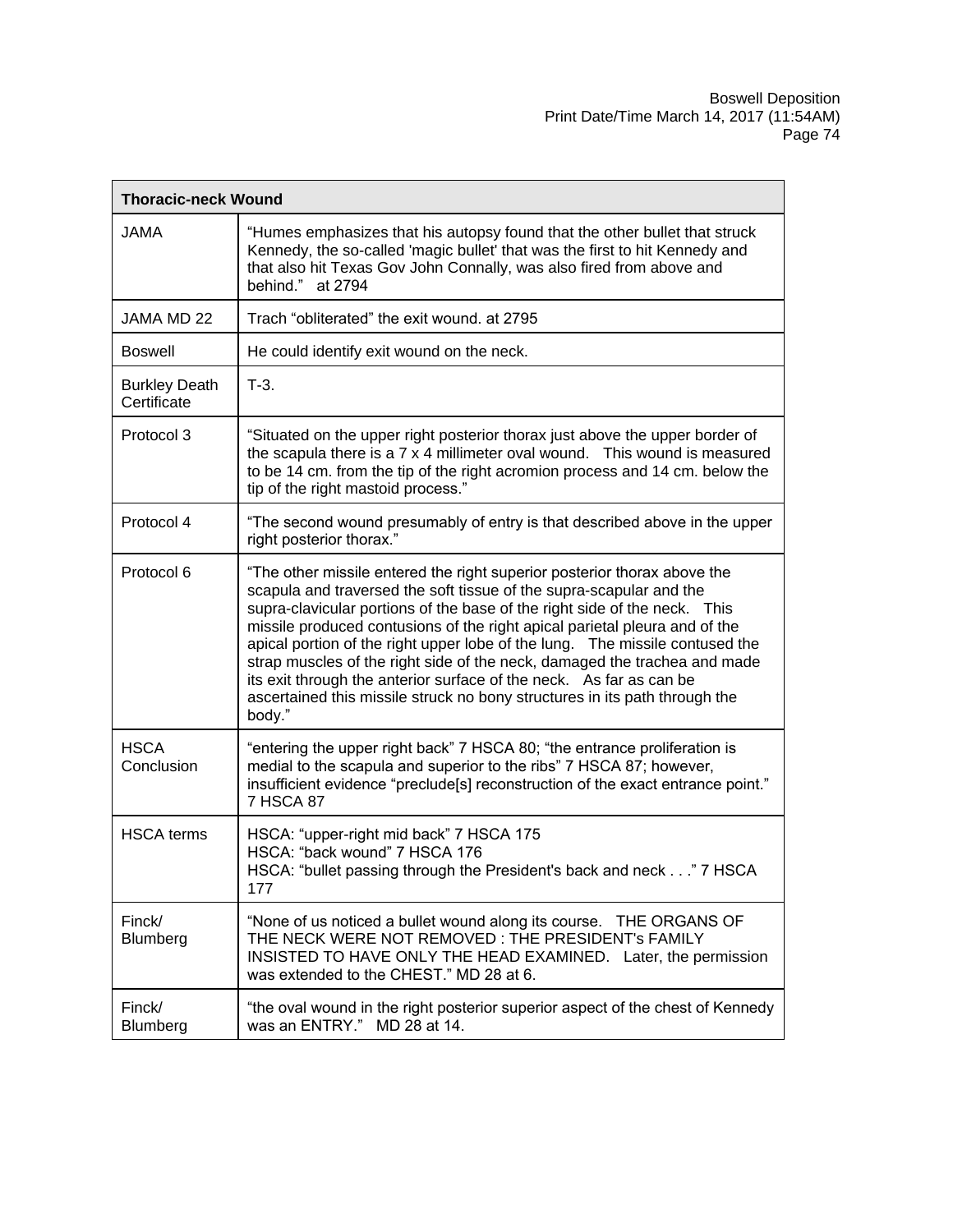| <b>Thoracic-Neck Wound Transit</b> |                                                                                                                                                                                                                                                                                                                                                |
|------------------------------------|------------------------------------------------------------------------------------------------------------------------------------------------------------------------------------------------------------------------------------------------------------------------------------------------------------------------------------------------|
| Finck                              | "X ray films had ruled out bone injuries along the bullet path." MD 28 at 13.                                                                                                                                                                                                                                                                  |
| Finck                              | "My attempt to probe the path of the bullet was unsuccessful. I examined<br>the tracheotomy skin wound and the trachea and did not find evidence<br>of a bullet wound. Having a wound of entrance in the back and no<br>corresponding exit, I requested a whole body radiographic survey, the<br>results of which were negative." MD 28 at 22. |
| Finck                              | "did not strike bone" MD 28 at 25.                                                                                                                                                                                                                                                                                                             |
| Kellerman                          | "A Colonel Finck--during the examination of the President, from the hole that<br>was in his shoulder, and with a probe, and we were standing right alongside<br>of him, he is probing inside the shoulder with this instrument." Finck finds<br>no lane for an outlet. 2 WC 93.                                                                |
| <b>Humes</b>                       | no evidence of metal or fragments found in x-rays. 2 WC at 361 MD 11.                                                                                                                                                                                                                                                                          |
| <b>Humes</b>                       | struck no bones; was sharply delineated 2 WC at 364                                                                                                                                                                                                                                                                                            |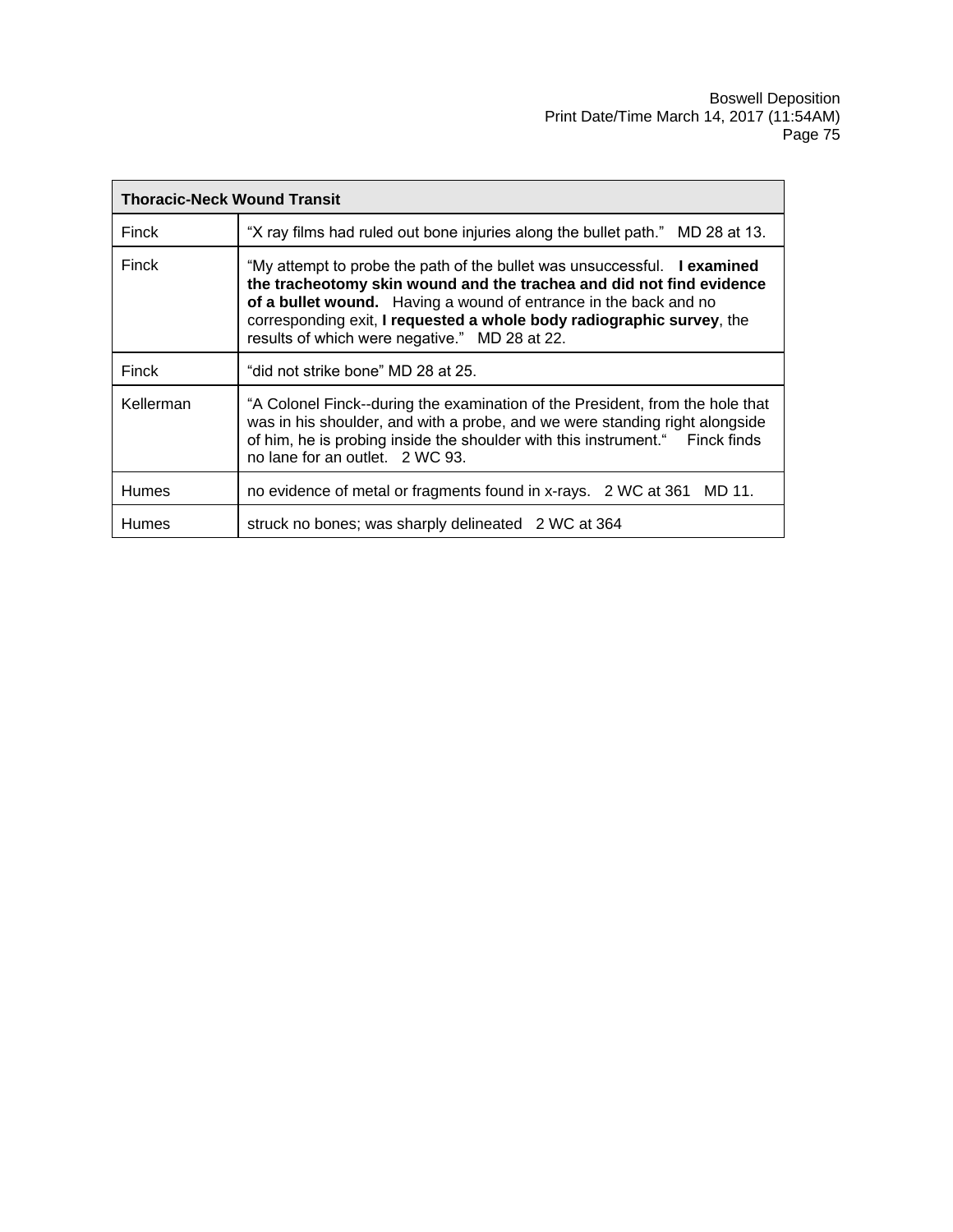## **08\*. Possible follow-up questions to photos and x-rays**

**N.B.** Unless the record is already clear, the following should be clarified at this point:

## **Correlate to Rydberg drawings**

"These drawings are very accurate." JAMA at 2800.

# **Exit points**

Did you identify an exact point of exit from throat. **Where** What is the evidence.

Did you identify an exact point of exit from skull. **Where** What is the evidence.

## **Condition of scalp upon arrival at Bethesda**

How much scalp was missing from the head.

From where.

Were there any unattached pieces of scalp in the wrapping or with the body.

Were there any lacerations in the scalp.

Did any of the lacerations appear to have been made with a knife or a surgical instrument.

Was the scalp completely flush with the cranium or were there places where it was wrinkled or folded.

[Not flaps, but wrinkles]

Anything else about scalp.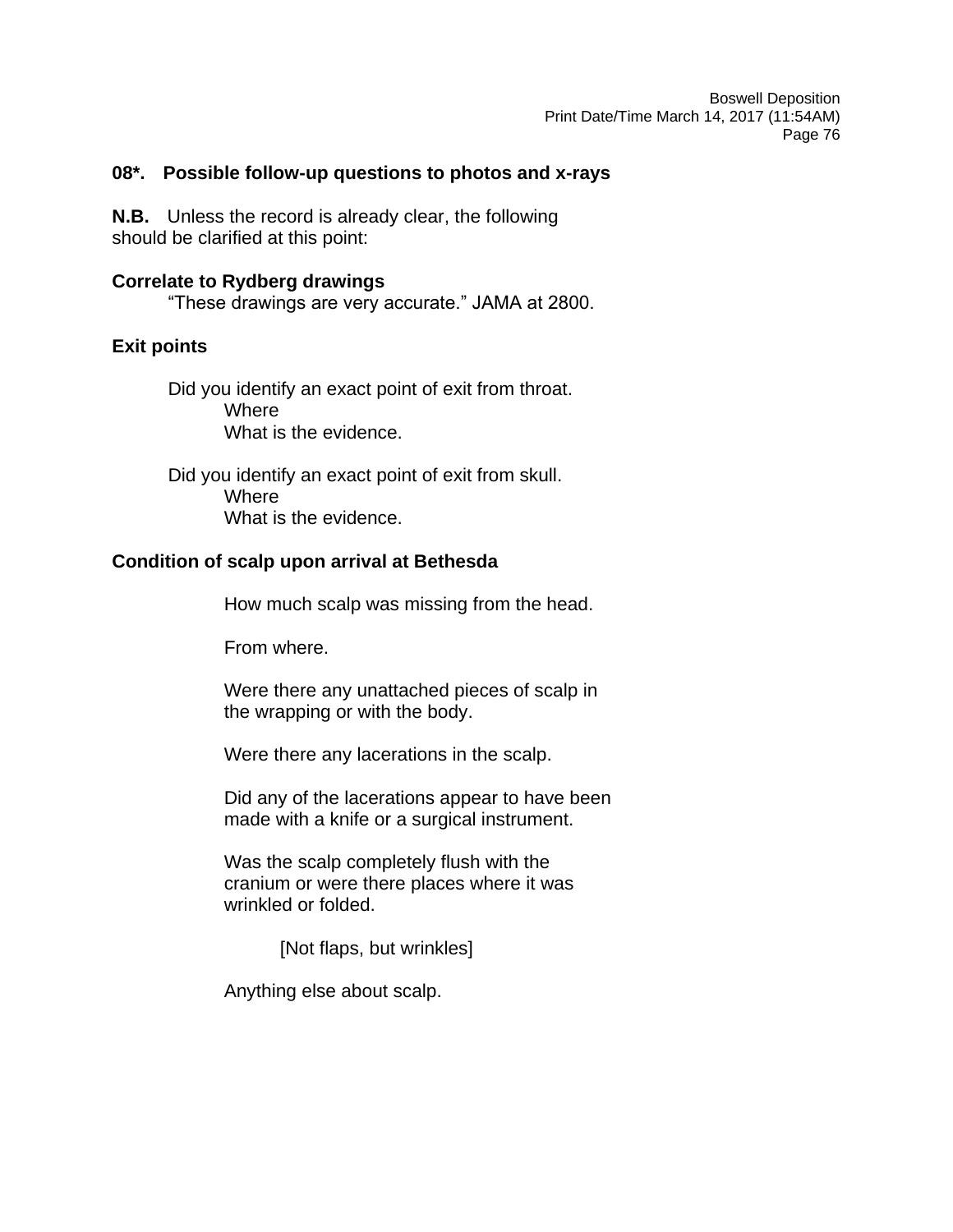### **09\*. MISSING PHOTOS/X-rays**

Who took the photos and x-rays **Stringer** Riebe Ebersole **Custer** Reed Anyone else

After the autopsy was completed, did you ever have any discussions with any of these men regarding the autopsy photos and x-rays.

Have you ever spoken to anyone about the possibility of there being missing photos or x-rays.

### **Missing photos?**

Were any photos taken of what you identified as the skull entrance wound.

> Humes: "photographs illustrating this phenomenon from both the external surface of the skull and from the internal surface were prepared" 2 WC 352

Finck: "I help the Navy photographer to take photographs of the occipital wound (external **and internal** aspects) as well as of the wound in the back." MD 28 at 6. [N.B. these are after the Y incision.]

Were any photos taken of what you identified as the bruise of the visceral pleura?

> Humes: "Kodachrome photographs were made of this area in the interior of the President's chest." 2 WC at 363. MD 11,

Karnei's probe inserted EXs showing probe was used. [See Feinman letter to Congress]

### **Missing x-rays?**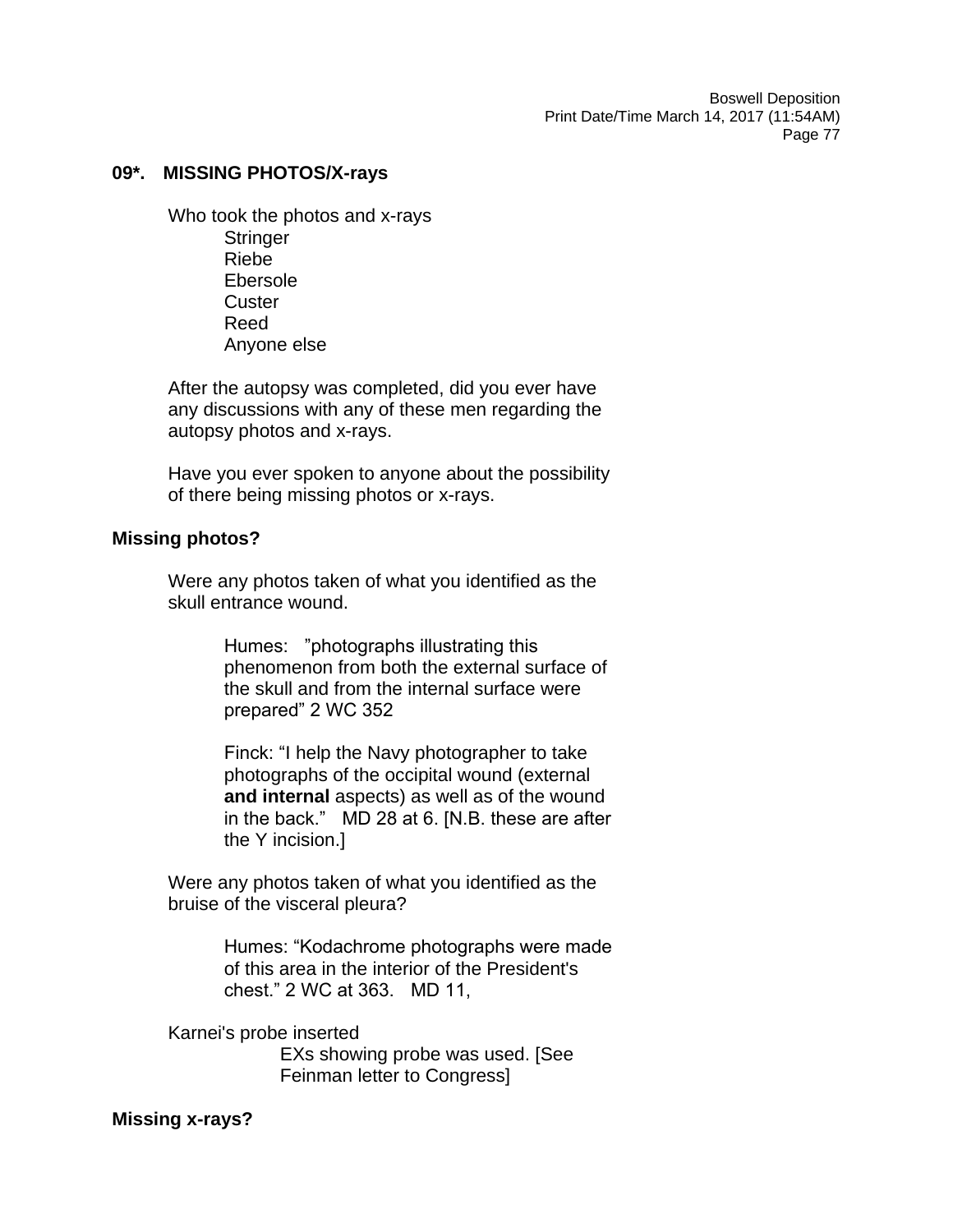During the course of the autopsy, did you identify a bone from the skull that had the characteristics of an exit wound?

Humes: 2 WC 355

Did you have that fragment x-rayed? "To confirm that this was a missile wound, X-rays were made of that fragment of bone, which showed radio-opaque material consistent and similar in character to the particles seen within the skull . . ." 2 WC 355

> [Is this the x-ray showing the three fragments or is this another x-ray?]

### **X-rays of extremities/full body.**

[Should this be shown to Boswell before asking him about it?]

Humes: "Before the arrival of Colonel Finck we had made X-rays of the head, neck and torso of the President, and the upper portions of his major extremities, or both his upper and lower extremities. At Colonel Finck's suggestion, we then completed the X-ray examination by X-raying the President's body in toto, and those X-rays are available." 2 WC 364.

Finck: "I SUGGEST X RAY FILMS BE TAKEN, ANTEROPOSTERIOR AND LATERAL, OF THE ENTIRE BODY, BEFORE GOING ANY FURTHER WITH THE AUTOPSY. This radiologic survey does not reveal any major missile in the President's cadaver." MD 28 at 6.

Finck: "Having a wound of entrance in the back and no corresponding exit, **I requested a whole body radiographic survey**, the results of which were negative." MD 28 at 22.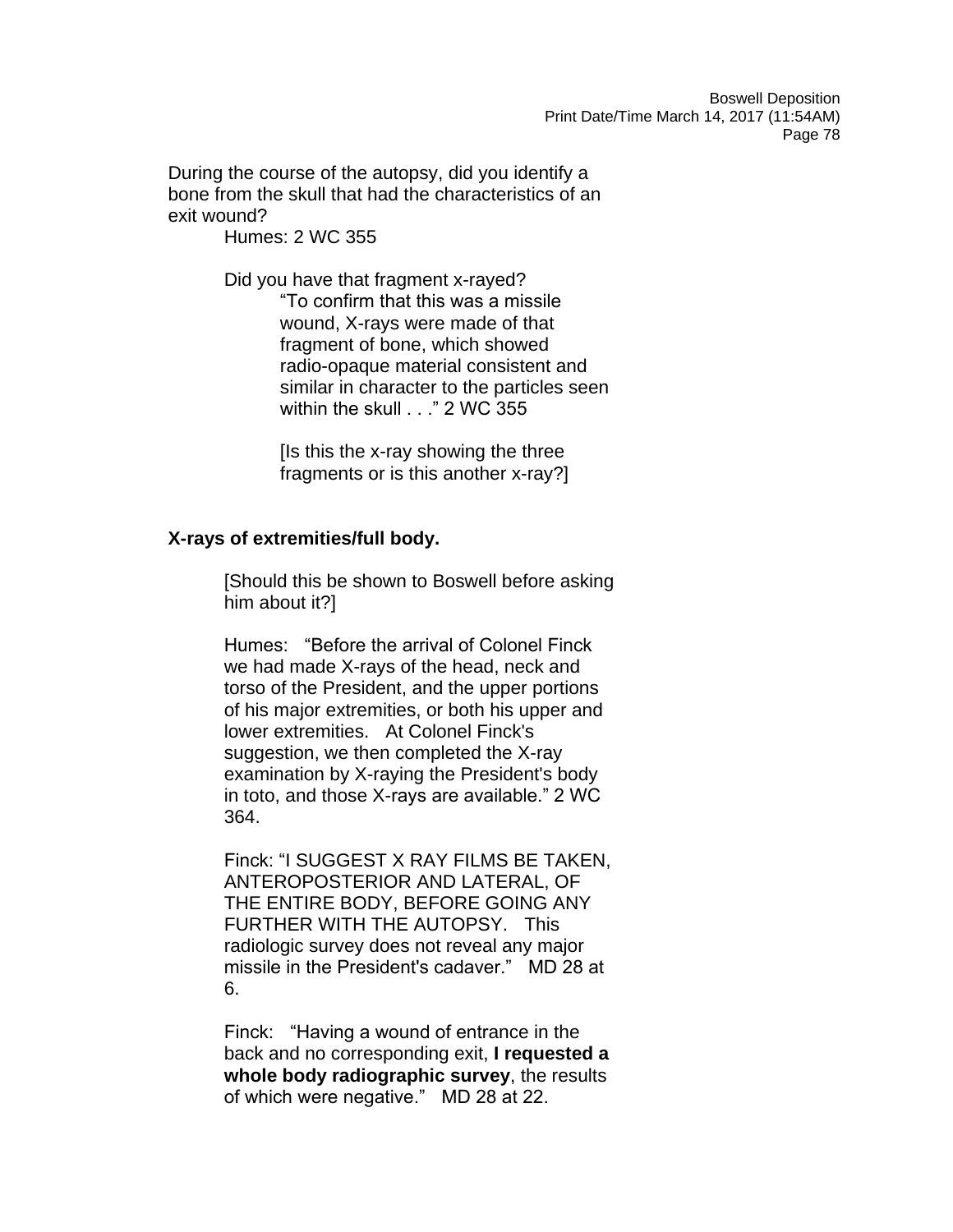# **Clark panel list**

LBJ Comment on Clark list

Missing photographs at time of Clark panel (Belcher/LBJ)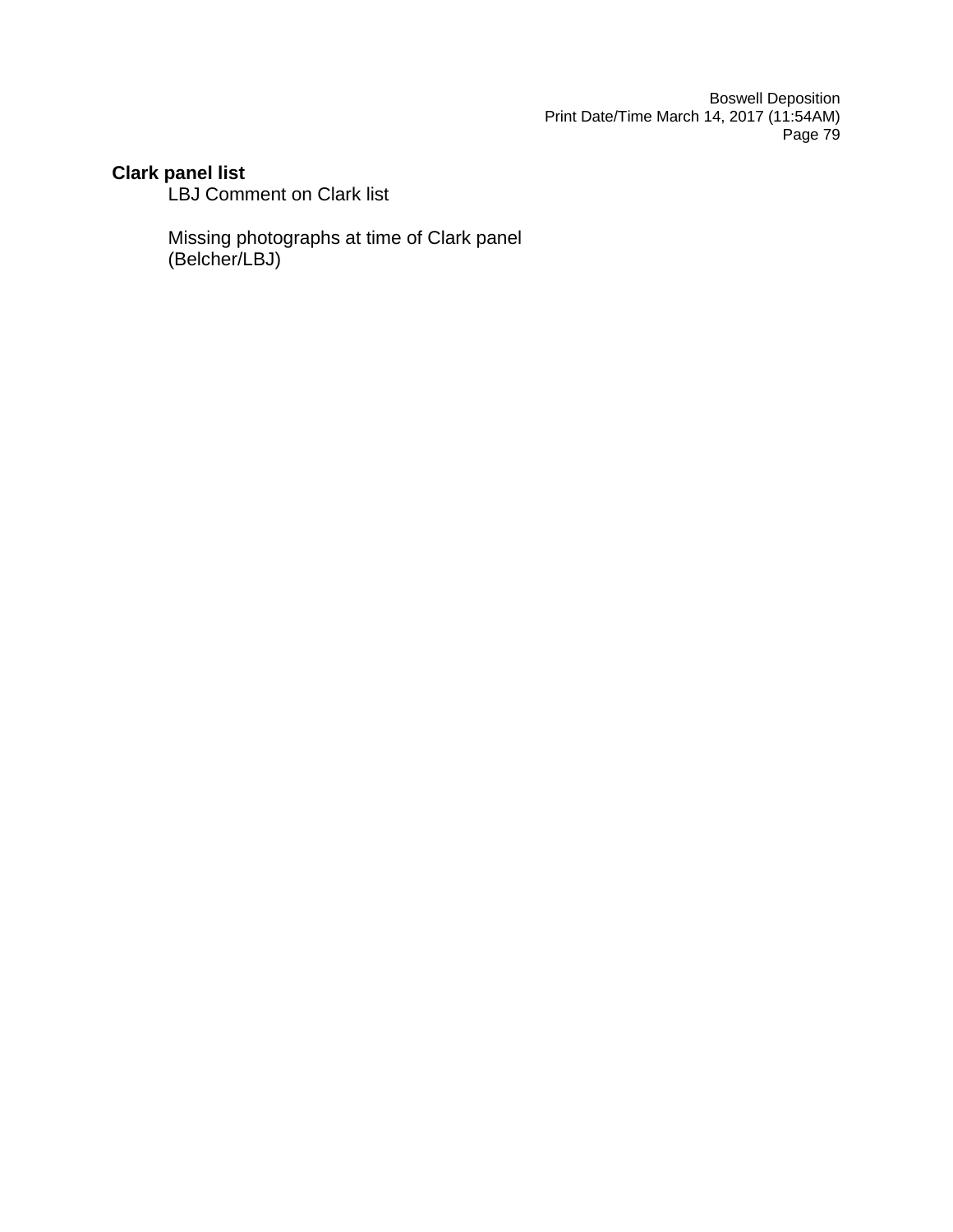### **10\*. Warren Commission**

Warren Commission preparation and testimony Arlen Specter When did you meet with him. March 11 3/12/64 memo Specter to Rankin How many times did you meet. Did you ever become friends with Specter. How often did you talk to him about the assassination or autospy. Your testimony was March 16

> When did you contact Rydberg Did Rydberg see the autopsy photographs

> Did you ask to see the photographs

Whom did you ask and what were you told.

Accuracy of Rydberg drawings testimony to HSCA testimony to WC MD 11; 2 WC 350

Were you ever asked, in any way, to alter the location of wounds with respect to the Rydberg drawings?

Approximately how many times did you meet with Arlen Specter.

Did you ever meet with anyone else from the WC staff.

> Any medical consultants. Any forensics consultants.

Finck before the Warren Commission March 16, 1964 Spent 7 hours with WC. MD 28 at 16. Spent 30 minutes testifying MD 28 at 13.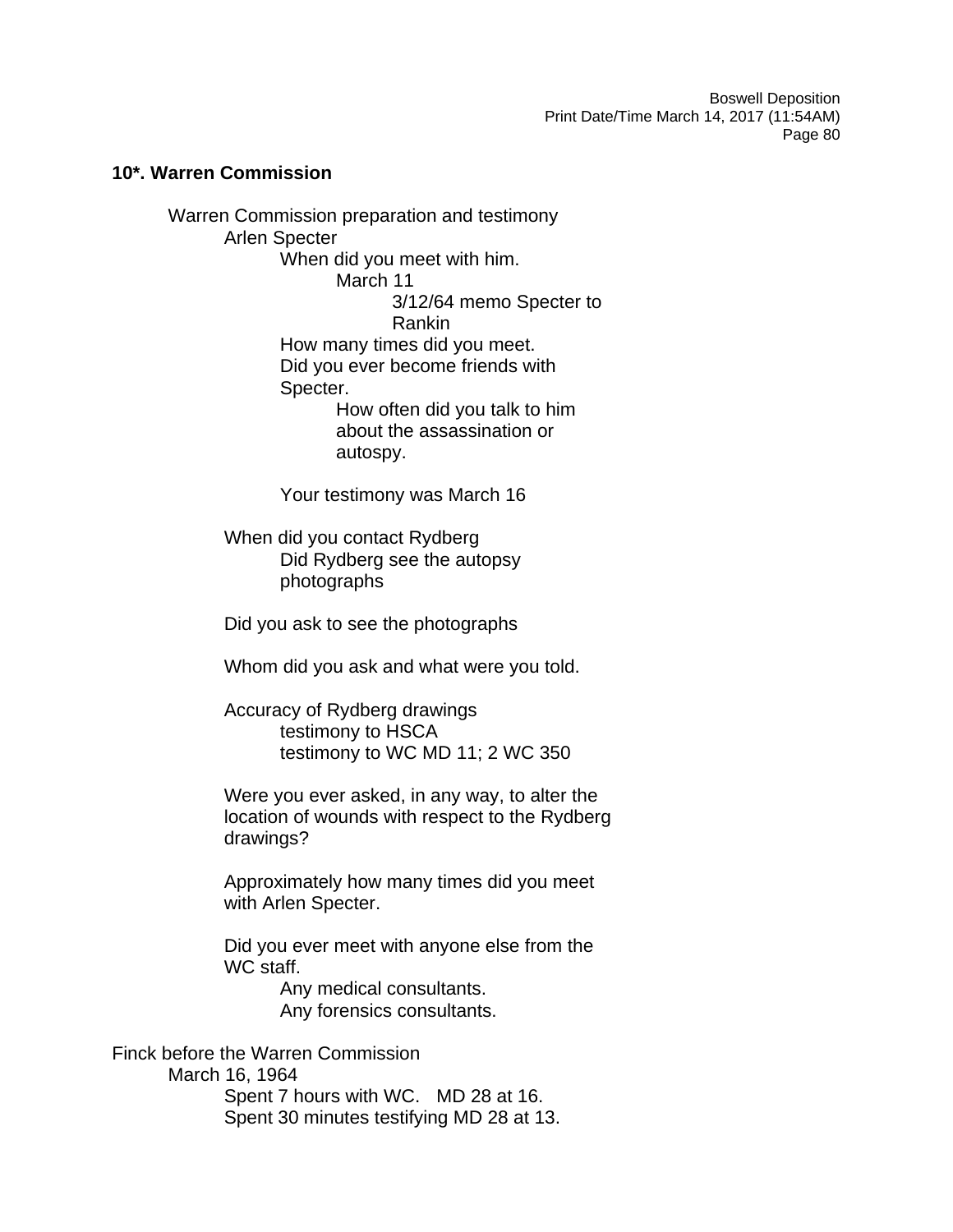March 23, 1964 In touch with FBI agent. MD 28 at 17. April 14, 1964 five hours with WC, Specter, Rankin, Eisenberg, FBI and USSS, Humes and Boswell, Light and Olivier from Edgewood. Z film shown. MD 28 at 19.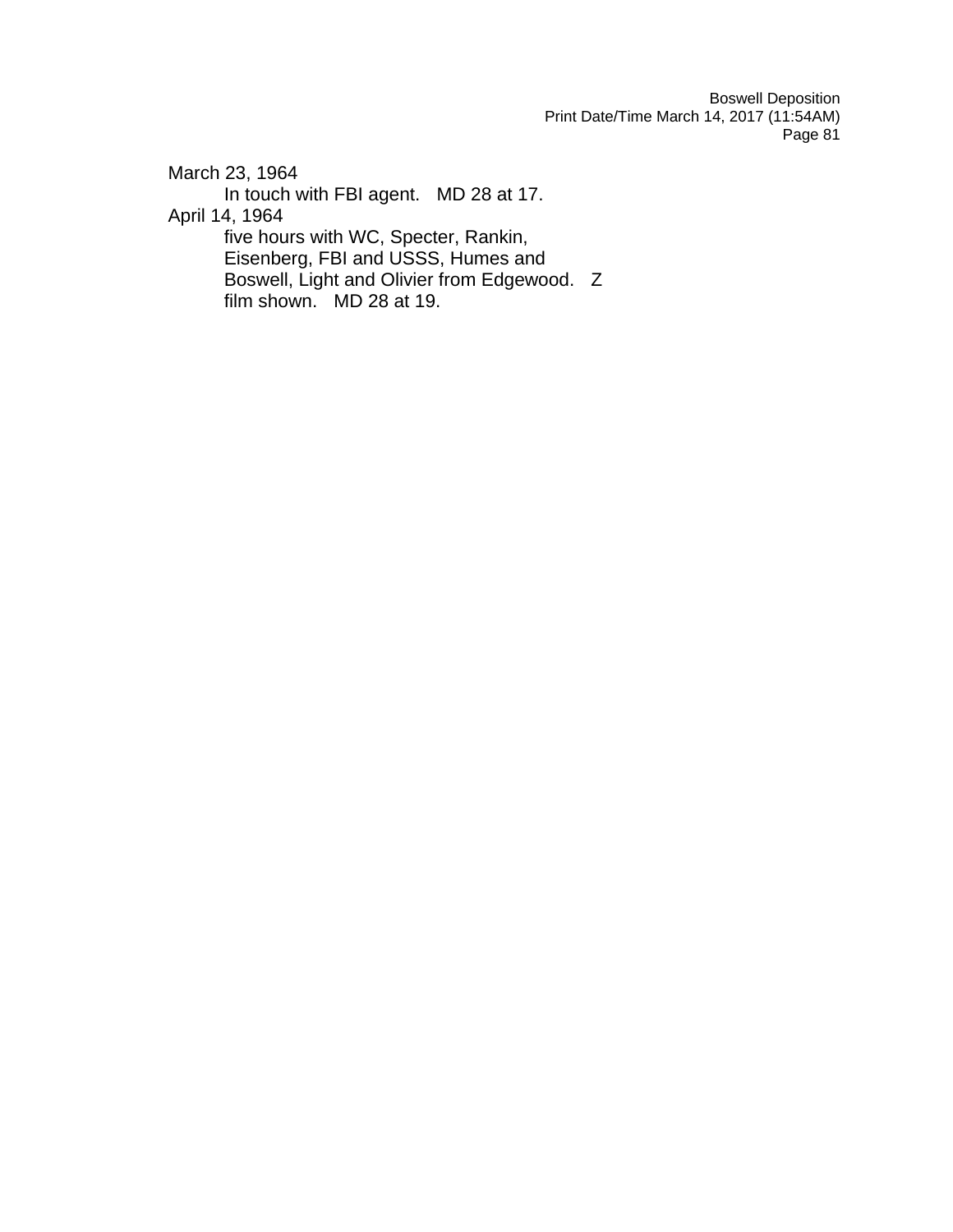### **11\*. Military Review-CBS**

**Military** MD 12 MD 13 MD 14 MD 68 (Lyndon Johnson-Ramsey Clark)

> I would like to show you a document dated Nov. 1, 1966, and I will ask you if you can identify it.

> > Please describe the circumstances that led to the creation of the document.

Were you told that it had anything to to with an upcoming CBS broadcast.

Who contacted you.

What were the concerns.

CBS

Do you recall that you were interviewed by Dan Rather of CBS in June, 1967. (MD 15)

Please explain circumstances that led to that interview.

Did you know Jim Snyder. CBS documents. MD 16 (Richter) MD 17 (McCloy)

# DOJ

Reminder Rather was June 67 When did you do the interview Did you speak to anyone at DOJ in preparation for the interview with Rather. Anyone in US government Obtain all circumstances Do you recall the name Carl Eardley Did you meet with him MD 18 (Eardley)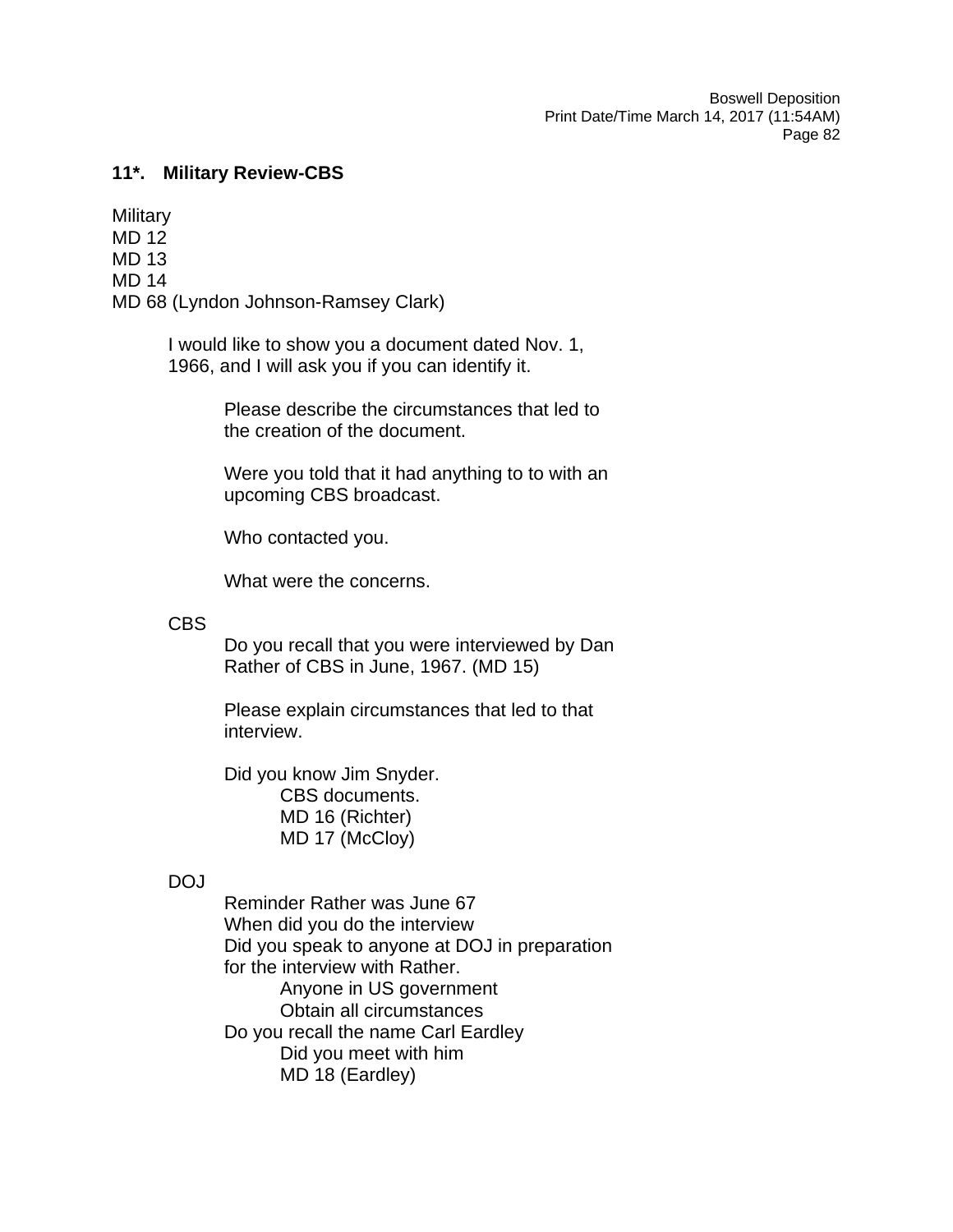# **12\*. Subsequent Activities: Clark Panel; Shaw trial; HSCA; JAMA; Posner**

### **Clark**

# **Clay Shaw Trial**

Anything at time of Clay Shaw trial taken to New Orleans?

## **HSCA**

**HSCA** 

## **JAMA**

JAMA article

Ever contacted by any other representatives of US government. FBI Secret Service. **Military** 

# **Miscellaneous contacts**

Did you ever communicate, directly or indirectly with any of the following regarding the autopsy or the assassination:

--Robert McNamara

- --Robert Kennedy
- --Jacqueline Kennedy
- --Admiral George Burkley

--President Lyndon Johnson

--did anyone ever suggest to you, as President Johnson suggested to Earl Warren, that millions of people might be killed if issues related to the assassination were not handled in the right way.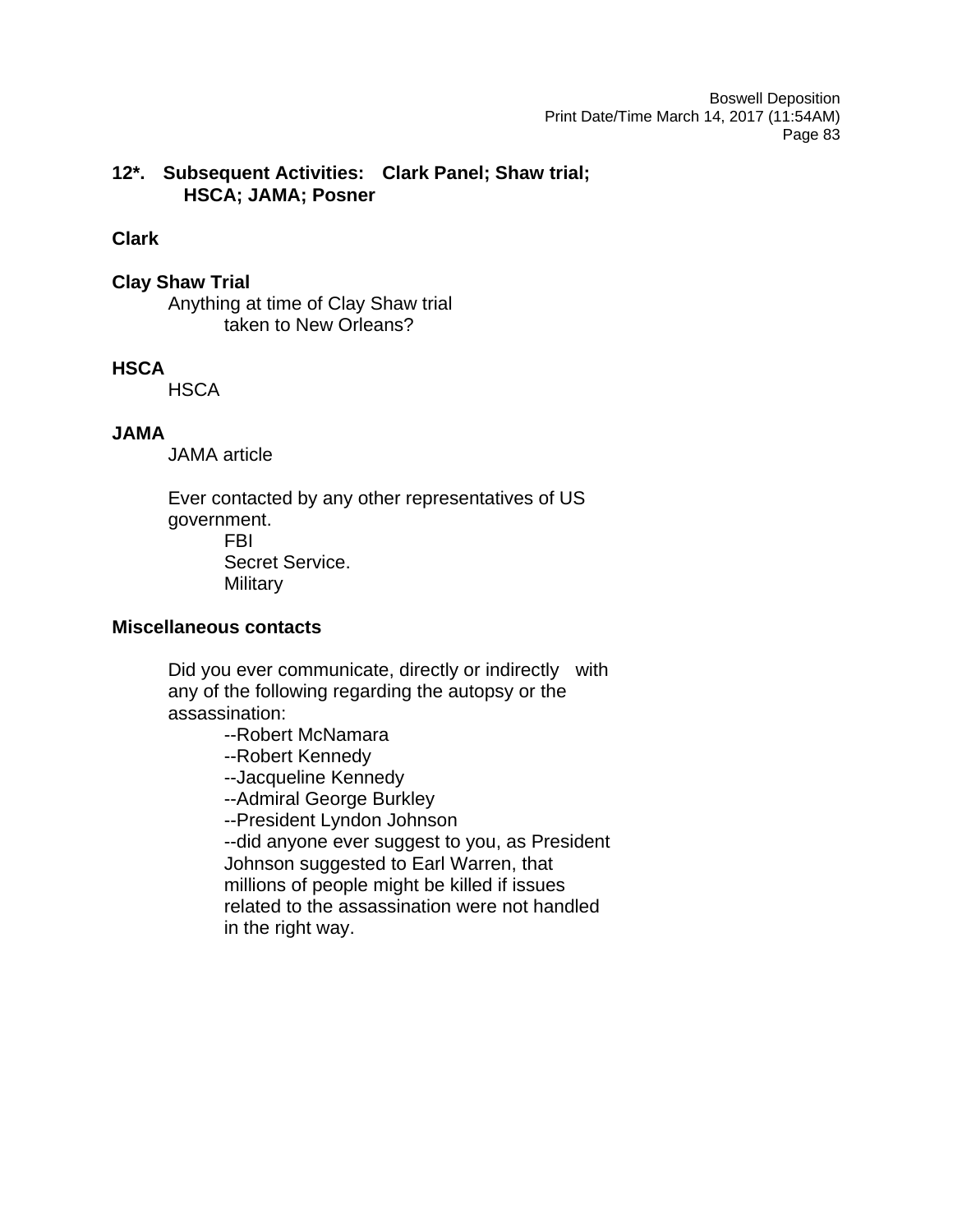### **13\*. MISC. and Wrap-up**

Z film How can autopsy be reconciled with Z-335, 337(scalp wound)

### **What does this mean?**

Humes: "Scientifically, sir, it is impossible for it [the bullet] to have been fired from other than behind. Or to have exited from other than behind." 2 WC at 360 MD 11.

### **Ultimate conclusions**

When you spoke to the HSCA Panel, you were asked whether the medical evidence supported the finding of a gunshot wound from above and behind or just behind. Do you remember what you said.

"I think behind is probably the most one can say from the anatomic findings." 7 HSCA 263.

> Was that accurate. You said that when you were surrounded by some of the countries leading forensic pathologists who had been asking you some critical questions.

Do you recall what you are quoted as saying to JAMA when you were asked about it.

> "In 1963, we proved at the autopsy table that President Kennedy was struck from above and behind by the fatal shot. The pattern of the entrance and exit wounds in the skull proves it, and if we stayed here until hell freezes over, nothing will change this proof. It happens 100 times out of 100, and I will defend it until I die." MD 22 at 2794

> > Did you make that statement to JAMA. Is that your opinion.

# ADDITIONAL QUESTIONS

# FOR DR. BOSWELL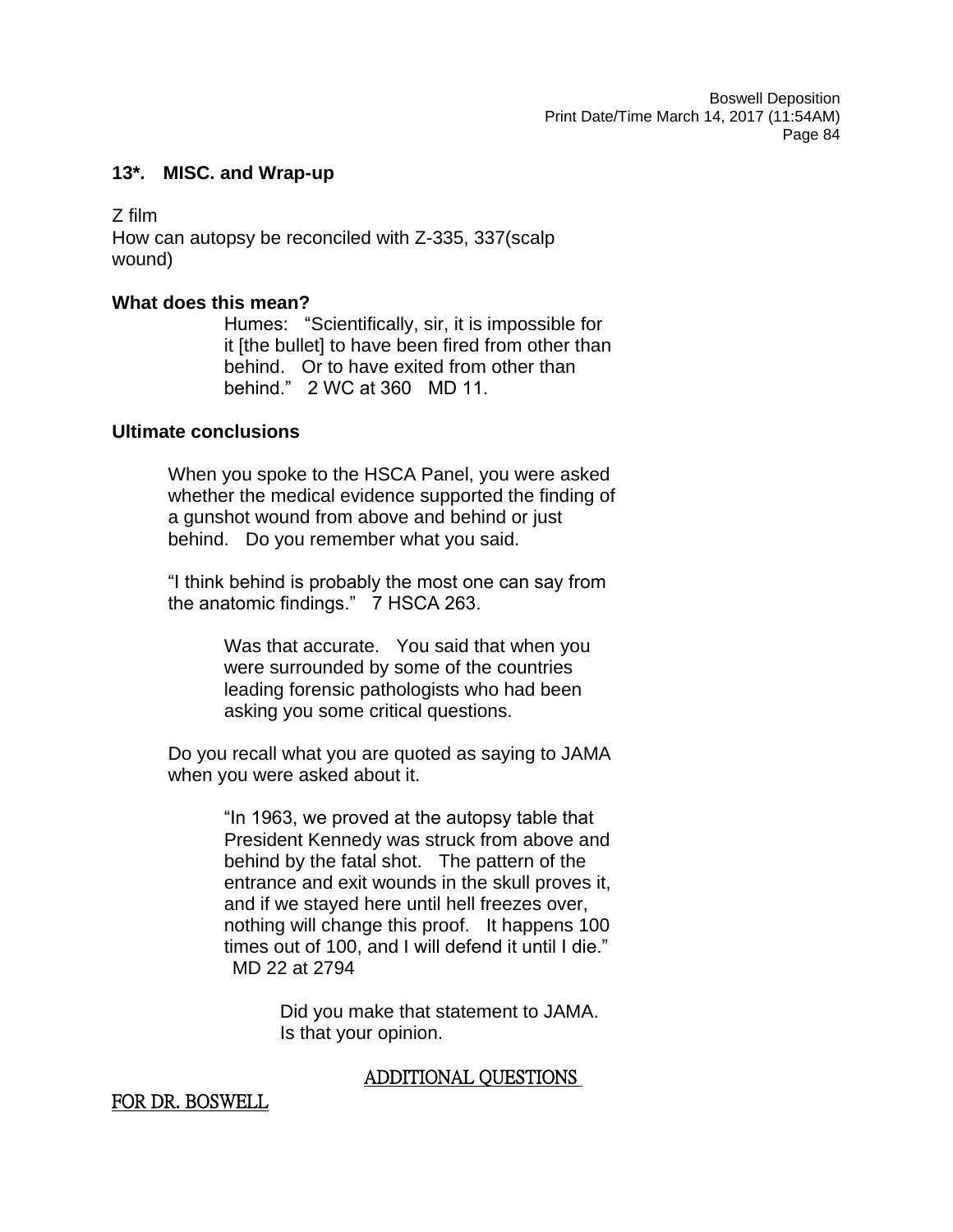Note: The only questions in Dr. Humes' list which are not appropriate to ask Dr. Boswell are those regarding Humes'destruction of notes and draft autopsy report; the question about the preparation of the Rydberg drawings; the alleged Livingston phone call prior to the autopsy; those regarding the content of the Humes phone calls to Dr. Perry (re: the back wound and the tracheostomy); the question asking Humes why he did not allow a neuropathologist to be present during the supplemental examination of the brain; exit wound question #2, about Humes' response to Allen Dulles' question about the direction of the head shot; and back wound question #4, which refers to why Humes personally began describing a high back wound as a low neck wound. Brain question number 9, regarding how Humes' quote in JAMA regarding two thirds of the right cerebral hemisphere being missing

relates to the brain weight of 1500 grams in WR, page 544, should simply be rephrased when asked of Dr. Boswell.

(1) In the JAMA article of May 27, 1992 (page 2800) you stated that **"**Having seen the clothing, I now know that I created a terrible problem with my own autopsy drawings. My drawings of the bullet holes on the night of the autopsy did not precisely match up with the actual holes in the clothing, because we were not aware that the President**'**s suit jacket had humped up on his back while he waved at the spectators**"**. Your statement is not understood at all, since in reality your diagram (dot) on the autopsy face sheet locating the President**'**s back wound does appear to match precisely with the holes in the President**'**s coat and shirt, and furthermore appears to match precisely with RADM Burkley**'**s White House Death Certificate of November 23, 1963, which places the back wound at the level of the third thoracic vertebra. Why did you make this statement in JAMA? (Rationale: The ability to make a correct drawing of a wound's location on a body chart should depend only upon one's ability to correctly observe and measure a wound on the body...furthermore, since the holes in the President's coat and shirt appear to precisely match each other, and since there is not a double set of holes, there is no direct evidence that any clothing was hunched up. This statement is so outrageous that one inevitably wonders if Boswell was attempting, somewhat lamely, to make an excuse for the redescription of a back wound ("upper right posterior thorax," in the Protocol on page 540 of the Warren Report) as a "neck" wound (in CE 385, in 16 WH, 977,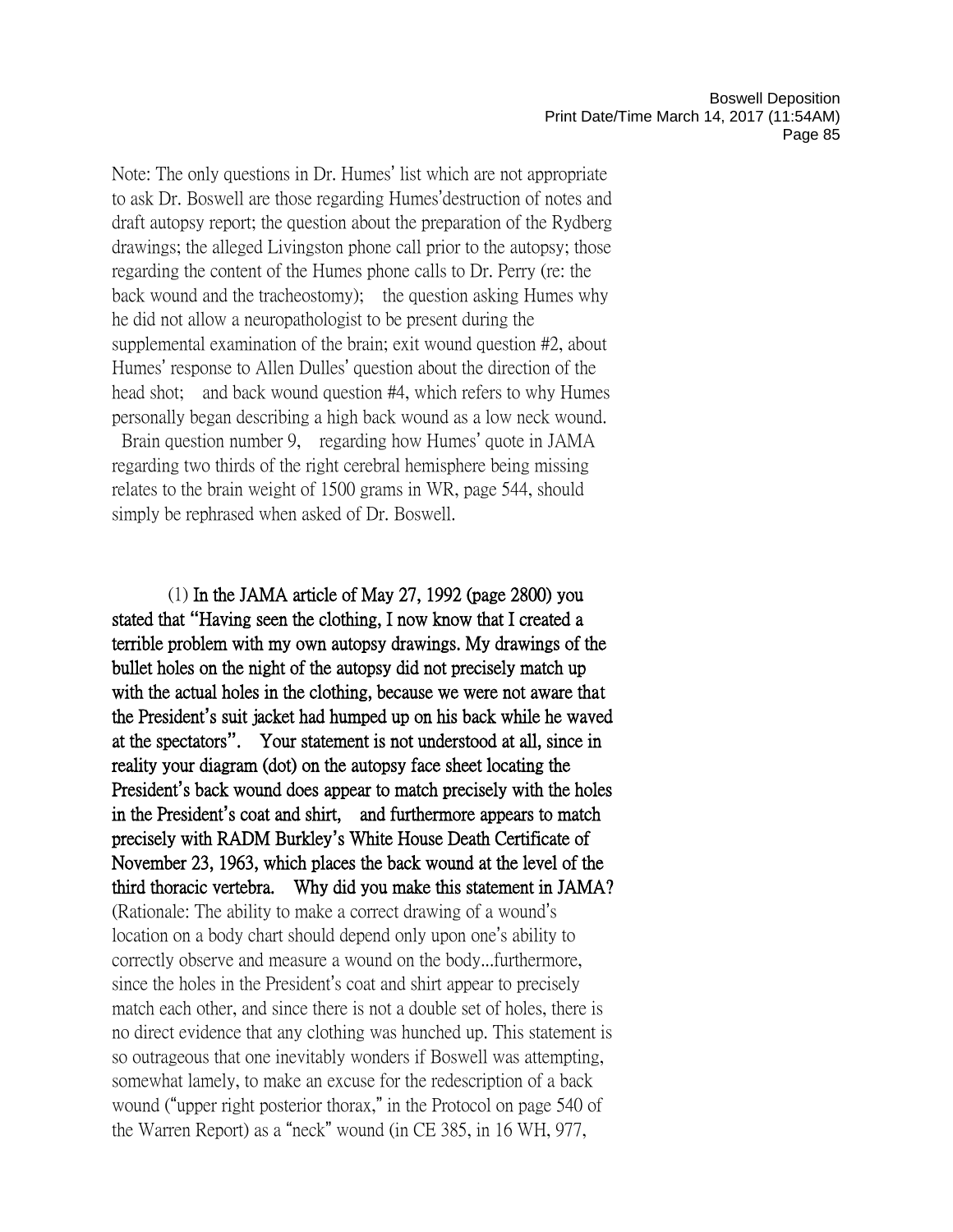and in Dr. Humes' testimony under oath before Arlen Specter--see 2 WH, 351), in an attempt perhaps to bolster the Warren Commission's single bullet theory.)

(2) In your estimation, Dr. Boswell, how much of the mass of the right cerebral hemisphere of President Kennedy**'**s brain was missing? Please use a rough percentage, or if you prefer, you can describe it in terms of a fraction--please use your own words to best describe your recollection of how much of the cerebral hemisphere was missing. (Rationale: the intention here is to see if his recollection is on the same order of magnitude as Dr. Humes expressed in JAMA, and to then see if it is consistent with the recorded brain weight of 1500 grams.)